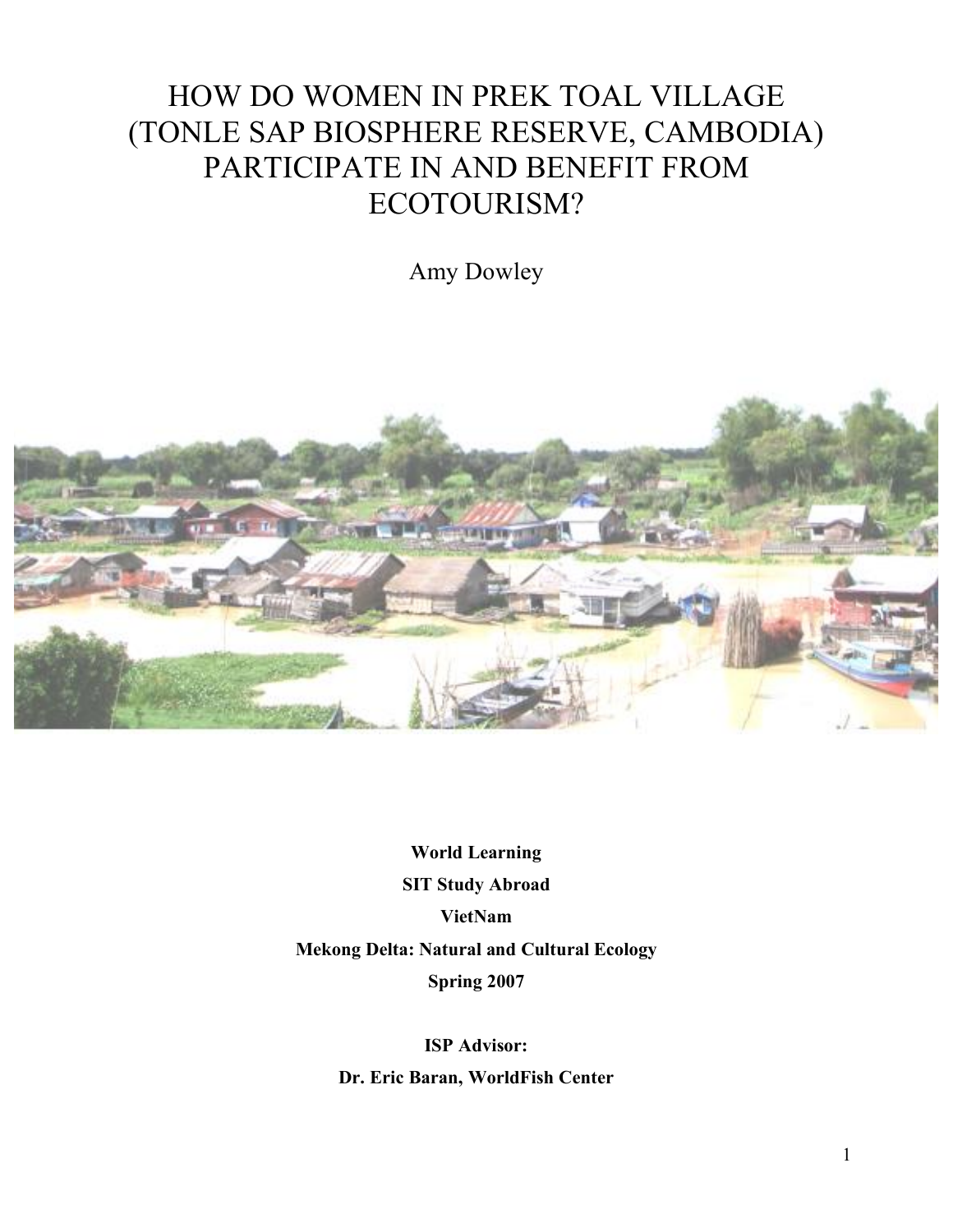# **Acknowledgement**

The research conducted for this report was conducted within less than a month and could not have been possible without the guidance, wisdom and assistance of my ISP advisor, Dr. Eric Baran from World Fish, an autonomous non-profit international scientific research organization. I would also like to thank other members of World Fish including Richard Friend who assisted me in refining my ISP topic as well as Mam Kosal for meeting with me during me research process.

I would like to acknowledge Ek Heng from the Fisheries Administration, who acted as my interpreter during my fieldwork in Prek Toal village. I would also like to thank Mr. Long Kheng, Head of Project Implementation Office of the Cambodian Ministry of Environment, for helping to facilitate my stay in the Core Area Management Center during my fieldwork as well as providing me with important information for my report.

In addition, I would also like to thank members of the Tonle Sap Conservation Project including: Dr. Bonheur (Project Director), Richard Salter (Team Leader), and Hour Lim Chhun (Sustainable Livelihoods Specialist) for their interviews. I would also like to thank the team in the field including Mao Meas (NUNV Sustainable Livelihood Specialist) and Ouk Veasna (NUNV Community Mobilization Facilitator) for their assistance in orienting me to Prek Toal village and the project activities.

I would like to thank representatives of Osmose including Francoise Bricout (Project Coordinator) and Nick Butler (Management Advisor) for allowing me to interview them and also a special thanks to Ban Sambath (Site Coordinator) for orienting me to Osmose work in Prek Toal during my fieldwork experience and helping to coordinate meetings with Osmose participants.

I would like to thank the Tonle Sap Environmental Management Project Component 2 team, and particularly the Team Leader, David Thompson, who welcomed me to meet the Siem Reap-based team as well as providing me with research material.

In addition, I would like to thank everyone that I interviewed and met with during my stay in Cambodia including: Joe Watson (Country Coordinator, Wildlife Conservation Society), Anne-Maria Makela (SNV-Pro-poor Sustainable Tourism and Ecotourism advising Ministry of Tourism), Ouk Soriya (Cambodia Community-Based Eco-Tourism Network), Brett Brandon (Cambodian Development Research Institute), Thy Hourn (Project Officer, Stay-Another-Day), Roy Fenn (Tonle Sap Initiative Coordinator).

I would especially like to thank all of the women I interviewed in Prek Toal who welcomed me into their homes and shared their experiences with me. Additionally I would like to thank the Village Head, Kea Vanna, for sharing his time with me for an interview.

Finally, my Independent Study Project would not have been possible without my academic director, Dr. Duong Van Thanh, who supported me throughout my experience as well as providing words of wisdom.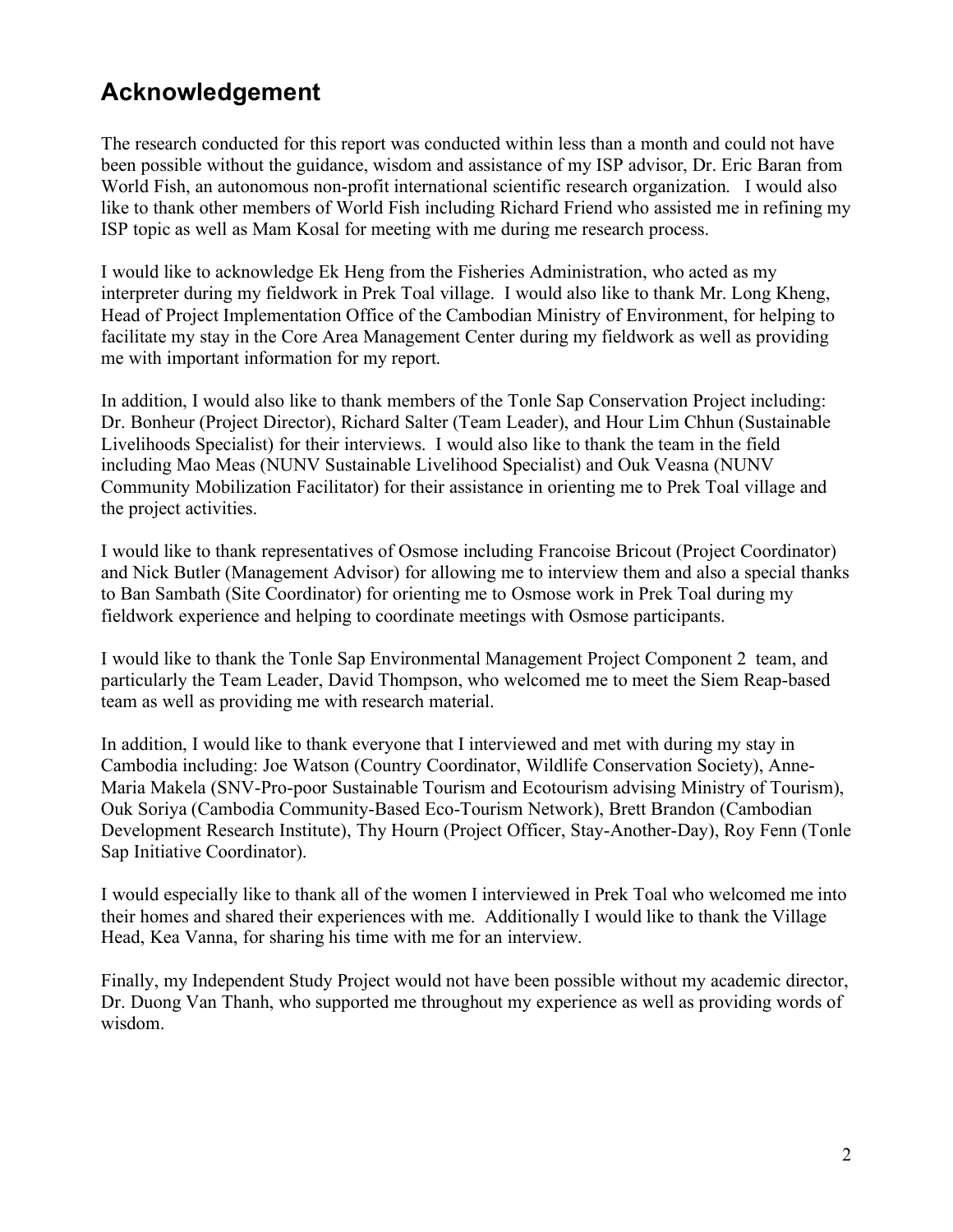# **Table of Contents**

| Results |  |
|---------|--|
|         |  |
|         |  |
|         |  |
|         |  |
|         |  |
|         |  |
|         |  |
|         |  |
|         |  |
|         |  |
|         |  |
|         |  |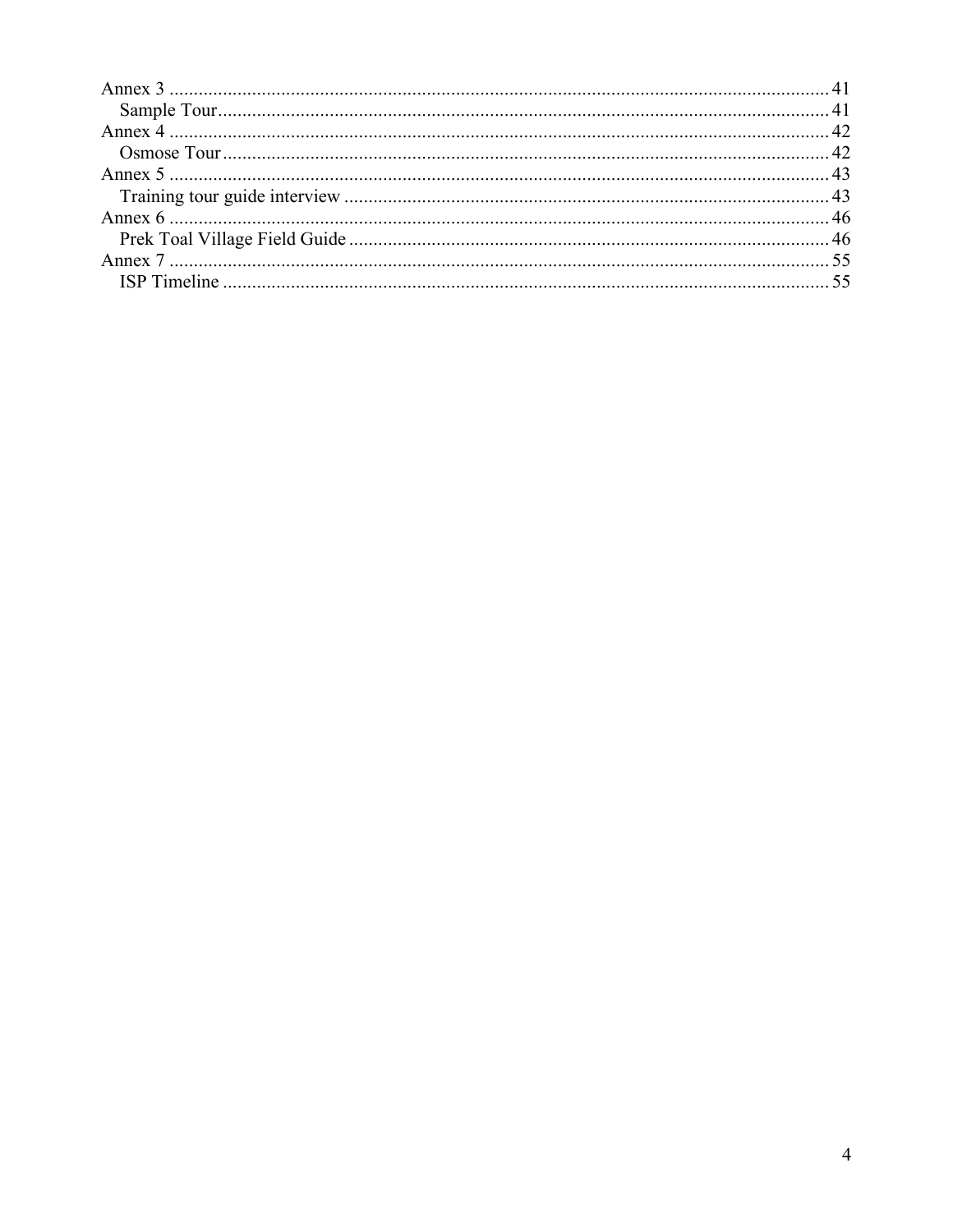# **Abstract**

This study assesses how women in the floating village of Prek Toal in the Tonle Sap Biosphere Reserve, participate and benefit from the ecotourism activities in their area. The study also investigates women's perspective on ecotourism within their community, how it affects their lives, and if they have expectations of current and future benefits or changes resulting from ecotourism.

This study is conducted in the context of current studies on livelihoods in the Tonle Sap region, including the recent technical report, "Influence of Built Structures on Local Livelihoods: Case Studies of Road Development, Irrigation, and Fishing Lots,"(ADB, 2007a) identifying ecotourism as one of the recommended livelihood options for villagers in fishing villages of the Tonle Sap. The study findings indicate that while fishing remains the main source of income, an overall decline in fish catch per household makes the people of these fishing communities particularly vulnerable. Promoting rural development that enables new livelihood alternatives is seen as a means to improve people's livelihoods while reducing competition and pressure on the natural resource base, such as fisheries.

Focusing on women's experience with ecotourism, this study is sensitive to the local context of a riparian community in the Tonle Sap region, and specifically in a fishing village, where women traditionally exercise diverging roles and appreciate different responsibilities from men. (FAO, 2003) Studies in the Tonle Sap region such as "Gender Roles in Natural Resource Management in the Tonle Sap Region"(1998) identify that current gender dynamics, which frame the control of resources and benefits can undermine women's involvement in development activities.

This study considers the influence of current ecotourism activities upon women living in Prek Toal floating village located within the Tonle Sap Biosphere Reserve. Research for this report was conducted in three locations, Phnom Pen, Siem Reap and Prek Toal village, Cambodia. Literature review and key informant interviews and discussions were conducted in Phnom Penh and fieldwork using participatory assessment tools was conducted in Prek Toal village.

# **Figures**

| Figure 4 Tonle Sap floodplain and six surrounding provinces. (Keskinen, 2003)11  |
|----------------------------------------------------------------------------------|
|                                                                                  |
| Figure 6 Prek Toal Village characteristics and household assets. (ADB, 2007a) 15 |
|                                                                                  |
|                                                                                  |
|                                                                                  |
|                                                                                  |
|                                                                                  |
|                                                                                  |
|                                                                                  |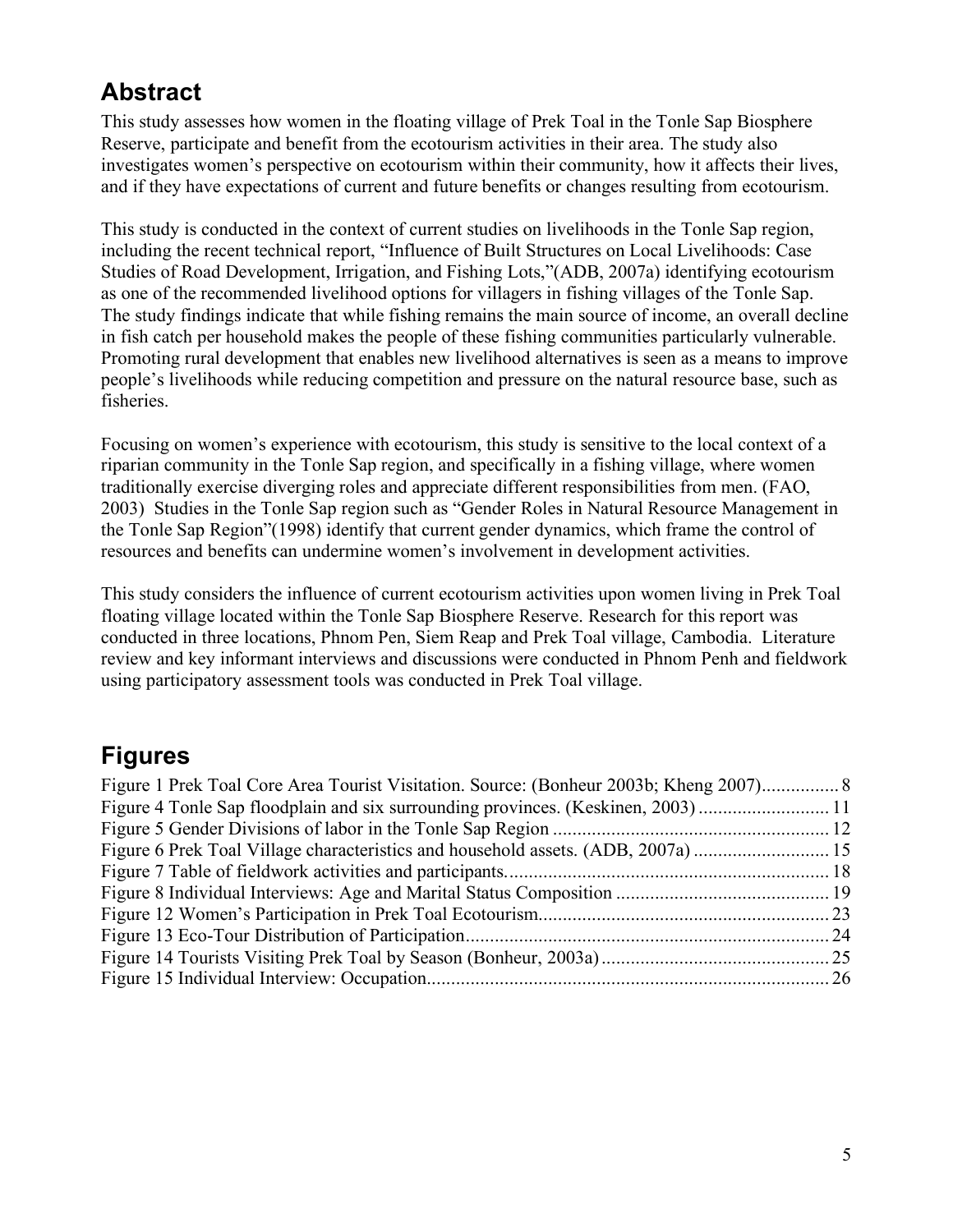# **List of Acronyms**

| ADB           | <b>Asian Development Bank</b>                                    |
|---------------|------------------------------------------------------------------|
| <b>CAMC</b>   | Core Area Management Centre                                      |
| <b>CBVT</b>   | Community Based Village Tour                                     |
| <b>CDRI</b>   | Cambodian Development Research Institute                         |
| FGD           | Focus Group Discussion                                           |
| MoE           | Ministry of Environment                                          |
| NGO           | Non-Governmental Organization                                    |
| <b>TAP</b>    | <b>Tourist Assessment Process</b>                                |
| <b>TSCP</b>   | <b>Tonle Sap Conservation Project</b>                            |
| <b>TIES</b>   | The International Ecotourism Society                             |
| <b>TSSLP</b>  | Tonle Sap Sustainable Livelihoods Project                        |
| <b>UNDP</b>   | United Nations Development Programme                             |
| <b>UNESCO</b> | United Nations Educational, Scientific and Cultural Organization |
| <b>WCS</b>    | <b>Wildlife Conservation Society</b>                             |
|               |                                                                  |

# **Conversion**

 $4,000$  Riel = about 1 US dollar

# **KEY TERMS USED IN THIS REPORT**

**Buffer zone.** A zone that usually surrounds or adjoins core areas, and is used for cooperative activities compatible with sound ecological practices, including environmental education, recreation, ecotourism, and research. In the Tonle Sap biosphere reserve, a buffer zone of about 5,400 square kilometers (km2) surrounds the core areas up to the outer limit of the flooded forest. (RGC, 2007)

**Community Fishery-** a new fishery management system in Cambodia whereby more than fifty per cent of fishing grounds that were once sectioned into privately operated fishing lots are now released for local community management and access.

**Core areas -**Securely protected sites for conserving biodiversity, monitoring minimally disturbed ecosystems, and undertaking research and other low-impact uses such as education. In the Tonle Sap Biosphere Reserve, core areas are in Prek Toal (213 km<sup>2</sup>), Battambang; Boeng Tonle Chhmar (Moat Kla)  $(145.6 \text{ km}^2)$ , Kampong Thom; and Stung Sen  $(63.5 \text{ km}^2)$ , Kampong Thom. (RGC, 2007)

**Ecotourism-** Responsible travel to natural areas to conserve the environment as well as improving the welfare of the local people. (defined by TIES) (Gutierrez, et.al. 2005)

**Fish Paste (prahoc)-**a processed fish product traditionally made by women which involves fish peeling, application of ingredients, cutting the fish head and selling the processed fish

**Fishing Lot**-fishing ground leased to private operators for large, commercial-scale fishing activities with restricted public access during open fishing season.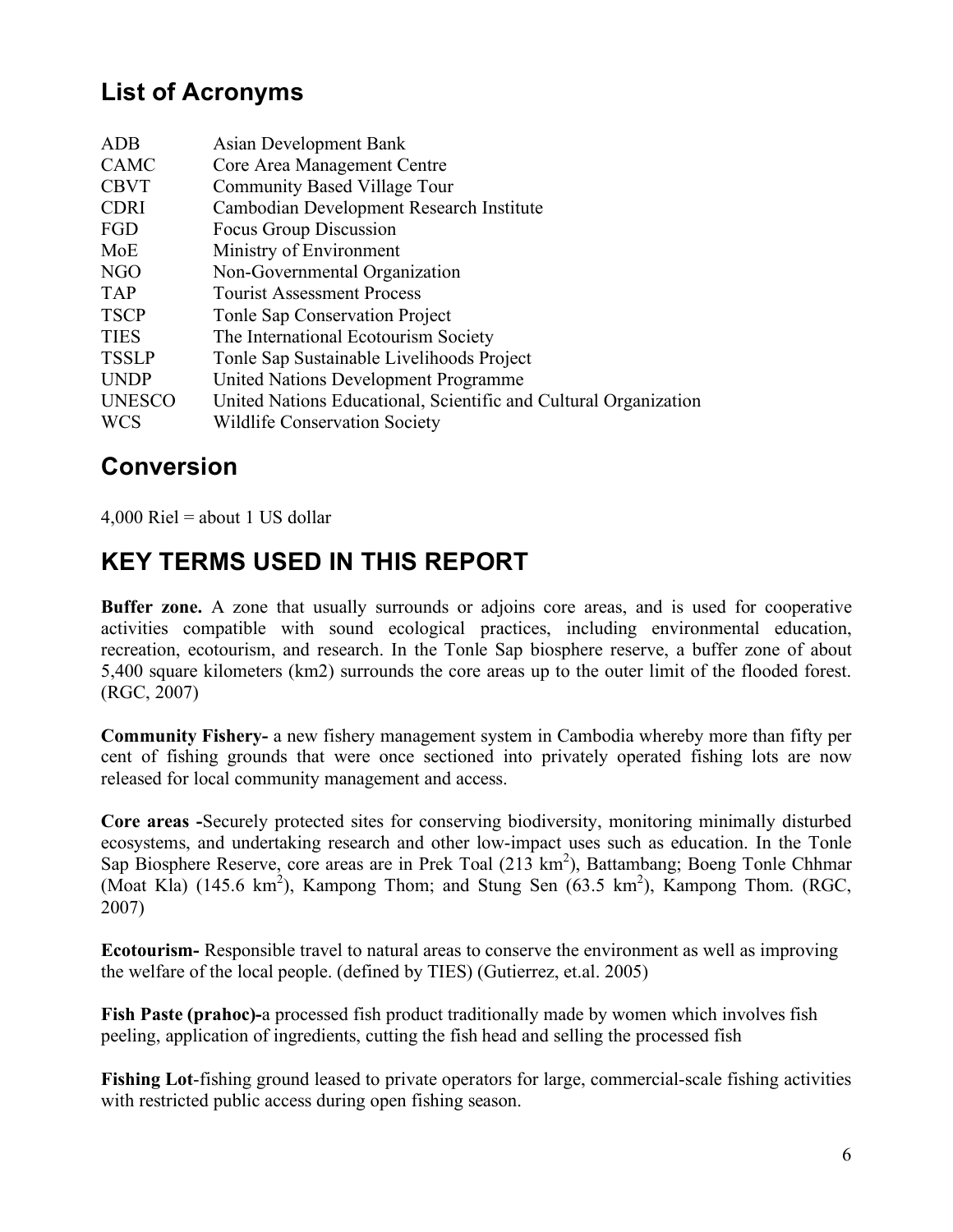# **Introduction**

### *Ecotourism*

Ecotourism as defined by the International Ecotourism Society (TIES) is 'responsible travel to natural places that conserve the environment and improve the welfare of the local people.'(Gutierrez et.al., 2005) Eco-tourism has been identified as an attractive approach to wetland management in Cambodia, providing economic rationale for conservation developing a sense of stewardship among local communities who benefit from tourism. (Siphan, 2000) For ecotourism to be successful and sustainable, projects must promote sustainable development by establishing a 'durable productive base that allows local inhabitants and eco-tourist service providers to enjoy rising standards of living.'(Barkin, 1996) Ecotourism must actively incorporate the local society through programs to meet their fundamental needs for income and employment as well as incorporating people in service planning and provisions.

Ecotourism can be seen as a sustainable development tool that benefits the local community, and participation in ecotourism activities can be used as a strategy to engage local people in land stewardship that directly contributes to their livelihoods. However, the benefits of ecotourism are not experienced equally by members of the community and past studies demonstrate that elites and particularly men, frequently co-opt and come to dominate community-based development efforts as well as benefits that accrue from tourism activities. (Scheyvens, 2000). Gayle Nelson, a former Gender Issues Advisor for the South Pacific Forum Secretariat, identifies that design stage gender analysis of ecotourism projects should discern the impacts upon men and women's control of and access to, resources. During her work in the Pacific, Nelson observed that women and men have different responsibilities in relation to the environment, thus creating different sets of knowledge. The utilization of this knowledge, its spiritual meaning and value also diverge. Therefore, in order to provide tourists with a cultural view that integrates both men and women's unique experience, both men and women should be incorporated in activities guiding environmental and cultural field trips. (Nelson, 2001)

# *Ecotourism in the Tonle Sap*

The Tonle Sap Biosphere Reserve is one of the most promising locations for ecotourism development in Cambodia's protected areas based on its unique natural ecosystem supporting rich biodiversity, such as rare waterbird species that attracts birdwatchers from around the globe. The lake's proximity to Angkor Wat also makes it an opportune place to create secondary destination spots for visitors who are not specialized birders, prolonging tourists' time and expenditures in Cambodia.

Currently, there is limited tourism development around the Tonle Sap Lake although tourist agency operators suggest that up to 30 percent of the tourists visiting Angkor Wat also tour the lake.(Chu et. al., 2006) The priority of sustaining biodiversity around the lake limits options for development and visitation activities to small-scale activities. Prek Toal Bird Sanctuary represents the first ecotourism site integrated within the management of the Tonle Sap Biosphere Reserve. Currently, attractions for tour groups and individual travelers of Angkor Wat also include Chhong Khneas floating village, Gecko Environmental Center, as well as the recently established Kompung Phluk community-based tourism site.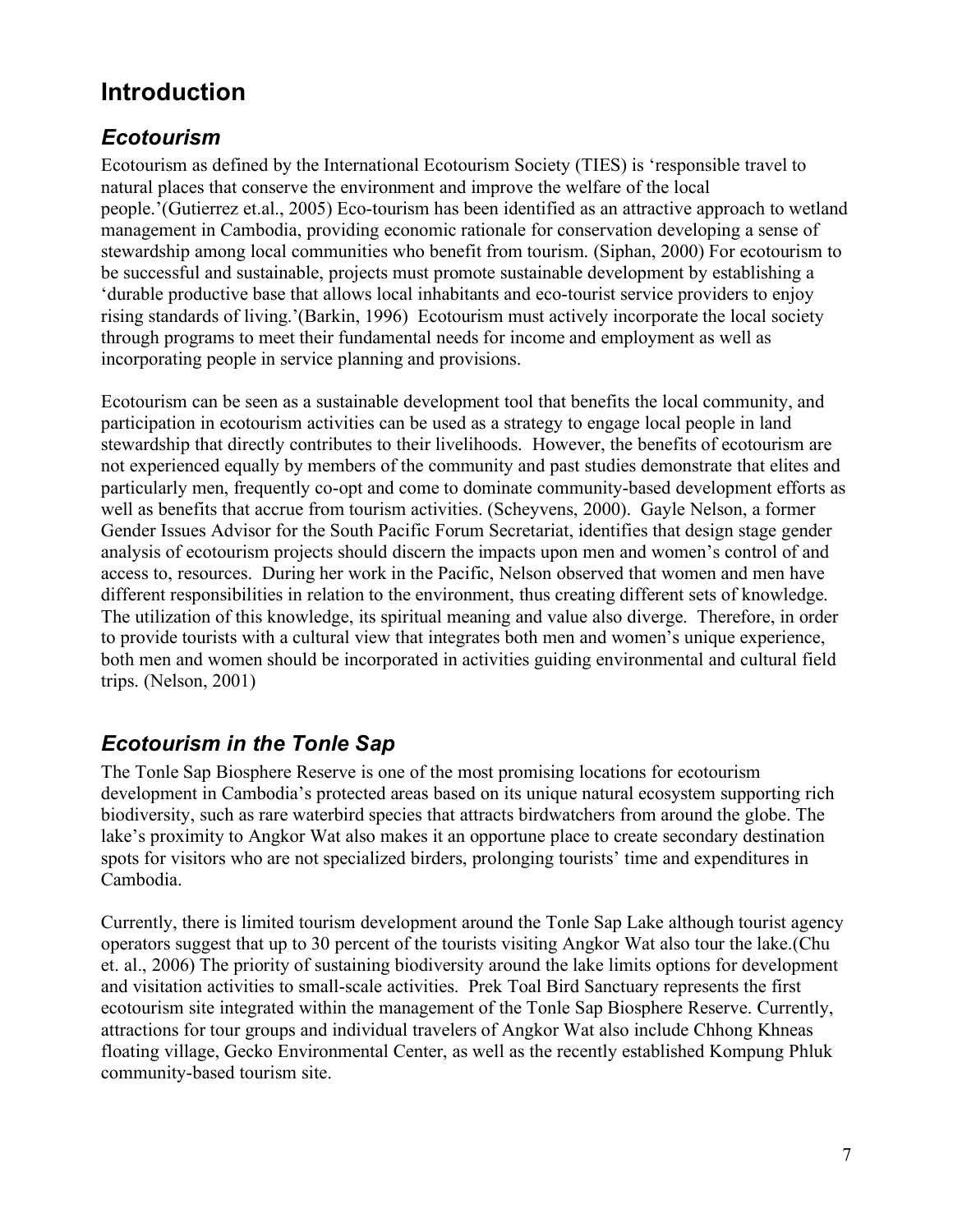#### *Prek Toal Core Area Future Visitation*

Ecotourism in the Prek Toal Core Area has blossomed since its inception, seeing increased visitation to the reserve each year. In 2006, the Core Area Management Center (CAMC) recorded 900 visitors entering the Sanctuary, observing a nine-fold increase since 2000 (See Fig.1). (Kheng 2007) Ministry of Environment (MoE) future visitation goals for Prek Toal anticipate 10,000 tourists per anum, which would fully support operation costs in the core area and ensure the sustainability of conservation efforts. (Bonheur, 2007)



**Figure 1 Prek Toal Core Area Tourist Visitation. Source: (Bonheur 2003b; Kheng 2007)**

### *Women in ecotourism*

Current studies on livelihoods in the Tonle Sap region, including the recent technical report, "Influence of Built Structures on Local Livelihoods: Case Studies of Road Development, Irrigation, and Fishing Lots,"(ADB, 2007a) identifying ecotourism as one of the recommended livelihood options for villagers in fishing villages of the Tonle Sap. The study findings indicate that while fishing remains the main source of income, an overall decline in fish catch per household makes the people of these fishing communities particularly vulnerable. Promoting rural development that enables new livelihood alternatives is seen as a means to improve people's livelihoods while reducing competition and pressure on the natural resource base, such as fisheries.

Focusing on women's experience with ecotourism, this study is sensitive to the local context of a riparian community in the Tonle Sap region, and specifically in a fishing village, where women traditionally exercise diverging roles and appreciate different responsibilities from men. (FAO, 2003) Studies in the Tonle Sap region such as "Gender Roles in Natural Resource Management in the Tonle Sap Region"(1998) identify that current gender dynamics, which frame the control of resources and benefits can undermine women's involvement in development activities.

Women's participation in ecotourism presents an opportunity to reduce the pressure families experience to devote all household energy and resources into fishing and fishing-related activities by incorporating a supplementary source of revenue from serving tourists. Additionally, in fishing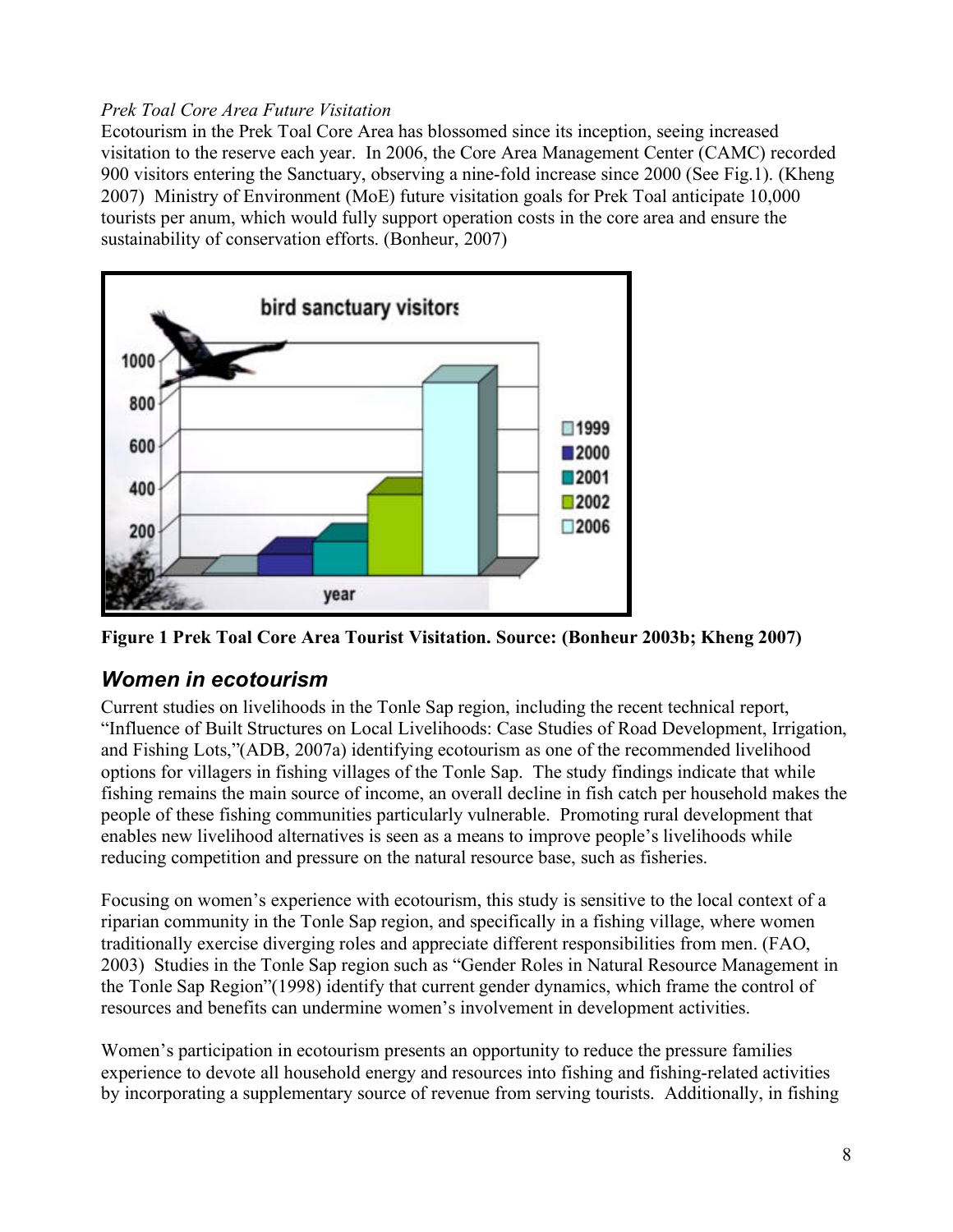villages of the Tonle Sap Lake, ecotourism potentially represents an alternative income generating activity, overriding (and possibly addressing) many of the constraints that can cripple women's capacity to take initiatives to improve their livelihoods and support their families. While gender roles are not static, and necessarily vary according to income levels and other factors (Ballard, et. al., 2007), women's current roles positioning them close to the household and within the village present opportunities for women to host and serve tourists in ways that complement their current activities and responsibilities.

# **Research Goal:**

The main question of that this study will attempt to answer is:

How do the women in the village of Prek Toal within the Tonle Sap Biosphere Reserve participate and benefit from ecotourism?

To determine the influence of ecotourism on women in Prek Toal Village, this report will assess:

- **1.** Women's participation in tourism.
- **2.** Women's perceived benefits from tourism.
- 3. Women's perception of tourism in the future.

Research for this report was conducted in three locations, Phnom Pen, Siem Reap and Prek Toal village, Cambodia. Literature review and key informant interviews and discussions were conducted in Phnom Penh. Fieldwork was conducted in Prek Toal village and additional representatives were interviewed in Siem Reap. The first part of the paper is devoted to an overview of the Tonle Sap Lake identifying the relevant issues of women's livelihoods and the conception of conservation and ecotourism in the Tonle Sap Biosphere Reserve and specifically Prek Toal. The paper provides a review of the village study area and ecotourism activities before presenting the process and findings from the fieldwork study.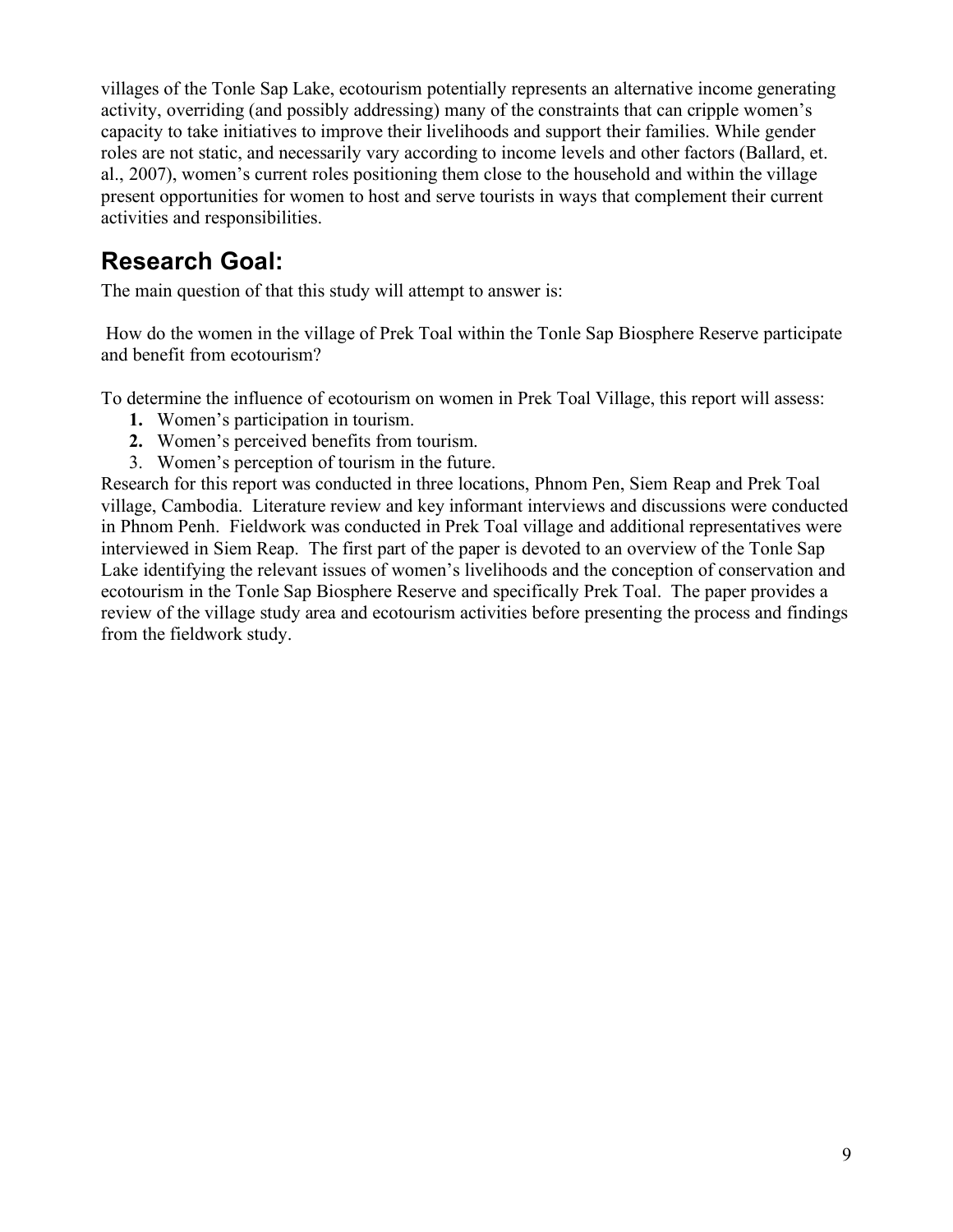

# **The Tonle Sap Lake and Women's Livelihoods**

**Figure 2 Map of Cambodia**

The Tonle Sap Great Lake, located in the central floodplain of Cambodia is a dynamic wetland environment created by a unique hydrological system of seasonal flooding. The floodplain ecosystem establishes conditions for an abundance of natural resources supporting a landscape that promotes high biodiversity and provides livelihoods for at least 15 percent of the population and sustenance for the entire Cambodian society. The inland fisheries supported by the Tonle Sap Lake system form the backbone of Cambodian food security, however the people of the Tonle Sap Area experience the highest incidence of poverty in the country. (ADB, 2003) The rich environmental wealth does not equitably contribute to the welfare of the surrounding people and rather the highly profitable resources become a source of conflict among stakeholders, leading to violence in the recent past. Unequal access rights, growing population pressures, severe poverty, insufficient or nonexistent rights of land tenure, cultural and ethnic divisions and a badly weakened civil society are all factors degrading the natural and social fabric and undermining the sustainability of biodiversity and development in the area. (FACT, 2002)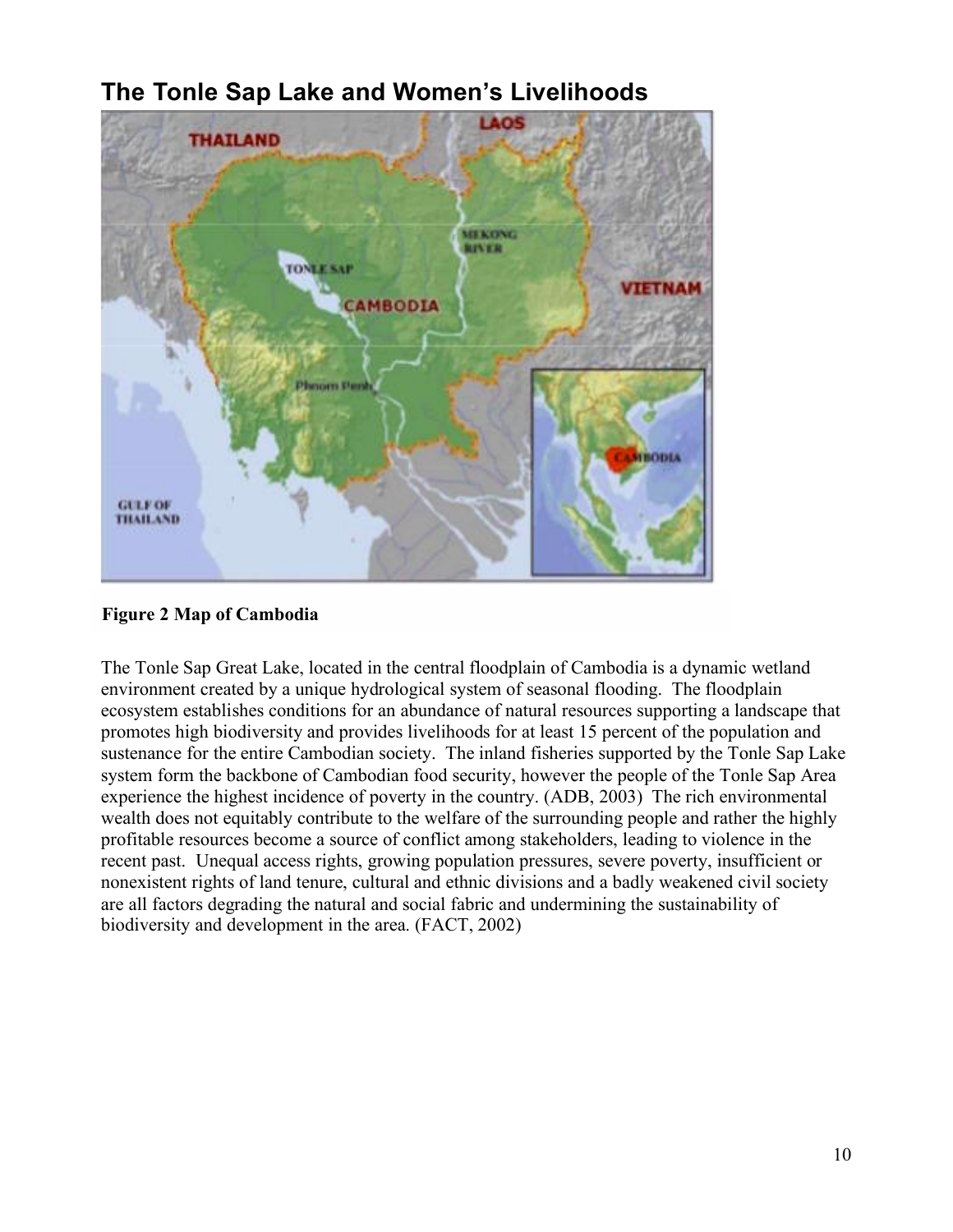



### *Women in fishing villages in the Tonle Sap*

Cambodian women constitutionally are granted equal rights with men, but the societal status of women remains lower than that of men. (Keskinen, 2003) Surveys indicate that 32% of the women in Cambodia are illiterate with rural women twice as likely to be illiterate than urban women (Id). In the 2007 ADB report, "Promoting Gender Equality and Women Empowerment: GAD Activity for Enhancing the Role of Women in Inland Fisheries in Cambodia," survey findings indicate literacy rates are higher for males than for females and more females than males never attend school. In fishing areas where health service are limited, men have greater access to health care than women and more of the household budget is spent on health care for men than women. (ADB, 2007b) Based on a historical legacy of conflict and civil war compounded with migration and movement, Cambodia has a young demography and in the adult population, there are a greater percentage of women that men leading to an estimated 29 percent of female-headed households. Based on a current Participatory Poverty Assessment by the Cambodian Development Resource Institute (CDRI), the majority of the women headed households in communities in the Tonle Sap Region are poor or destitute and women headed households are also more vulnerable to falling into poverty as a result of family member illness than other households. (Brandon, et. al., 2007)

In fishing villages along the Tone Sap Lake, studies identify that access to natural resources in the region differ between men and women and the consistent differences in livelihood activities necessarily influence gender-based opportunities. (ADB 2007b; FAO 2003; Keskinen 2003) Generally, women's activities can include petty trade and exchange of labor, operating convenience stalls, tending to gardens as well as collecting various natural resources as well as making and selling handicrafts. Men's time in fishing villages is predominantly consumed with fishing and fish labor, and therefore women become chiefly responsible for fish processing, as well as selling fish and agricultural products. (Keskinen, 2003) Studies, however, identify that in fishing villages with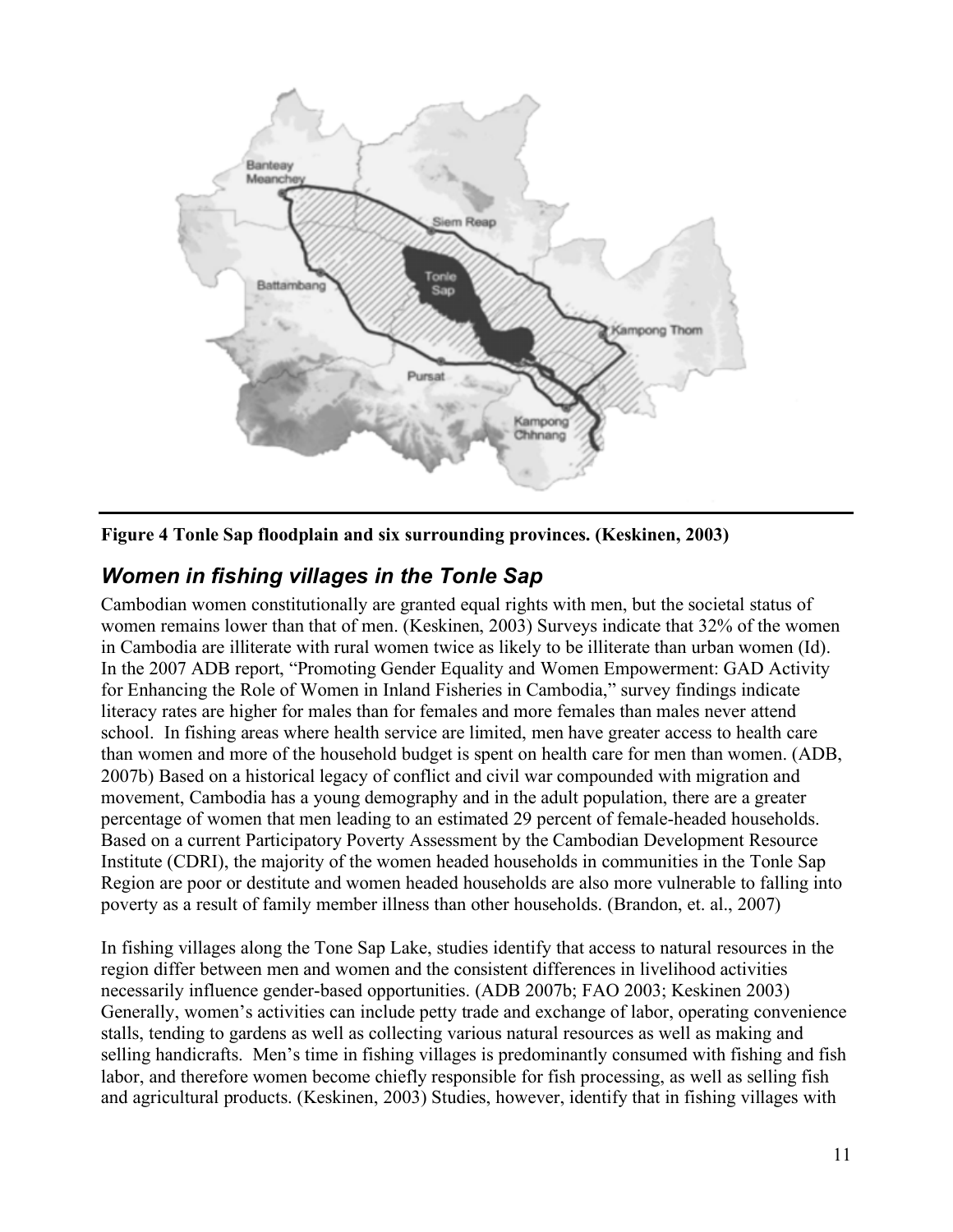limited access to agricultural land, a great percentage of women are not only involved in postharvesting but also actively engaged in fishing. (FAO, 2003) Women fish individually or assist men, but gears and large equipment limit women's capacity to do much of the "heavy" work in fishing. Women are not capable of manually using a fishing boat and therefore are mostly involved in small-scale fishing using smaller nets as well as to fish in more secure areas along the river and lake banks rather than deep within the flooded forest. (ADB, 2007b) Importantly, women are involved in a wide range of activities that contribute to the household income such that a report on "Gender Roles in Natural Resource Management in the Tonle Sap Region" (FAO, 1998) highlights that women have "triple" responsibility to engage not only in a variety of income generating activities but also to care and manage the household as well as participating in communitymanaging affairs.

### **Gender Divisions of Labor**

(Results compiled from survey data in the Tonle Sap Region)

**Fishing** Mostly men *Fish-related activities* Mostly older women •Preparing fishing implements/cages •Fish processing (making past; smoking) •Fish trade *Non-fish trade* Exclusively women *Handicrafts* Exclusively women *Reproductive work* Exclusively women •Cooking, child and elderly care, household maintenance

Source: BP Resurreccion, 2005.

#### **Figure 5 Gender Divisions of labor in the Tonle Sap Region**

Women in fishing villages traditionally face challenges related to a lack of access to tools and credit, compounded with less decision-making power and training opportunities (FAO, 2003). Tarr identifies that problematic access to Cambodia's freshwater fisheries additionally affect poor women differently from poor men. (Tarr, 2003) Fisheries reforms have taken strides to improve the situation, releasing privately operated fishing lots to community management in order to increase public access and control of fishing grounds. However remaining private fishing lots still restrict access to the best stock and in fishing areas that have been released for "open access," both access and benefits are distributed unevenly. Additionally households interviewed in the 2007 CDRI Participatory Poverty Assessment, report a decline in fish resources, a greater amount of time spent fishing and consequently, the need to intensify fishing activities. Poorer people experience the greatest challenges in finding fish. Consequently, considering women's traditional role in processing fish for sale and sustenance, the increasing amount of time devoted to fish-finding places additional strain upon women's, and particularly poorer women's, ability to support family food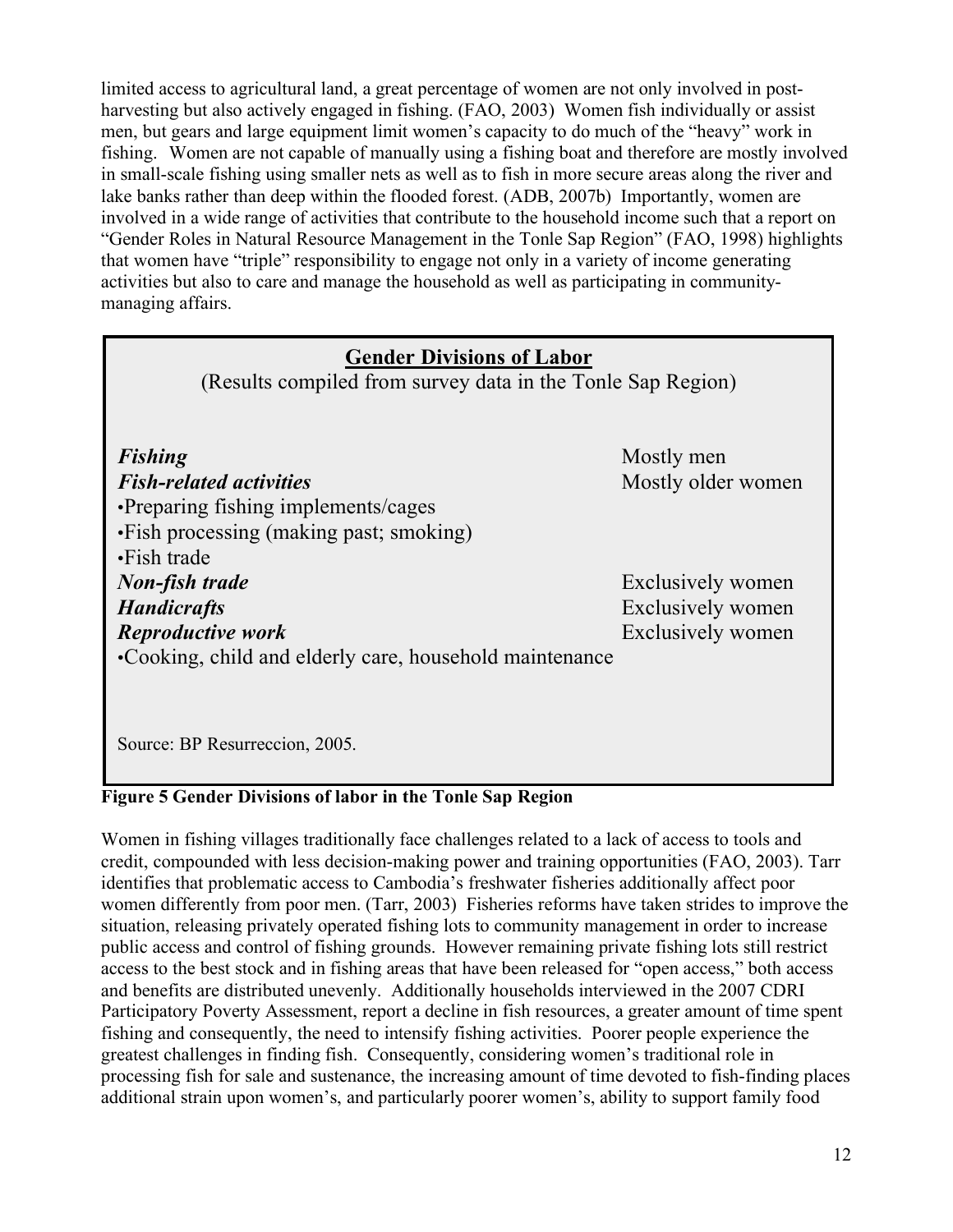consumption. Chuum adds that the pressure to find fish means that poorer women often join their husbands in finding fish, which can lead to an older daughter missing schooling opportunities to adopt many of her mother's responsibilities caring for the children. (Tarr, 2003) Thus, gendercentric livelihood obstacles heighten women's level of vulnerability in the community and make female-headed households particularly susceptible to falling into poverty.

### *Women in the fishing village of Prek Toal*

In the village of Prek Toal, fishing continues to be the main source of household income and the main occupation of both women and men despite the declining fish catch per household. (ADB, 2007a) The continuing operation of Fishing Lot No. 2 restricts the access of local villagers to the most productive fishing grounds, but the fishing lot also provides employment opportunities for lower income women, such as fish processing. However these employment opportunities are dwindling based on the increasing use of outside labor and processing machines.

The release of Fishing Lot No. 3 to community fishery management is observed to increase access for local villagers, 90 percent of whom are part of the Community Fishery, increasing opportunities to secure sustenance and income from fishing. (Chhun, 2005) However better off households are seen to appreciate the greatest benefits from the reforms because they have resources to upgrade and modernize their gear to intensify fishing. The intensive large-scale fishing continues in the face of community fishery regulations to permit only small scale harvesting. (ADB, 2007a) These findings count against women, and particularly women heads of households, who continue to rely on small-scale fishing.

# **The Tonle Sap Lake: Conservation and Ecotourism**

### *The Tonle Sap Biosphere Reserve*

The Tonle Sap Lake was designated as a multiple-use protected area in 1993 in an effort to maintain the ecologically and economically important resources of the lake was recognized within the United Nations Environment (UNESCO) world network of Biosphere Reserves in 1997 and the subsequent establishment of the lake of the Tonle Sap Biosphere Reserve within national legislation in 2001, can be seen as a remedial step promoting natural and human sustainability within the context of the area's volatile political and societal conditions. The comprehensive agenda of the UNESCO Man and Biosphere Programme determine that the area will fulfill three main functions: (i) Conservation—contribute to the conservation of landscapes, ecosystems, species and genetic variation (ii) Development—foster economic and human development which is socio-culturally and ecologically sustainable (iii) Logistic support—support for demonstration projects, environmental education and training, research and monitoring related to local, regional, national and global issues of conservation and sustainable development. The Reserve status also establishes three land use zones including a core area for long-term protection and conservation with limited access granted for scientific research and monitoring, a buffer zone where human settlements are permitted and sustainable fisheries are managed in compliance with conservation goals of the Biosphere Reserve, and a transitional zone where agricultural and other economic development activities are managed to reduce detrimental impacts upon the other zones. Within the Cambodian Royal Decree, Reserve status was granted with qualifications countering the usual principles of the UNESCO programme. (MRC, 2000) The Royal Decree is thus signed with the agreement for the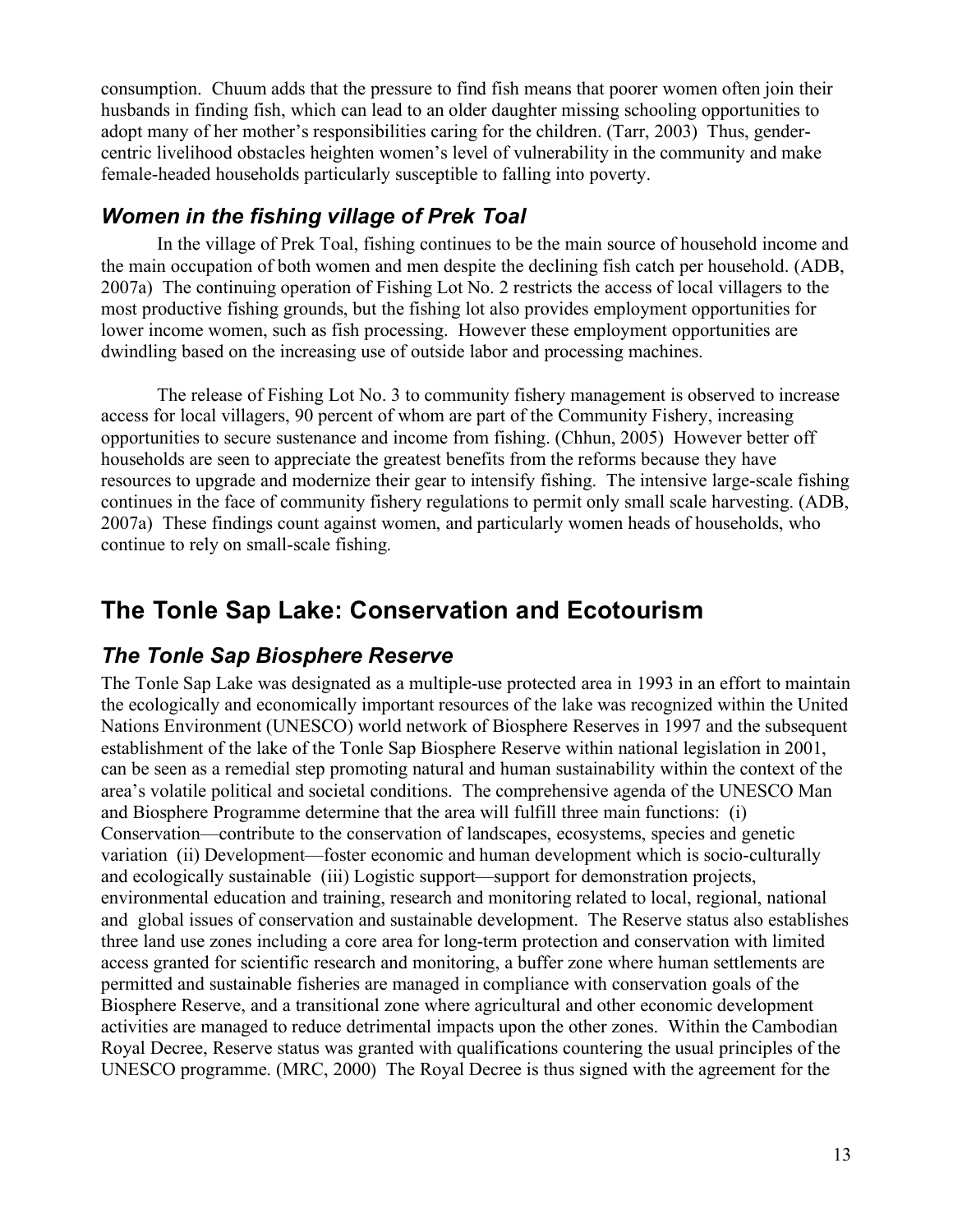continuation of commercial fishing lot operations and development of ecotourism ventures within the core areas. (RGC, 2001) (See Annex 1)

The decision to permit ecotourism within the core areas of the Tonle Sap Biosphere Reserve counters the UNESCO standards designed to ensure sustainable conservation efforts in ecosystems with rich and unique biodiversity. The Cambodian government's allowance of economic ventures within the bounds of the protected areas presents challenges towards ensuring sustainable conservation in protected areas. However ecotourism also potentially creates opportunities to harmonize natural resource protection with improvements for local inhabitants.

### *Prek Toal Core Area and Ecotourism*

One of the three selected core areas for the Tonle Sap Biosphere Reserve is Prek Toal, encompassing an area of 21,342 hectare on the northwestern shore of the Tonle Sap. (See Annex 1) A fishing lot overlaps the entire surface of the Core Area and four villages are located to the north of the protected area in the buffer zone. (See Annex 2) Key reasons for the selection of the Core Area include the unique biota and flooded forest compared to other locations around the lake floodplain, as well as the potential for tourism. (Kosal, 1998)

In the 1990s, aerial, ground and interview surveys established the breeding colonies of endemic and endangered bird populations in the area. (WCS, 2006) Surrounding communities posed a serious threaten the birds' survival due to the local villagers' heavy exploitation of eggs and chicks. Efforts in 1997 on the part of the government to restrict waterbird hunting coupled with conservation awareness work by the International Conservation Organization greatly reduced the collection, however in 2001, the seizure of a one boat containing 1,400 poached cormorant eggs sparked the Wildlife Conservation Society (WCS) to start the Tonle Sap Program, training and employing a conservation team compose of local villagers and many former bird collectors to conduct near yearround monitoring and conservation at the nesting sites. (Goes, 2005) In collaboration with the field conservation efforts on the part of WCS, Osmose--a non-profit organization already promoting Prek Toal bird conservation and conducting small bird watching tours to the preserve--started a program of environmental awareness and community development.

The MoE has promoted ecotourism in the Tonle Sap Biosphere Reserve Core Area of Prek Toal since 1999 following the 1998 report, "Potential for Ecotourism in the Tonle Sap Area, Cambodia" produced by the Mekong River Commission Secretariat and United Nations Development Programme (UNDP) which concluded that Prek Toal offered the best attractions for foreign visitors on the lake. The report indicated that ecotourism in Prek Toal could gross up to 2 million US dollars at full scale with up to 200,000 dollars benefiting the local community's annually. (Bonheur, 2003b)

Prek Toal Core Area ecotourism is managed as part of the conservation program run by the Core Area Management Center (CAMC) under the MoE. Eco-tourists entering the Core Area must first check in at the CAMC station prior to entering the Core Area to pay an entrance fee and enable monitoring of tourist numbers entering the sanctuary. The intention is that in the future tourist revenues to support the sustainable management and conservation of the Prek Toal Core Area. However current revenues are insufficient with the majority of annual revenues directed to the Ministry of Economy and Finance and the remaining revenues are allocated for the cost of conservation staff, promotion, administration as well as upgrading facilities. (Bonheur, 2007)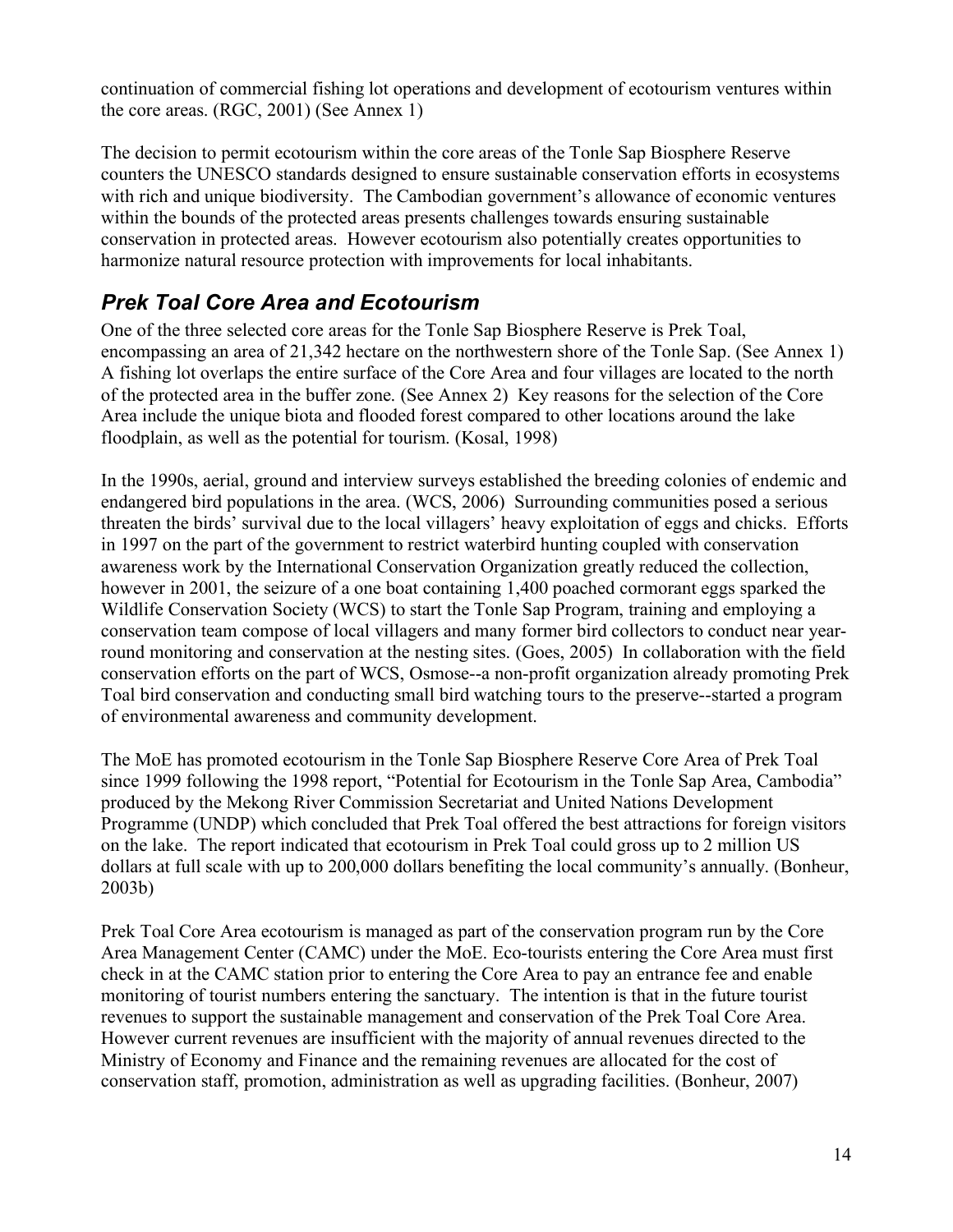# **Study Area**

### *Prek Toal Village*

Prek Toal Village is a small fishing village located within Koh Chiveang Commune, Aek Phnom District, Battambang Province adjacent to the north of Prek Toal Core Area and contiguous Anlong Taoor village. (See Annex 2)

Public buildings and services in the village and Core Area related or linked to ecotourism activities:

- **Core Area Management Centre (CAMC) (1)**
- **Floating Tourist Reception and Information Centre (1)**
- **Floating environmental education centre, (constructed and operated by Osmose) (1)**
- **Elevated platforms located adjacent to the main colony locations (17)**
- **Homestay accommodation (1)**
- **General stores (several)**
- **Petrol stations (3)**
- **Restaurants (2)**
- **Handicraft workshop (1)**

• **Daily boat transportation service: (traveling to Battambang and Chhong Khneas)** (Chhun and Salter, 2007)

| <b>Prek Toal Village Socio-economic Indicators</b> |              |  |  |
|----------------------------------------------------|--------------|--|--|
| <b>Households</b>                                  | 497          |  |  |
| Women                                              | 1351         |  |  |
| <b>Average Household Income</b>                    | 984 USD/year |  |  |
| <b>Average Years of Schooling</b>                  | 3 years      |  |  |
| <b>Average Household Size</b>                      | 56           |  |  |

**Figure 6 Prek Toal Village characteristics and household assets. (ADB, 2007a)**

The main occupation of people in the surrounding villages of the core is fishing coupled with the associated activities of marketing, transportation, smoking and drying. (Goes, 2005) Additionally people are employed in fish raising and crocodile raising. Agricultural production and livestock are not suited to the region based on the seasonal flooding, but some villagers grow small-scale vegetable gardens. Some people are employed in boat transportation services. The few larger operations in town that include large scale fishing, ice making, boat transportation, and tourist lodging, are dominated by a few wealthier families. (Id) People are also occupied as grocery store and petrol station owners or as floating vendors.

### *Prek Toal Ecotourism*

Current ecotourism activities in the Prek Toal area involve both guided tours to the bird sanctuary and community-based village tours in Prek Toal floating village. There is no current road access to Prek Toal and therefore tours access the sanctuary via motorboat departing from Phnom Krom docks, about 30 minutes van-ride from Siem Reap.

Tours visiting the bird sanctuary incorporate 27 rangers hired from the local villages, supported and trained by the WCS. (Goes 2005; Kheng 2007) Ecotourism is not the main activity of the rangers, whose primary responsibility is to monitor and patrol the Core Area. In response to the increasing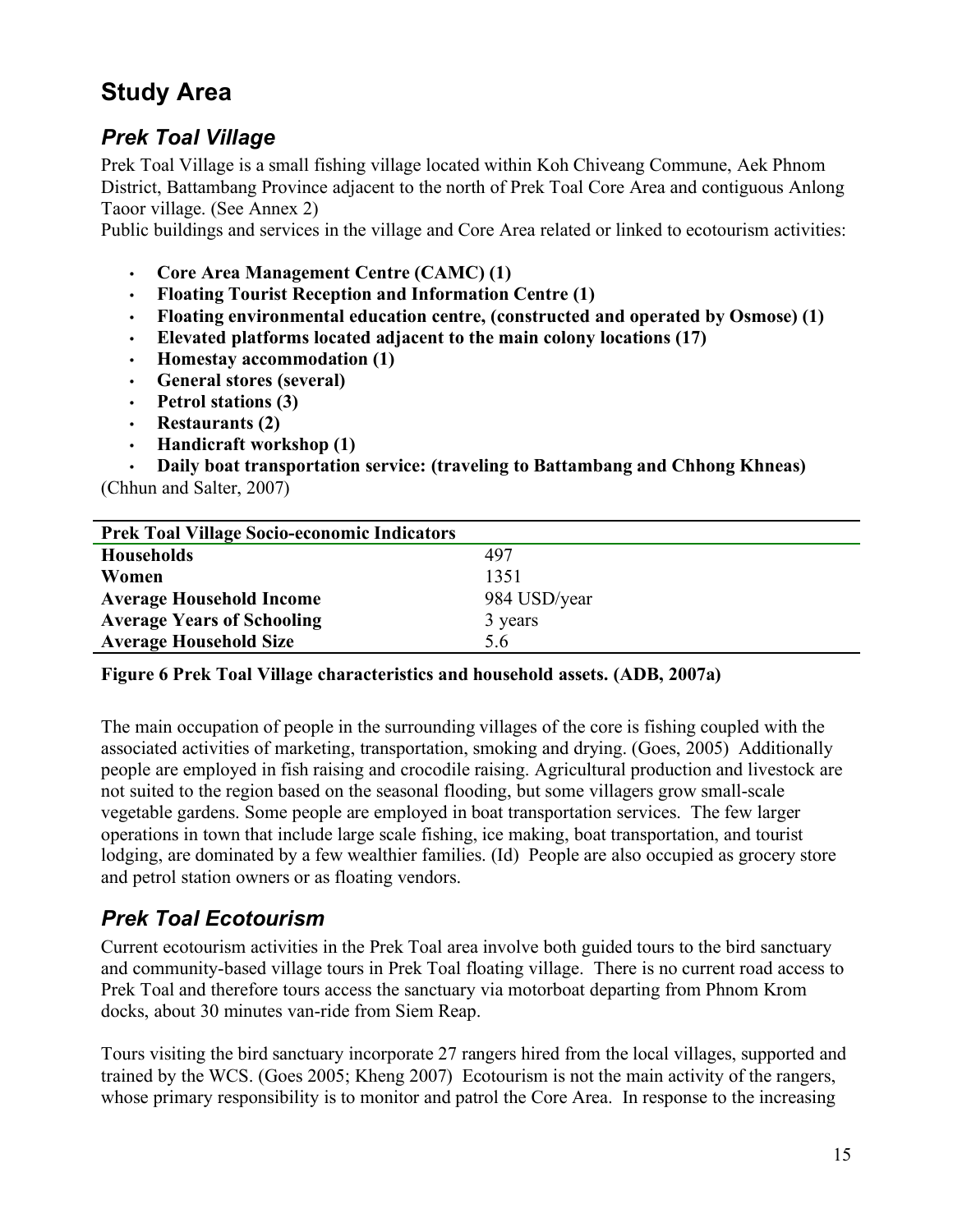number of tourists over the last few years, other community members have been recruited by the MoE to guide bird sanctuary tours during the months of March and April when the water recedes to a level not suitable for motorboats. (Kheng, 2007) Flags are now in place to direct the village paddlers along selected routes to reach the bird observation sites, enabling them to find the way and reducing the disruption to the area. Both the rangers and the villagers receive compensation from tourists entering the Core Area. (Id)

### **Prek Toal Bird Sanctuary Tours**

Osmose continues to be the single greatest tour operator guiding tourists into Prek Toal Core Area, however currently the combined competitors take the other sixty percent of the tours to the Bird Sanctuary. Renting a boat costs as much as 80 dollars for a foreigner in addition to the Core Area fee and cost of the tour guide. Renting a boat directly from a boat operator is not easy for tourists to arrange on their own based on the distance and access to the Phnom Krom docks; therefore most tourists go through a tour agency. Hotels also help facilitate trips, often directly contacting the CAMC to arrange for their guests to receive bird watching transportation by one of the 25 rangers or the 49 village paddlers recruited by the CAMC. (Kheng, 2007) Tours arranged for direct access to the core are about half the price of Osmose tours. (Bonheur, 2007)

### **Osmose Prek Toal Tours**

Guiding visitors to the sanctuary since 1999, Osmose is the primary local tour operator directing 30 percent of nature tours into Prek Toal Core Area (Chu, et. al. 2006). The non-governmental organization's mission of sustainable conservation produces an ecotourism experience integrating bird watching with visits to the organization's community development initiatives (Sambath, 2007). It is the only operator coordinating ecotourism expeditions that incorporate Prek Toal Community-Based floating village tours. Currently Osmose has ten guides that have been trained to conduct ecotourism trips into the Sanctuary. This enables Osmose to ensure a professional and environmentally sensitive experience however the limited number of guides places severe constraints on the number of tours Osmose is able to provide. Osmose cites increasing competition from other tour companies directly accessing the Bird Sanctuary through the CAMC. (Bricout, 2007)

To accommodate the rapidly growing number of tourists entering the sanctuary, Osmose trained local paddlers to create a paddler network directing visitors into the core. This group of paddlers is separate from the CAMC list of recruited local paddlers. (Butler 2007; Kheng 2007)

Additionally, Osmose recently designed a Community-Based Village Tour (CBVT) in 2002. Osmose identifies that the tour was developed using a participatory process with the villagers and that the tour is currently managed and organized by the community. The CBVT started taking Osmose guests beginning last year. Tourists can buy tickets directly from the village for 7.5 dollars per two people and observe village attractions. Tour revenues are then shared among the participating villagers. (Bricout 2007; Butler 2007; Sambath 2007)

The educational and local development program aspects of Osmose initiative are complementary and integrated within ecotourism activities. During tours, clients are provided information about local projects to encourage sustainable conservation and reduce poverty with the expectation that in turn, tourists will also heighten public awareness, promoting Osmose tours to other potential guests and thus increasing tourist numbers and revenue.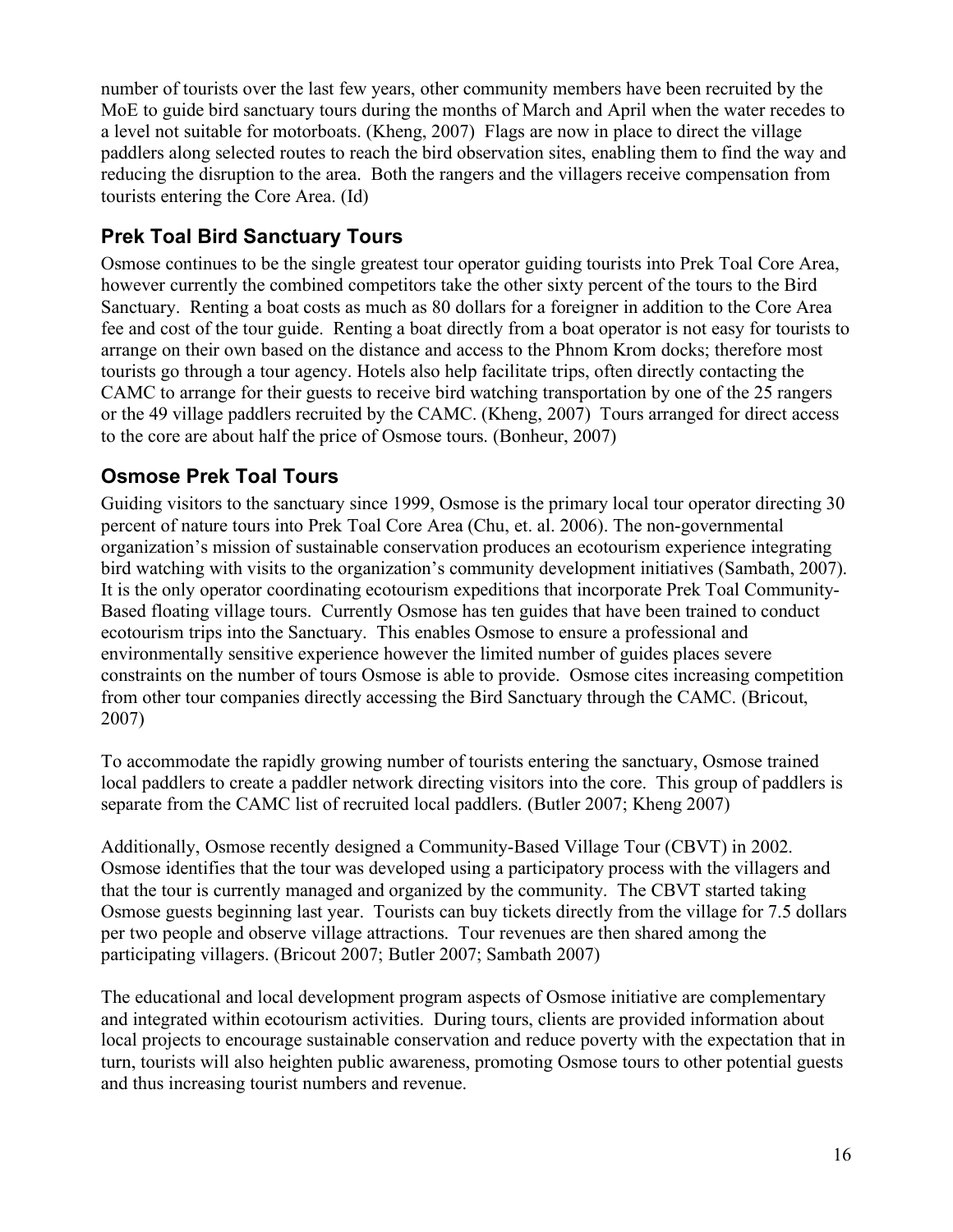### **Osmose in Prek Toal: an integrated ecotourism program**

Osmose operates with 3 floating villages surrounding the Prek Toal Core Area: Prek Toal, Kbal Taol and Pak Kantiel. The organization addresses conservation, environmental education, ecotourism, and local development to promote sustainable environmental protection, local people's welfare and poverty reduction in the area. (Osmose, a undated)

#### *Education*

Many children in Prek Toal and Anlong Taoor do not go to school for financially related reasons and no environmental instruction is included within school curriculum. Osmose environmental education activities currently engage a total of 1,200 children from the three villages receive instruction. Twenty local teachers have been trained to teach the environmental education. (Sambath 2007; Butler 2007)

#### *Local development program*

Osmose local development program began in 2002 to assist to the neediest villagers within Prek Toal, Kbaol and Pak Kantiel villages. Some of the needy villagers identified, received paddleboats and many of these individuals participate in ecotourism as paddlers for bird sanctuary tours. Currently Osmose has a network of 18 families with paddleboats.(Sambath, 2007)

Thirty-eight floating garden were initially constructed with Osmose support and the brochure identifies that there are now 50 gardens total, however the Local Site Coordinator indicates that there are currently only 6 households in Prek Toal with floating gardens. (Id)

The Osmose water hyacinth project began in 2004 with a group of 16 women. The project was identified as a development option after village interviews found water hyacinth were already being utilized to make hammocks in the village. Funds from a Belgian Cooperation were placed towards the construction of a floating workshop and 28 women from poor families were selected for training. The chosen women included female-heads of households. (Osmose, b undated) The Local Site Coordinator identifies that there are currently 21 women working in the water hyacinth handicraft project with two women located at the workshop at all times. Recently, a night market in Siem Reap has been established in the hopes of increasing handicraft sales. (Sambath, 2007)

#### *New projects*

Osmose is currently engaged in a tour guide training program with five local villagers. Tour guides are given two classes a week to instruct them in English and guiding skill and knowledge specific to the Prek Toal site. The intention is that in the future, local Prek Toal villagers will be to participate in guiding Osmose trips, increasing the involvement and responsibilities of the community in the ecotourism activities. (Sambath, 2007)

A grant from the UNDP Tonle Sap Conservation Project (TSCP) supports Osmose activities of ecotourism and community development as part of the project goal to promote the sustainability of Core Area management. Current pilot projects include mushroom production, distribution of water filters and the development of new ecotourism activities in Pak Kantiel, which will be designed following the Prek Toal model.

The aim of Osmose ecotourism endeavors in Prek Toal are for tourist receipts to cover the ecotourism operations and make them self-sufficient in addition to contributing to the community programs. (Butler, 2007) However, a single tour ticket currently covers only half of the price of an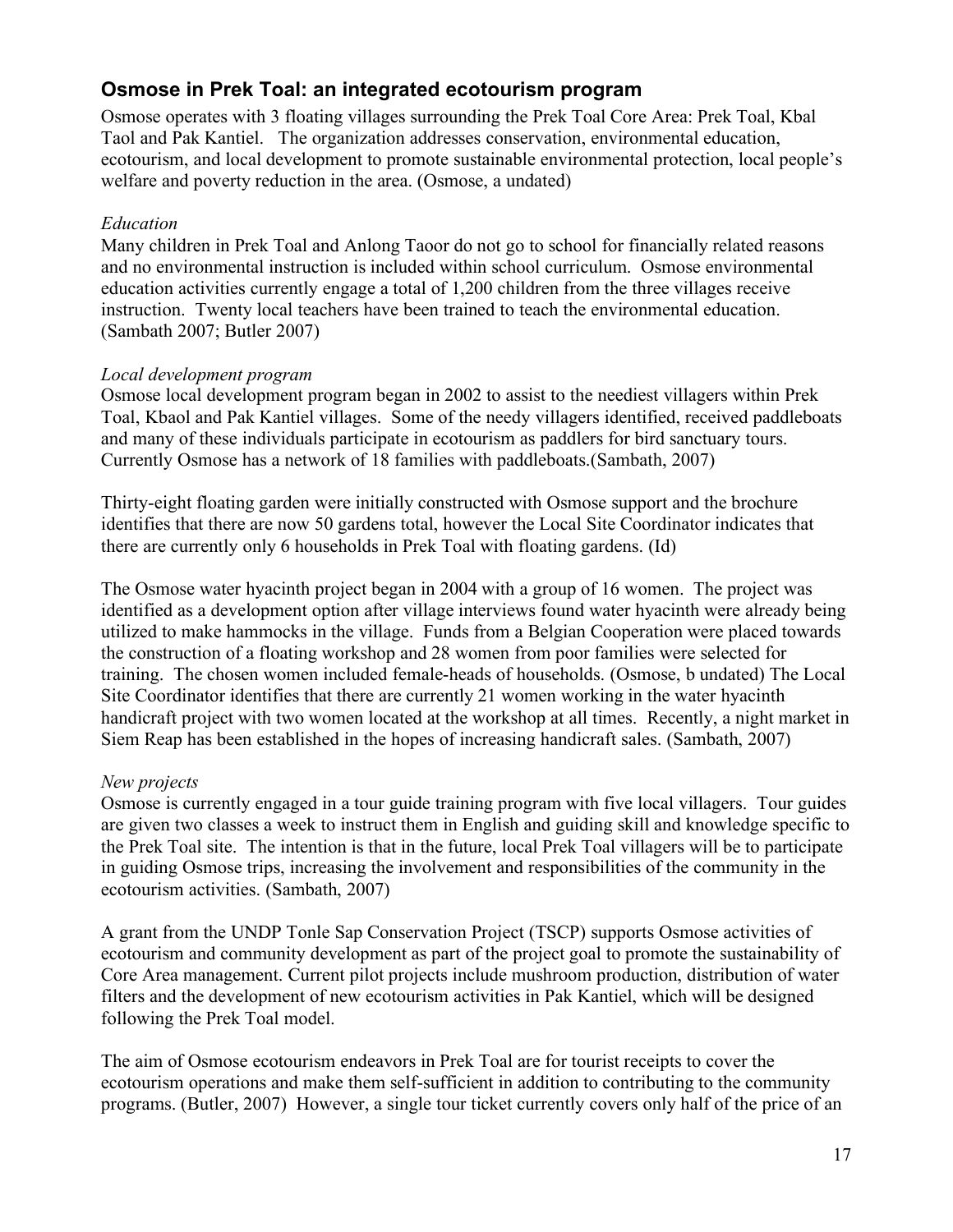Osmose tours and the majority of the revenues must go toward enhancing staff capacity and staff salaries. Funding for other programs thus rely on other revenue means including: membership fees, publication sales, and donations from individuals, international organizations and private companies and foundations.

# **Methodology and Data Collection**

# *Background*

The fieldwork methodology for this study was designed using Tourism Assessment Process (TAP) guidelines from "Linking Communities, Tourism, and Conservation: A Tourism Assessment Process" as well as participatory assessment tools identified by the Department for International Development (DFID). (Sattaur 2001) The tools and models were adapted and modified to accommodate the focus of the study as well as the timeframe and resources available.

The research instruments selected for this study were chosen based on their specific design to incorporate people's perceptions, attitudes, and experiences. The TAP framework is helpful in designing fieldwork to identify resident's attitudes towards tourism as well as concerns and underlying issues that may affect the way tourism influences the people and the community. Participatory assessments have been utilized in the 2007 Participatory Poverty Assessment of the Tonle Sap produced by the CDRI. (Ballard, et.al., 2007) and participatory assessment tools are frequently incorporated within socio-economic livelihood surveys in the region. It is important to identify that the selected study instruments, do not promote the extraction of specific measurements and numerical data, but rather promote qualitative assessment to provide an opportunity for women to share their opinions and lives.

Analysis for the study focused on the participatory assessment at the village level, but additionally included key-informant interviews from CDRI, SNV (Netherlands Development Organization), Osmose, WCS, TSCP and MoE for background and study site information.

# *Site Sampling*

Fieldwork assessment tools used in the study included individual interviews, focus group discussion combined with a mapping exercise and one tour exercise:

| <b>Type of Interaction</b>    | Unit            |
|-------------------------------|-----------------|
| <b>FGD</b>                    | 9 participants  |
| Individual Interviews         | 13 participants |
| Key Representative Interviews |                 |
| Discussions and Meetings      | Opportunities   |
| Sample Tour                   |                 |

**Figure 7 Table of fieldwork activities and participants.**

### **Individual Interviews**

Individual interviews were conducted with villagers using an interpreter. The interviews were designed as open-ended questionnaires and were occasionally complemented with discussion involving women and their daughters. Interviews were thirty minutes to forty minutes in length.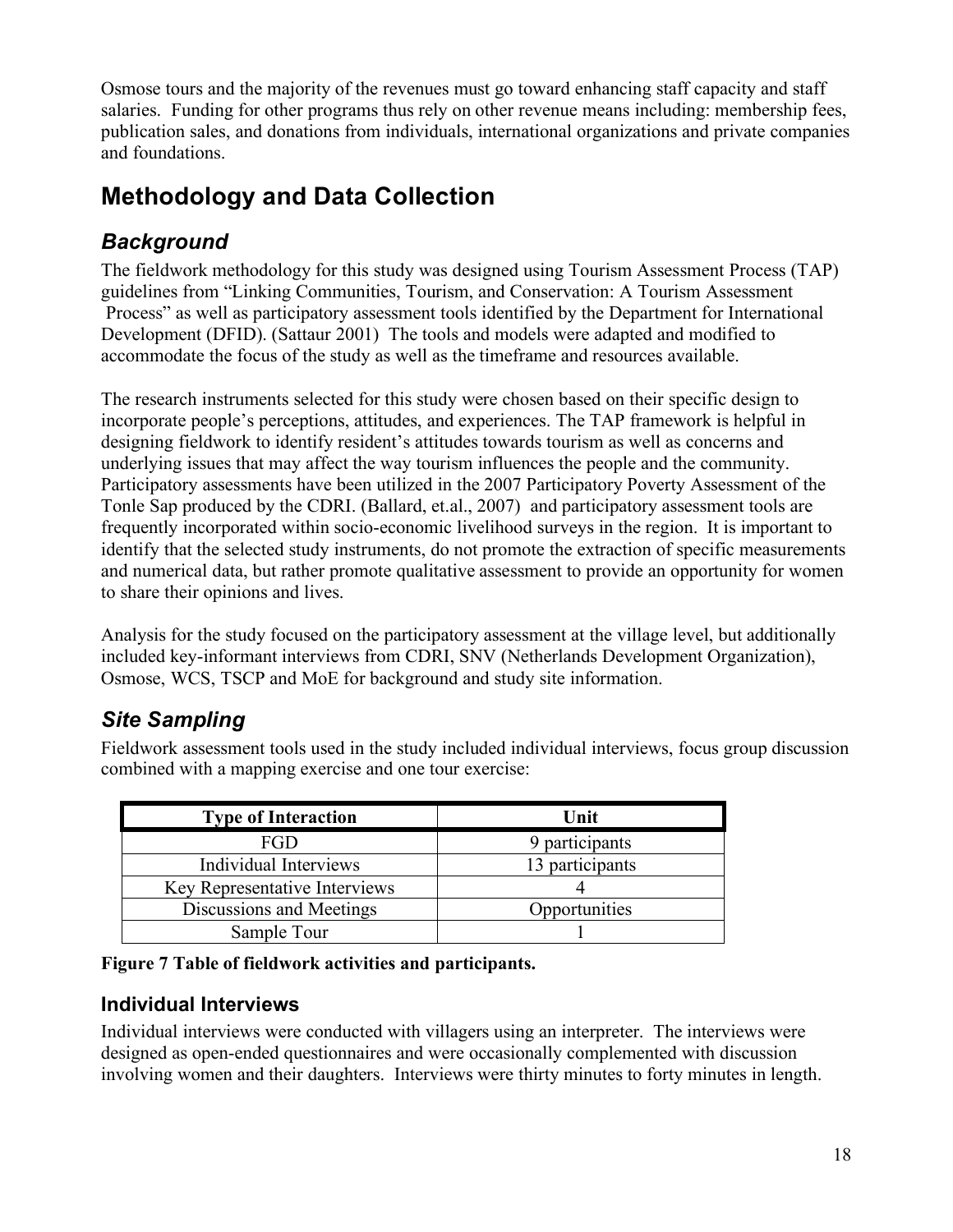Individual interviews were conducted with Prek Toal village women working or assisted by the NGO, Osmose, as well as women who did not participate in Osmose ecotourism or local development program activities. Women of various ages, education levels, and marital situation were included in the survey. The fieldwork attempted to incorporate villagers in a range of socioeconomic circumstances.

Interviews were designed as open-ended questionnaires, additionally supplemented with discussion involving women with their daughters.

Interviews in Prek Toal also were conducted with the Prek Toal Village Head, TSCP volunteers, Osmose site coordinator. Osmose's Project Director as well as Management Advisor were interviewed in the Siem Reap.

# Individual Interviews:

# Age and Marital Status Composition



**Figure 8 Individual Interviews: Age and Marital Status Composition**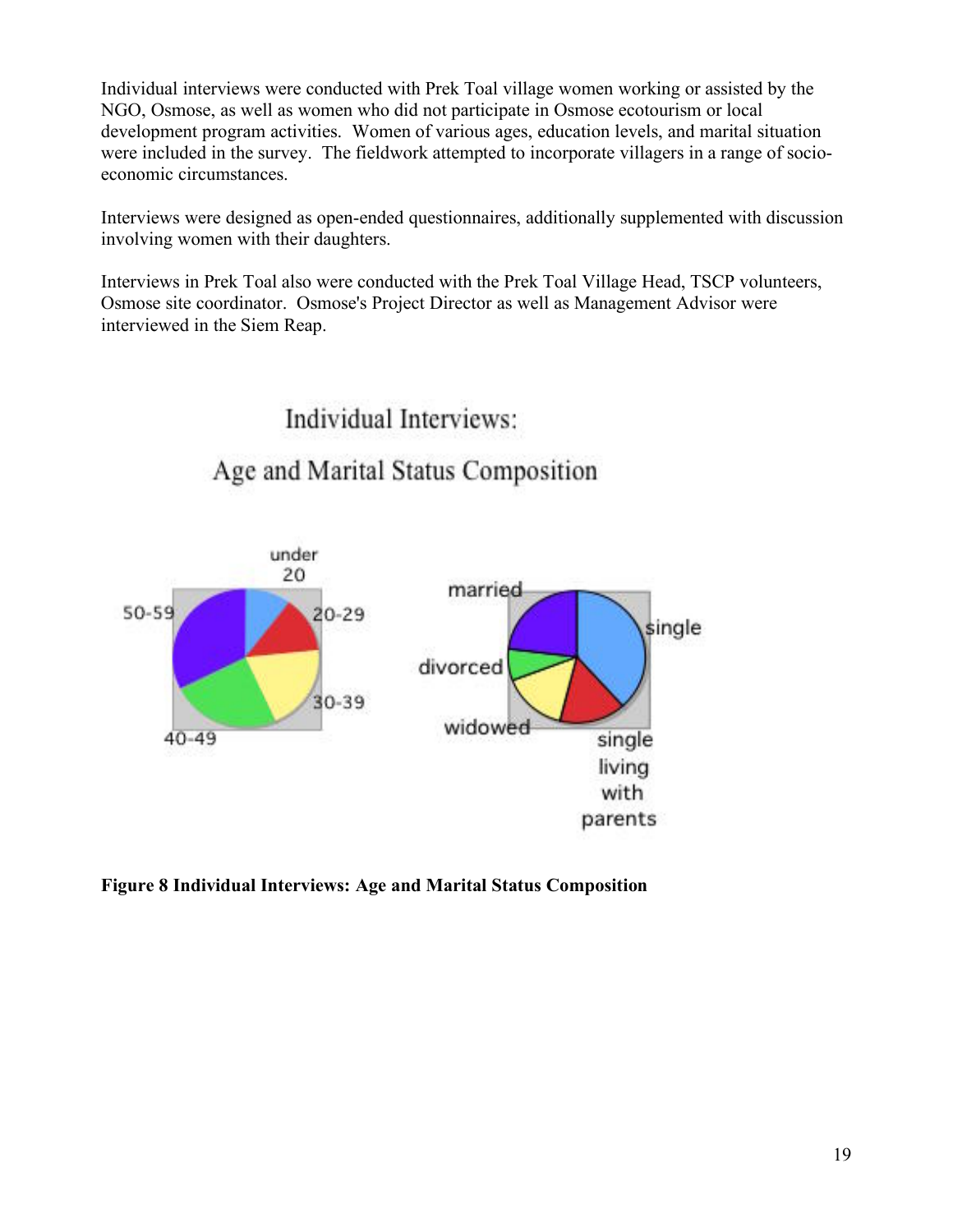### **Focus Group Discussion**

One focus group discussion and exercise was conducted with women involved in Osmose ecotourism and community development activities. The focus group activity was designed to get a general picture of how women working in tourism in Prek Toal perceived tourism in their community and how it influenced their lives.







□floating garden **Ehandicraft Opaddler** 

**Figure 10 Focus Group Occupations**

### **Mapping Exercise**

Discussions coupled with a mapping exercise, attempted to extract places the villagers identified were important in Prek Toal versus places tourists visited. The women were encouraged to identify where women worked and where they did not go as well as where tourists did not visit. The purpose was to extract women's understanding of how tourists experienced their village and how a tourist's knowledge about the village related to local women's own views and values of the place they lived. While the researcher observed that only younger women actively participated in drawing, older women contributed ideas and inputs verbally and therefore were not excluded from the mapping process.

### **Sample Tour**

Two training tour guides were assigned to conduct a mock tour exercise. The tour guides were requested to choose a place that they wanted to share with tourists and demonstrate how they wished to present the place to tourists. The exercise was intended to explore what women thought was important for visitors to see and learn when they came to Prek Toal and how they wanted to share the village with tourists.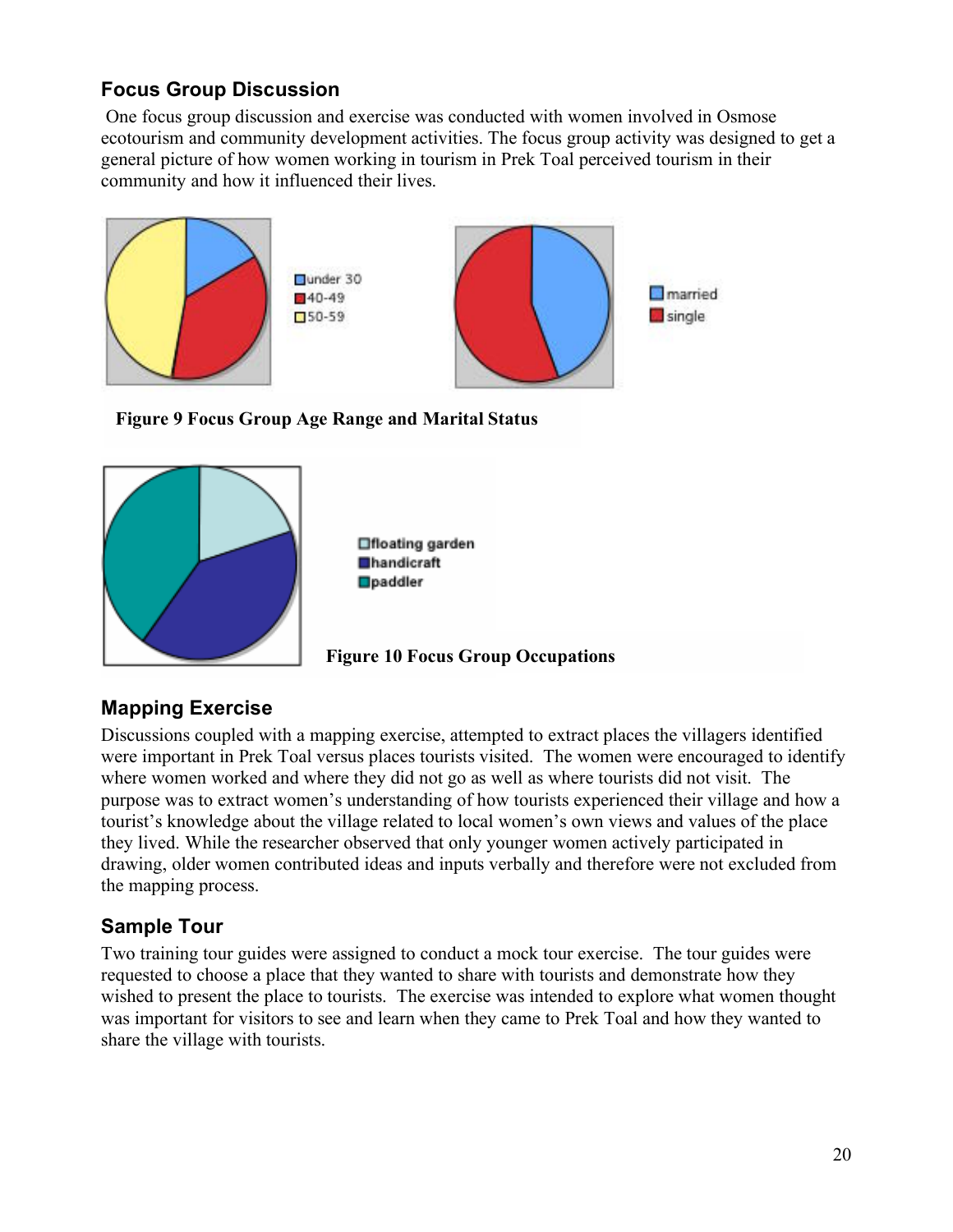### **Observations**

Observations in both Siem Reap and Prek Toal as well as informal conversations in Prek Toal village enhanced the researcher's knowledge and understanding of tourism and site-specific conditions and livelihoods.

### *Documentation*

All interviews and fieldwork exercises were recorded using field notes. The field notes were then reviewed each day and entered onto a computer.

# *Synthesis of Findings<sup>1</sup>*

Findings for this study were analyzed and compiled in relation to the key questions for this research including:

- 1. Women's participation in tourism.
- 2. Women's perceived benefits from tourism.
- 3. Women's perception of tourism in the future

The findings were then assessed in relation to literature and key informant findings with the intention of broadening the value and relevance of individual experiences.

# **Constraints**

The limited timeframe for research represents the most fundamental constraint upon the fieldwork process and findings. More time would have enabled a larger survey to incorporate more participants as well as potentially returning for additional interventions with subjects. Financial constraints presented another fundamental restriction upon research that also impacted the available timeframe of research.

The seasonal time period of research also meant that fieldwork was not conducted during birding season, which prevented the opportunity to observe ecotourism activities in action and get additional perspective from tourists and tour guides.

A prominent research barrier during the study was language as the researcher had a very limited knowledge of the Khmer language. Accessing and coordinating an available interpreter proved to be a difficult undertaking. The fieldwork did not have the assistance of a Vietnamese interpreter and therefore, while the survey recognizes the significant presence and contribution of this ethnic community within Prek Toal village, members of this minority ethnic group could not be incorporated into the survey.

The researcher's lack of formal training in participatory assessment techniques coupled with no opportunity to practice the techniques at another site with the chosen interpreter, limited efficiency and affectivity during fieldwork.

 $1$  The study acknowledges the Sustainable Livelihoods Framework (SLF) as an effective framework to analyze livelihoods and their development. (ADB, 2004) However the current study is not comprehensive enough to use this framework effectively.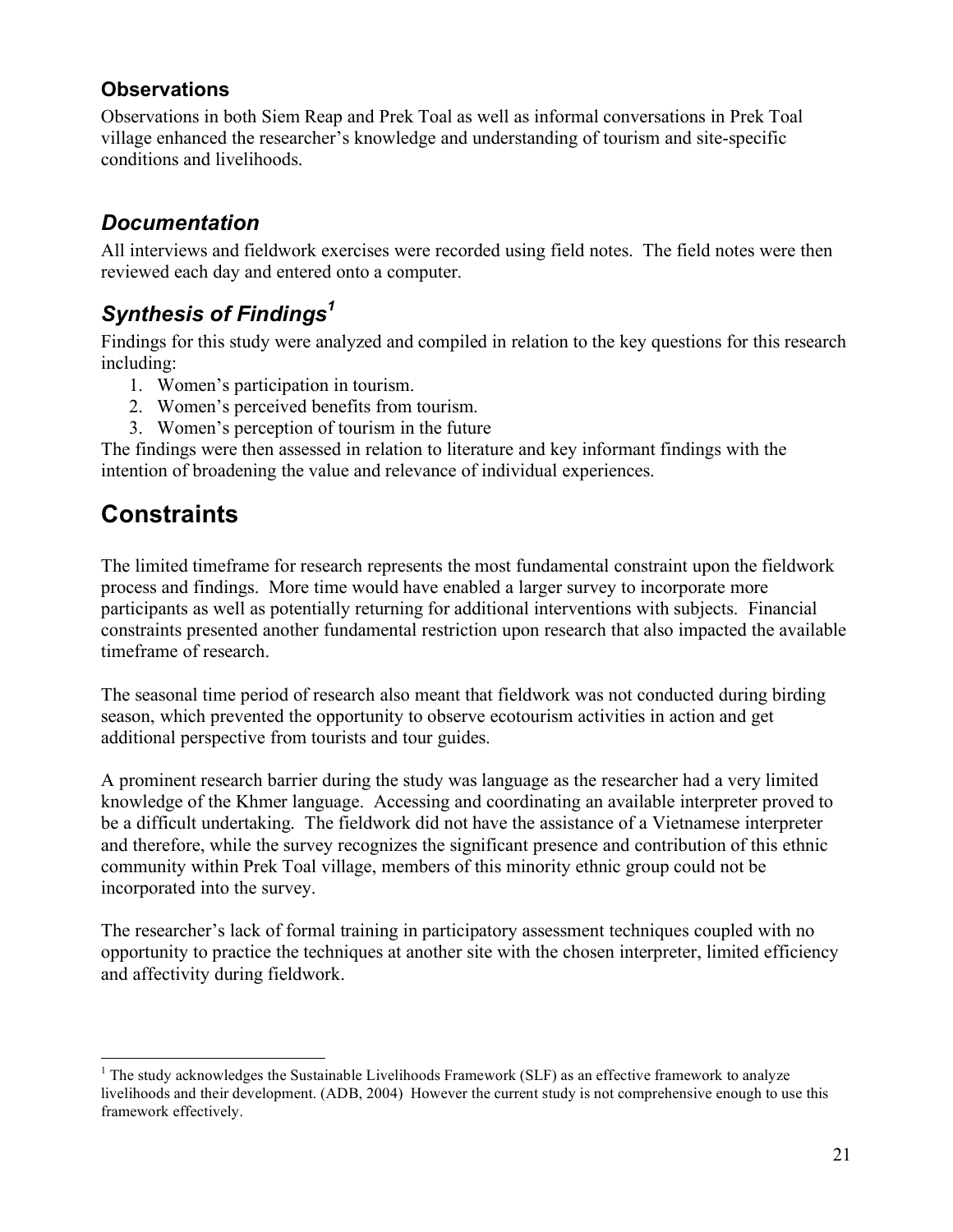The information gathering process was susceptible to information leakages due to interviews being translated and documented using field notes. Interview field notes were reviewed each day and entered onto a computer, in an attempt to reduce leakages.

In the field, Osmose officers, TSCP volunteers, as well as villagers involved in Osmose activitiesparticularly the hired boat paddler-assisted in identifying the greater proportion of women selected for interviews. The extent to which this selection process affected the survey composition is difficult to quantify. A proportion of the interviewees were identified based on field observation, by the researcher.

# **Results**

# *Participation*

**The majority of women interviewed from Prek Toal village generate income from tourists through participation with Osmose's program.**

Women involved in Osmose activities identified working in handicrafts, paddling boats for community-based village tours, working with floating gardens, training to be tour guides, and working as Osmose officers in the environmental education program for village children.

#### *Handicrafts*

There are currently 21 women working in the water hyacinth handicraft project with two women located at the workshop at all times. A handicraft worker identified that she learned her skill from Indonesian craft experts brought in by Osmose and that crafts are sold in the workshop as well as being sold in a night market in Siem Reap.

The women participating in the handicraft production were employed from September through February and during this time they could generate 50 US dollars per month. The expectation is that the new market will allow goods to be sold in Siem Reap during the dry season, which will enable the craft women to be employed for a longer period and increase their revenues.

#### *Paddlers*

Women paddlers identified that they participated in the Community-Based Village Tour (CBVT). The tour was pre-arranged based on tourist preference and Osmose's guidelines. Tours usually included visiting the handicraft workshop, floating gardens, and fish or crocodile farms. Additionally, tours took guests to see the village diver, who made his income fetching valuable items from the water.

#### *Floating Gardeners*

Floating gardeners who have constructed their gardens with the financial and technical assistance of Osmose, are visited by tourists during the CBVT. Tourists often tip the gardeners during their visits, which contributes to the household income and the up-keep of the garden. Selling fruits and vegetables to other villagers represented the main source of income from the garden, generating about 1000 to 2000 Riel per day (one quarter to one half US dollar).

#### *Other tourist service*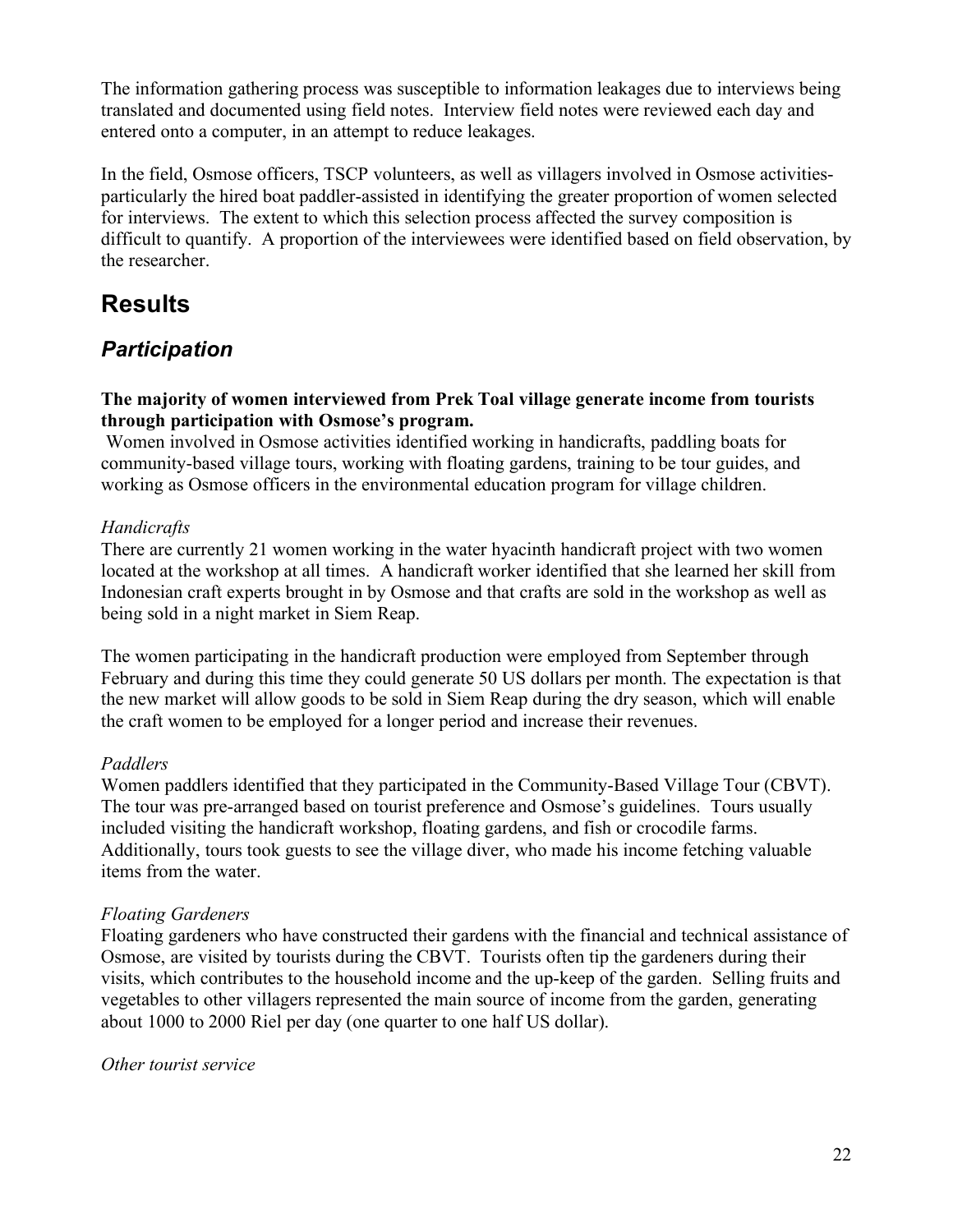Women not participating in Osmose local development program also identified serving tourists. These women participated in the local tourism industry by lodging visitors, providing meals, or selling food and other goods.

| <b>Direct Participation</b>                 | <b>Linked Participation</b>     |
|---------------------------------------------|---------------------------------|
| Paddler to see the bird sanctuary           | Grocery store operator          |
| Paddler in the Community–Based Village Tour | Floating food/goods vendors     |
| Handicraft maker                            | Food service for guests at CAMC |
| Floating gardener                           |                                 |
| Homestay accommodation                      |                                 |

#### **Figure 12 Women's Participation in Prek Toal Ecotourism**

#### **Local women's opportunities to participate in ecotourism activities in Prek Toal are determined by whether a Prek Toal tour visits the village.**

There are two components to Prek Toal ecotourism, the bird sanctuary and the floating village. Women describe participating in ecotourism as paddlers for the sanctuary tours, but the majority of women describe participating in village activities as floating gardeners, village paddlers, and handicraft workers. Additionally one woman provides accommodation for tourists in the village.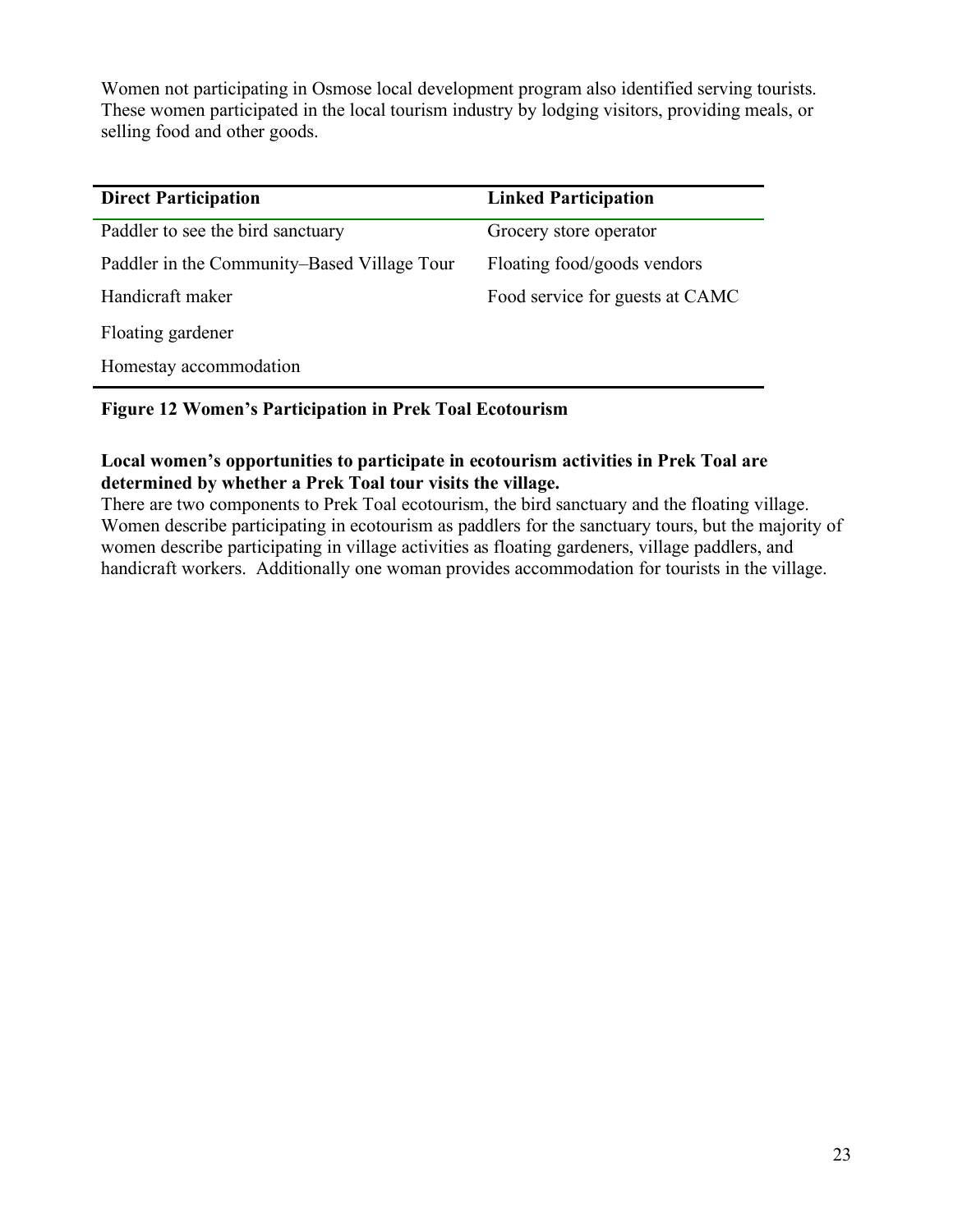

#### Osmose Tour Distribution of Participation

#### **Figure 13 Eco-Tour Distribution of Participation**

Grocery store owners and boat vendors identified sporadic business from tourists or rangers taking people on tours. Business was inconsistent based on a tour guide's choice to purchase products from the women or elsewhere. An ice seller, for instance, identified that sometimes the guides purchase ice from her but often they go directly to the village ice factory. A grocery store owner indicated that tourists and rangers occasionally purchase water and canned fish before taking tours to the core.

#### **Seasonal nature of bird watching in Prek Toal Core Area limits employment opportunities and the extent of participation.**

The main bird watching season falls between November and March. Women in various occupations describe the seasonal duration of their activities around this birding schedule.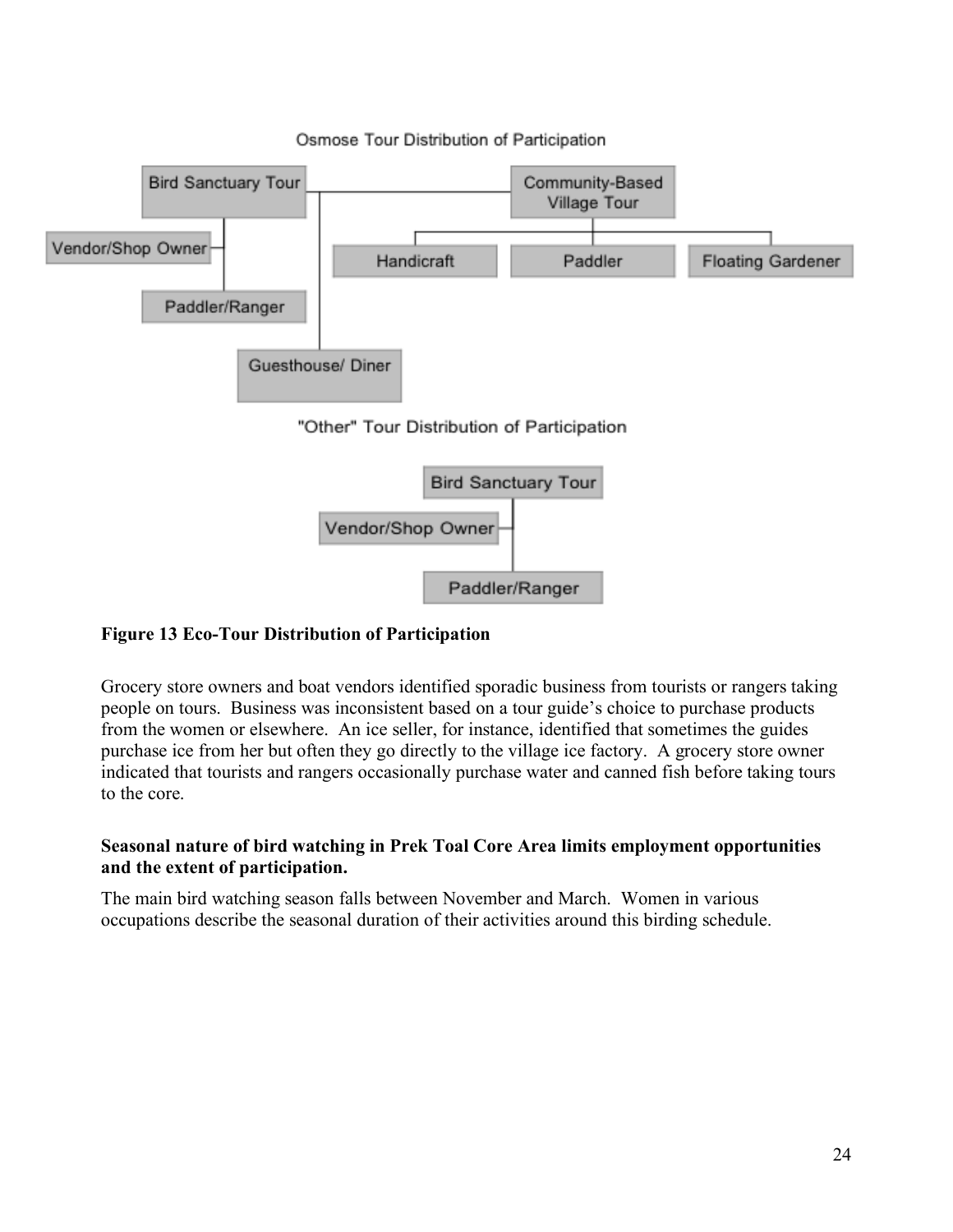

### Number of Tourists Visiting Prek Toal by Season

**Figure 14 Tourists Visiting Prek Toal by Season (Bonheur, 2003a)**

Paddlers indicated that they might paddle tourists to see the birds twice a year during the months of January and February. At this time of year the women described accompanying a motorboat into the core and then, to reduce disturbance to the nesting birds, tourists would be taken closer to the nesting sites using the paddleboats. During a year a woman could expect 10,000 Riel from her service.

The women participating in the handicraft production were employed from September through February and during this time they could generate 50 US dollars per month.

#### **Women's opportunities to participate in ecotourism are restricted by the physical demands of paddling into the bird sanctuary.**

Women working with Osmose identified that women could not participate in paddling visitors into the core area and that this was a man's job. Men were designated for paddling into the boat sanctuary based on their physical ability to paddle faster than women.

Women paddle to locations near the lake and not deep inside the forest. For one time a woman can receive 5 dollars. Men going deeper into the core can earn 10 dollars for the day. In January and February women paddlers describe joining motorboats into the Core Area during the wet season and then paddling tourists closer to the birds. However due to the large paddler network, one paddler might only go once or twice a year. Other women identified that they paddled slower and therefore could serve as paddlers for the CBVT. The paddlers took turns providing tours and therefore, one paddler identified that during a month she may only have the opportunity to paddle one or two times.

#### **Participation in tourism supplements women's other income generating activities.**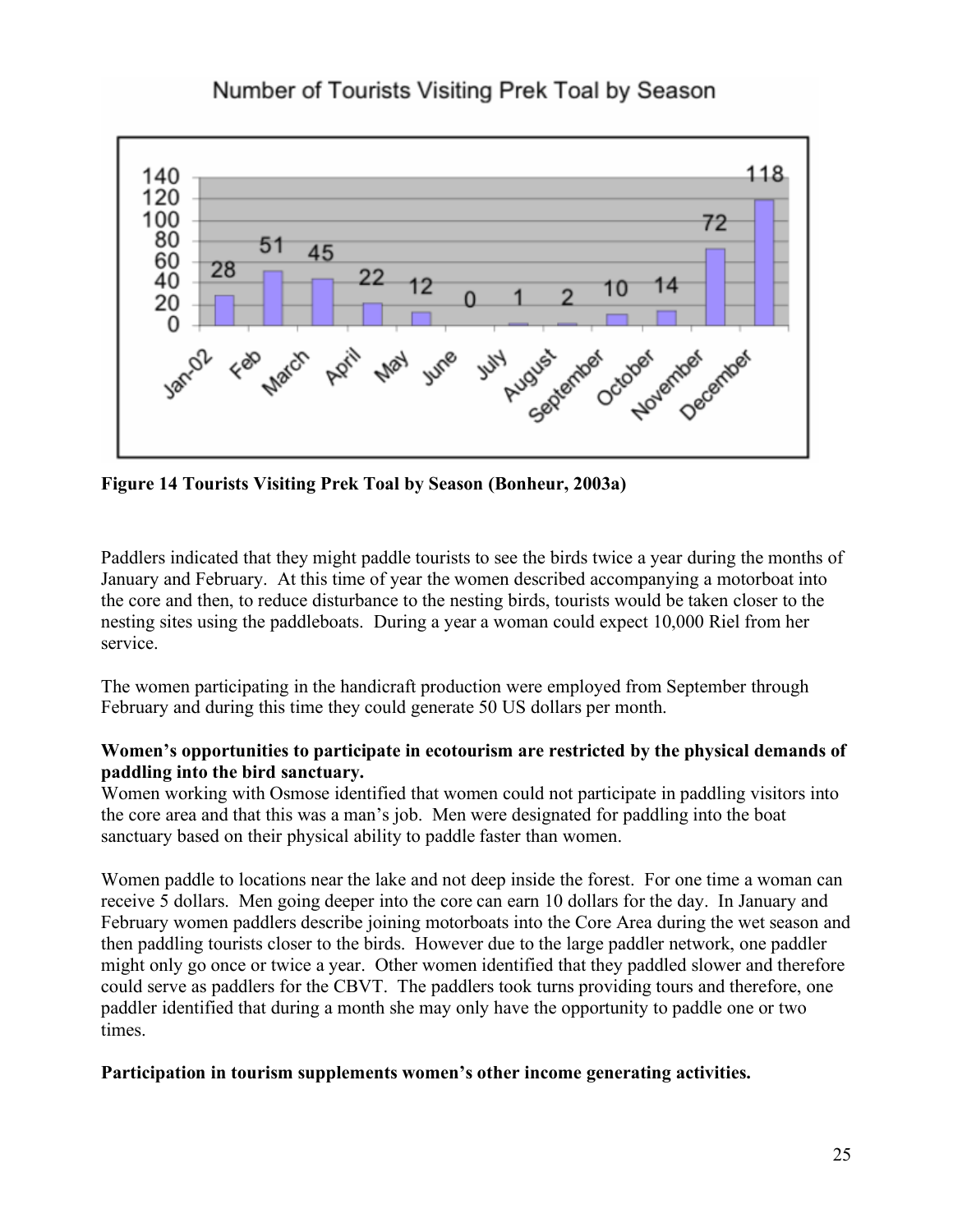Many older women's participation in ecotourism was coupled with employment in fish processing activities that represented their main method of generating income. They described purchasing fish from the fishing lot or moneylenders, processing the fish to make fish paste, and then selling the fish paste back.



#### **Figure 15 Individual Interview: Occupation**

One woman indicated that during the dry season when school was in session, she sold porridge to students. The seasonal nature of her tourist service and other income-generating activity therefore complemented one another.

The women providing homestay described assisting her husband with fishing activities in the dry season when less tourist business. She described that she would join her husband for up to two days at a time. During the wet season when she receives the most tourists, the money from her business goes toward household expenses but during the fishing season, the money from fishing covers household expenses.

#### **Capital in the form of physical and financial assets as well as skills are limiting factors determining Prek Toal village women's participation in tourism.**

Only one woman identified lodging tourists and she was identified by other villagers, confirmed by Osmose and TSCP representatives, as the only tourist accommodation besides the CAMC. She indicated that she is the only household with the carrying capacity and filtered water to accommodate guests. Other villagers identified that her husband was a commercial fisherman who subleased fishing lots, positioning the family as one of the richer families in the area. Additionally the woman described that not very many people in Prek Toal village had the ability or capacity to do her occupation and therefore she cited that her job is in particular demand. She currently is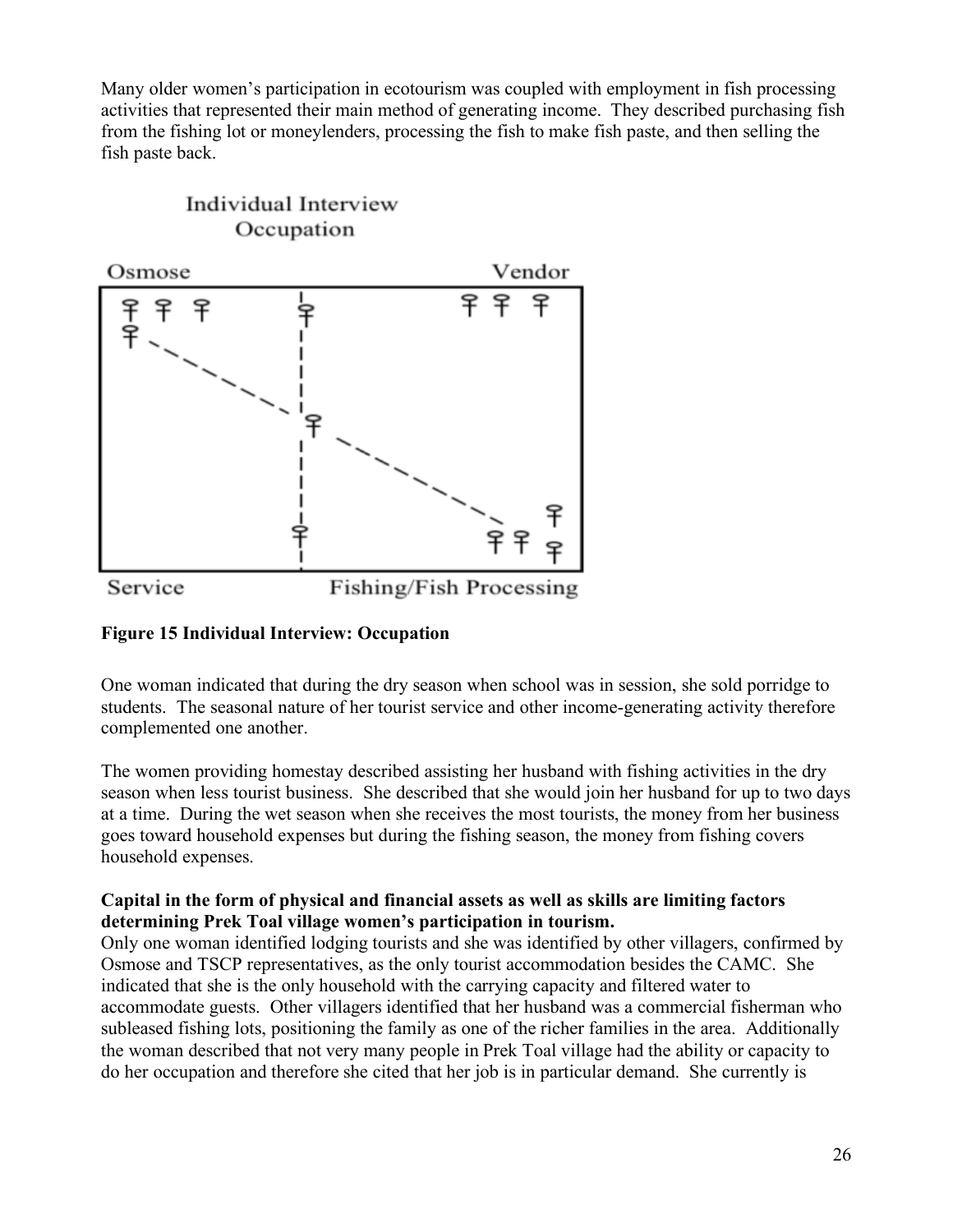training her daughters to prepare them for similar work and the younger girls set the table and serve the tourists while the oldest has begun to cook.

An ice seller and female head of household indicated an interest in selling to tourists and considers shifting from ice to selling soft drinks and fruits. She has limited financial assets to devote to the transfer largely because she is currently financially assisting other relatives who are sick.

#### **Most women in Prek Toal village do not participate in tourism.**

Women who did not work with Osmose often could not identify women that they knew who worked with tourists or could not identify women that they had observed benefiting from tourist activity. A woman who owned a floating garden observed that some poor people were lucky to be selected by Osmose or an NGO to help conduct activities that related to tourism, while many poor people in the village fell deeper and deeper into debt because they could not buy adequate fishing gear that would enable them to catch fish to support themselves.

A part-time fisherwoman described that the primary occupation for women in the village was making fish paste. She described that during the months of January and February there were a lot of fish and two or three women could expect to process 600 kilograms per day and make 50,000 to 60,000 Riel, or about 15 dollars. In March and April, fish processing continued but the fish were not as plentiful and the same production might be every two or three days. Many women set small gill nets near the village in September and October, but she indicated that they must remove their nets in November and December when the fishing lot owner closes the fishing grounds to the public.

### *Perceived Benefits*

**Tourists visit places local women value as well as gaining awareness of the "real" conditions in the village.**

#### *Mapping Exercise*

The FGD mapping exercise indicated that tourists visited many of the important places in and around Prek Toal village as well as the Core Area Bird Sanctuary. Places tourists visit include the floating garden, fish farm, crocodile farm, and handicraft workshop, in addition to seeing the sanctuary birds. Most of these places corresponded with places where women indicated that they worked.

Places that were indicated as important but not visited included the pagoda, health center, commune council building and village development council, and spirit house. The women did not specifically indicate that they did not visit the bird sanctuary but did indicate that they did not travel outside the village.

#### *Awareness of poverty*

Women involved with tourists and not involved with tourists noticed visiting guests were made aware of the condition of poverty in the village. Women pointed out that they observed tourists directly contributing to these families. Women however indicated that this assistance was not consistent among all tourists.

**Women's revenues related to tourism go toward essential household expenses of food and children, including schooling fees.**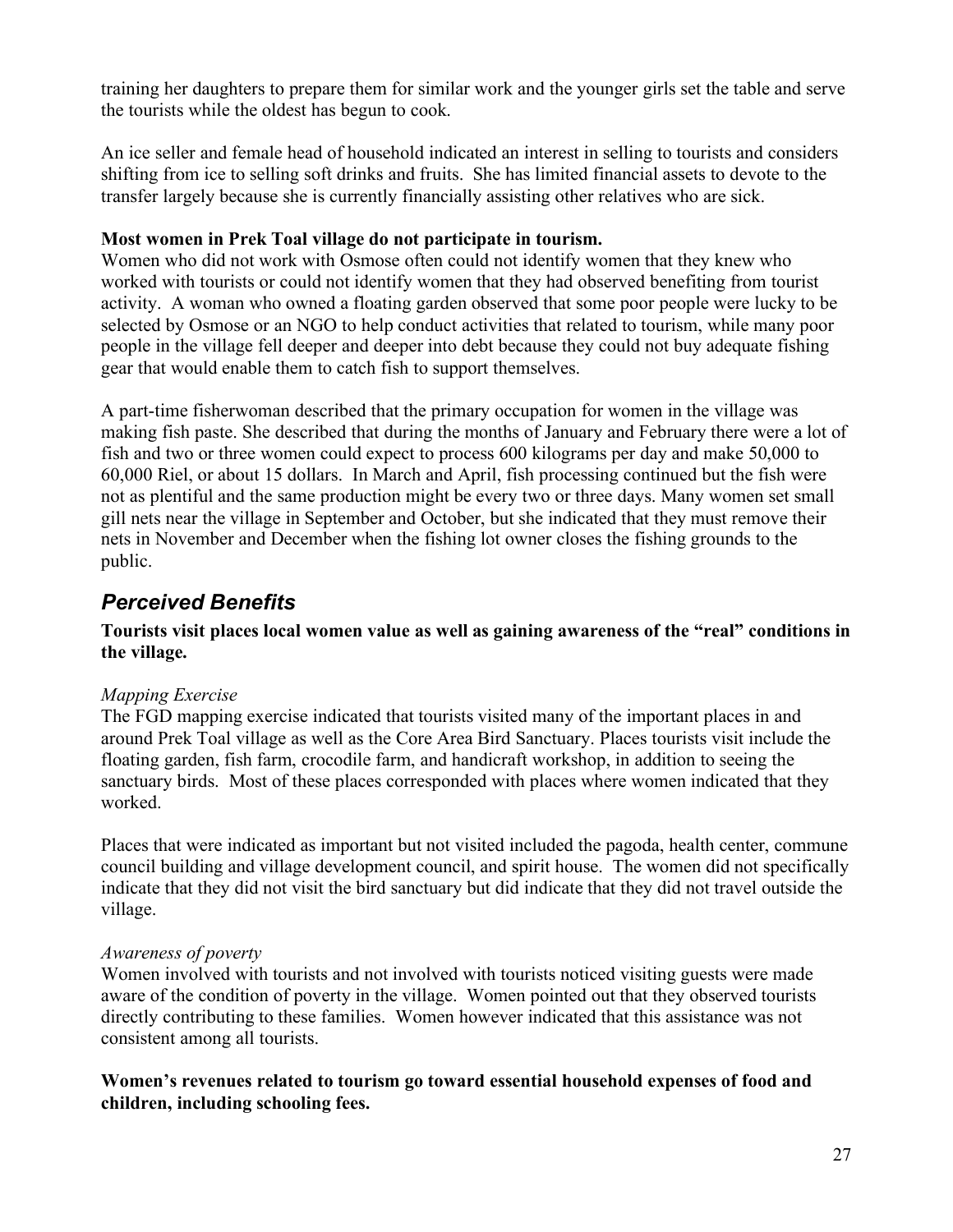Women identify that the money they earn working with tourists is directed towards food and childcare. Additionally, poorer women experiencing debt, use their earnings to repay the moneylenders and other villagers. Women's earnings provide a buffer during times of hardship when there is low fish catch or during the closed fishing season when Fishing Lot Number 2 cuts fishing access to local villagers. The funds also cover expenses related to sickness in the immediate family or among close relatives.

#### **Women describe their additional contribution to household income through ecotourism activities, increases their control in some aspects of household expenditures.**

Women identify that while big expenditures are negotiated between themselves and their husbands and many times these larger expenses require "getting permission" from their spouses, income from ecotourism provides them with an element of financial autonomy by enhancing their contribution to the household budget to have greater control over smaller household expenditures.

The woman running the tourist homestay identified that large expenses for boat and house repairs and ceremonial expenses involve discussion and "permission" from her husband, however now that she runs her own business she is able to make more decisions on spending, particularly in relation to lodging expenditures.

#### **Local women perceive that most opportunities for local people to serve tourists are good options for women.**

Women are the main participants in Osmose ecotourism activities. Handicrafts and gardening are traditionally women's tasks and paddling in the village for CBVT tours enables women to participate close to their homes.

The guesthouse keeper identified that she enjoys her work. She cites that women cannot work as fishermen and a business at home is good for a lady to run.

#### **Mothers and young women living with their parents perceive that tourism activities in the village create new income generating opportunity suitable for young women.**

Young women still living at home indicated that there were few opportunities for young women to generate income in Prek Toal village. Young women identified that other women work at home or in small fishing activities but identified that more opportunities were open for young men, working as labor in the fishing lot or going into the forest to work. According to the young women, fishing and forest jobs were not suitable and were too hard.

Working in tourism jobs provided by Osmose enabled the girls to generate income for their families. The money was primarily allocated for family expenses and little of the money expenditure was based on the young women's own decisions. Two young women working with Osmose that were interviewed indicated that the money they earned went toward repaying their family's debts. The girls identified that their work was busy and hard but that any activity generating money was good. While ecotourism created a new occupation for these young girls, it did not detract from their ambitions to escape Prek Toal and find work with relatives in Phnom Penh.

Mothers indicated that they hoped that their daughters could find opportunities to work with tourists. The woman owning the guesthouse was already training her young daughters for similar business.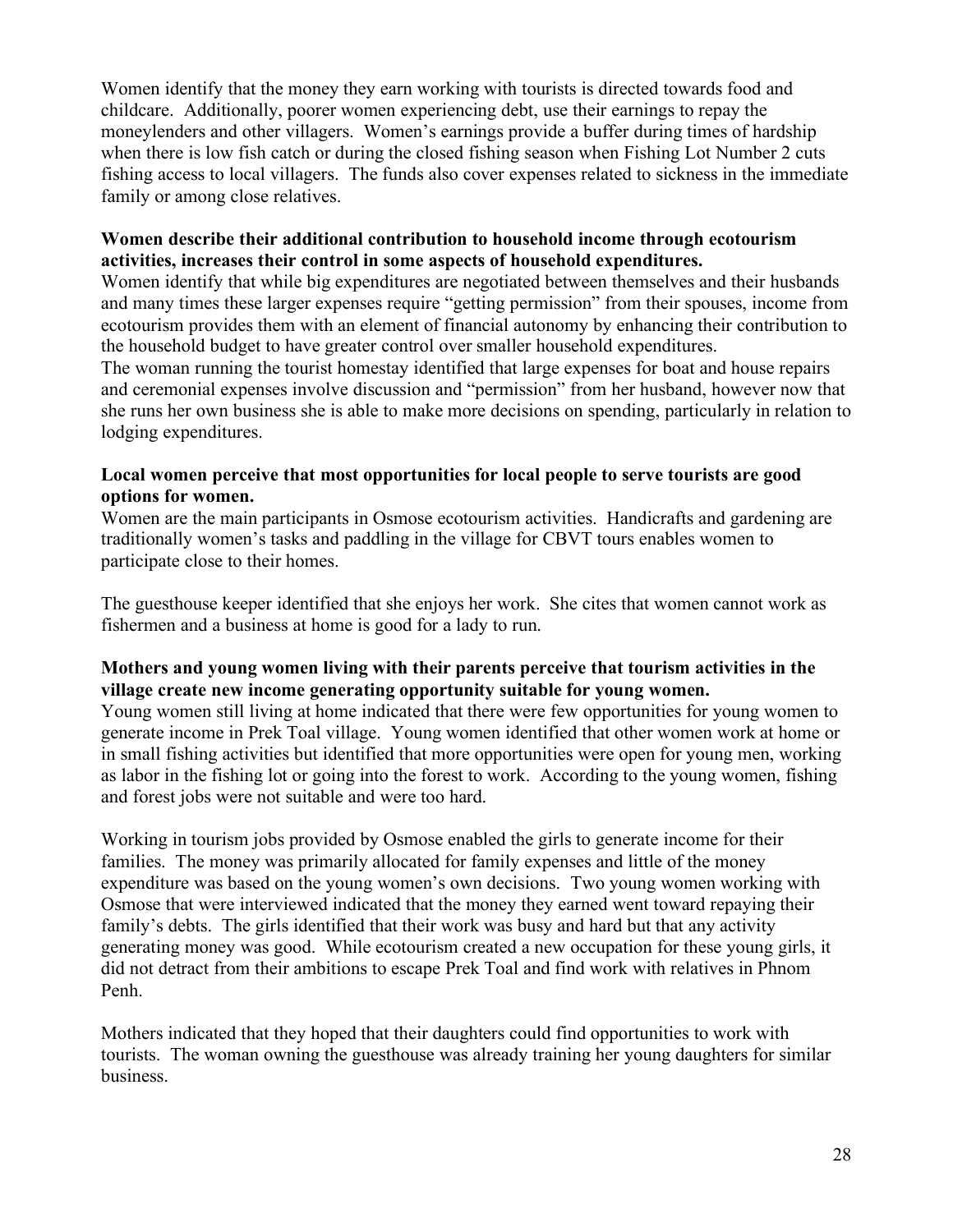#### **Many young women perceive that their lack of English language skills limits their capacity to serve tourists.**

Younger women interviewed, identified language skills as a barrier to serving tourists. The two training tour guides cited that there were no opportunities for them to learn English outside the two training classes they received a week. Two other young women working through Osmose and directly working with tourists on their visit to the village identified that the language barrier crippled their capacity to provide service. For this reason the young women identified that they wanted to learn English. The woman working watching the handicraft workshop indicated however that she has no time to devote to learning English because her job always keeps her busy.

#### **Women receiving the greatest benefits from serving tourists in Prek Toal receive technical and/or financial assistance from Osmose.**

Handicraft workers described that they had received technical instruction in making water hyacinth crafts from Indonesian specialists facilitated by Osmose. Their future hopes of making crafts of a more marketable and modern design, hinge upon the Osmose budget and ability to provide more instructors. Floating gardeners described that they received technical assistance in constructing their gardens and that bamboo frames for the gardens were provided for many families. Osmose recently started training local tour guide who receive guide instruction and English courses. Osmose paddle boaters for the Sanctuary and village tours received their boats from Osmose.

The guesthouse keeper described that she started her business with the assistance of Osmose and received funding from Osmose until last year. The price of accommodation was determined by Osmose co-founder, Natalie Goes. One mosquito net per night is a set at two dollars and meals are 3 dollars for foreigners and 2 dollars for Khmer.

One woman identified that while she did not foresee that she would have an opportunity to work with tourists due to her poor health, she hopes Osmose's instruction and assistance will provide her daughter with opportunities to serve tourists in the future.

### *Future Expectations*

**Local women foresee that tourist numbers will increase and so too will the benefits from tourism for villagers. They anticipate new openings to serve tourists as floating vendors or by offering accommodation, but are skeptical about their capacity to capture these opportunities due to their lack of financial and social capital.**

Local women expect the village to develop and expect to see an increasing number of tourists visiting their area. The potential jobs that they cite include ones that they have observed other villagers already taking part in such as selling to food to tourists as floating vendor. Some also consider providing accommodation. The women however emphasize that they do not have the means to convert their current lifestyles to serve tourists. The women also identify that the currently established business in town employs within the family. Family members monopolize much of the business linked to the guesthouse providing the food and provisions for guests. The accommodation also already has ties with Osmose and therefore has a strong market link to tourists. The other women indicated that the brief amount of time tourists spend in the village makes it difficult to profit from their business if they are not linked to tours or tour operators.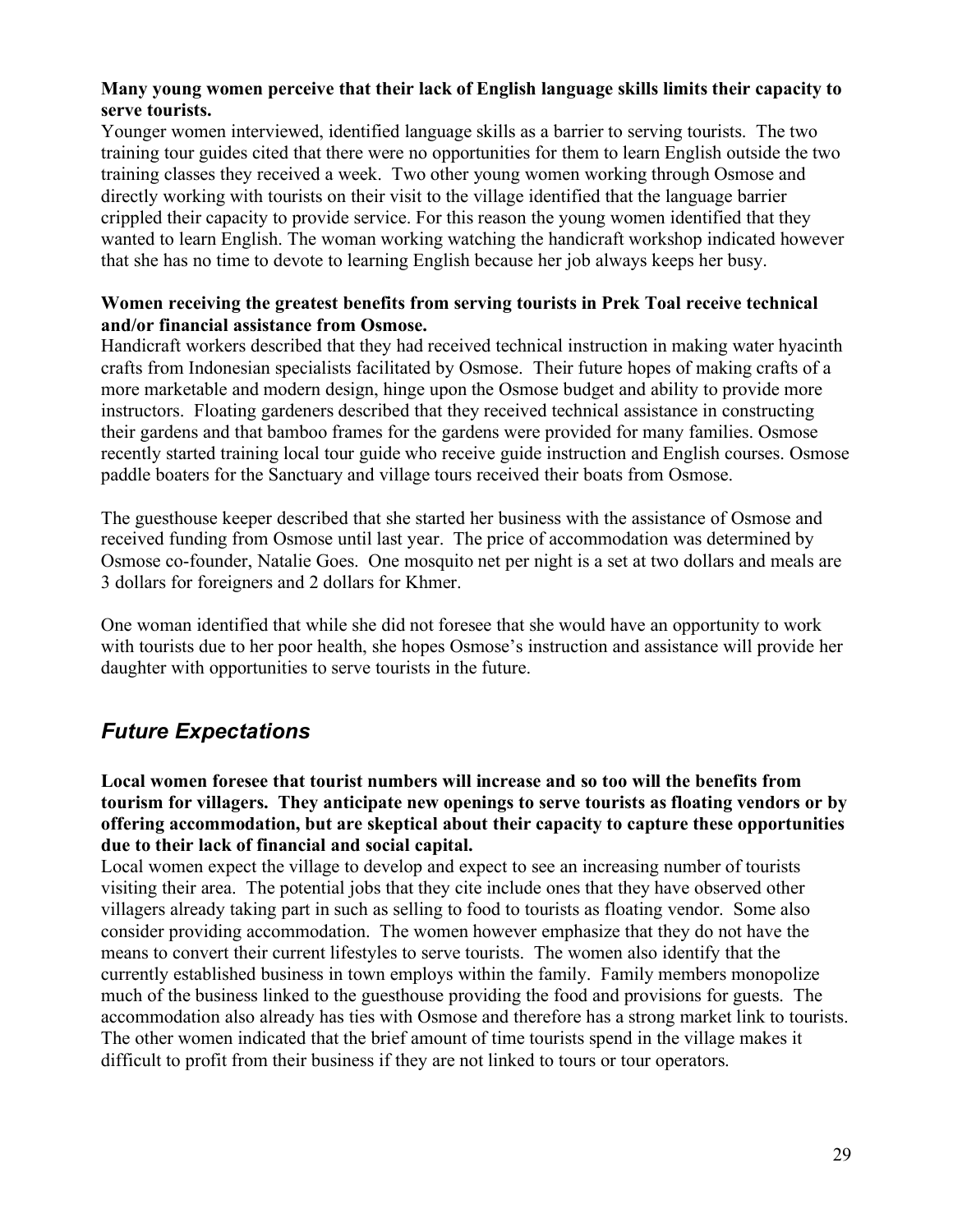### **The Potential for Prek Toal Women Eco-Tour Guides**

Two young women were included within the village survey as examples of participants in an Osmose pilot project to train tour guides. These women will potentially enable greater villager involvement in the facilitation of tours, moving toward greater community-based participation in Prek Toal ecotourism.

#### *Participation*

The pilot project was described by Osmose's site coordinator, Ban Sambath, as a trial training program. Twenty villagers applied for the training and five adult villagers, three men and two women, were selected to participate. The initial training plan included instruction for two hours every day. Due to the limited availability of instructors, only two two-hour classes are currently offered each week. Classes include English instruction along with a curriculum designed specifically for Osmose Prek Toal tours including: history of the village and knowledge of the local environment. There is no date set for the completion of training and it is uncertain when guides will begin to provide tours. The limited training schedule is identified as a major weakness of the project, presenting a serious obstacle in preparing guides for service.

#### . *Perceived Benefits:*

The two girls cited that village people were involved with tourism and that enabled the activities to help with poverty reduction. The tourism activity in the village could not, however, support people's livelihoods. Individuals working with tourists cannot support their families and therefore must find another job.

#### *Benefits of Tour Guiding*

Learning English is a major reason and benefit for becoming a tour guide.

The young women's interest in becoming tour guides is based on their desire to learn English and hope that as guides they will be able to speak as well as 'foreigners.' The articulated that English was the most important factor in learning to become a guide as well as learning to history and other information about the village. However the girls identified that they do not know where to study English in the village outside of the tour guiding classes.

The women described that they are interested in tour guiding because they want to explain the village situation to visitors and let them know about Khmer culture and living conditions in Prek Toal. The interviewees are happy with the job, although they are not yet working as guides and they identify that they interested in the job whether the income is more or less.

Money generated once the women start working as guides will go toward their family food needs but the women also express that they will put money toward learning English. The money earned was the women's to spend, however they emphasized that it was necessary to ask permission from their parents before spending.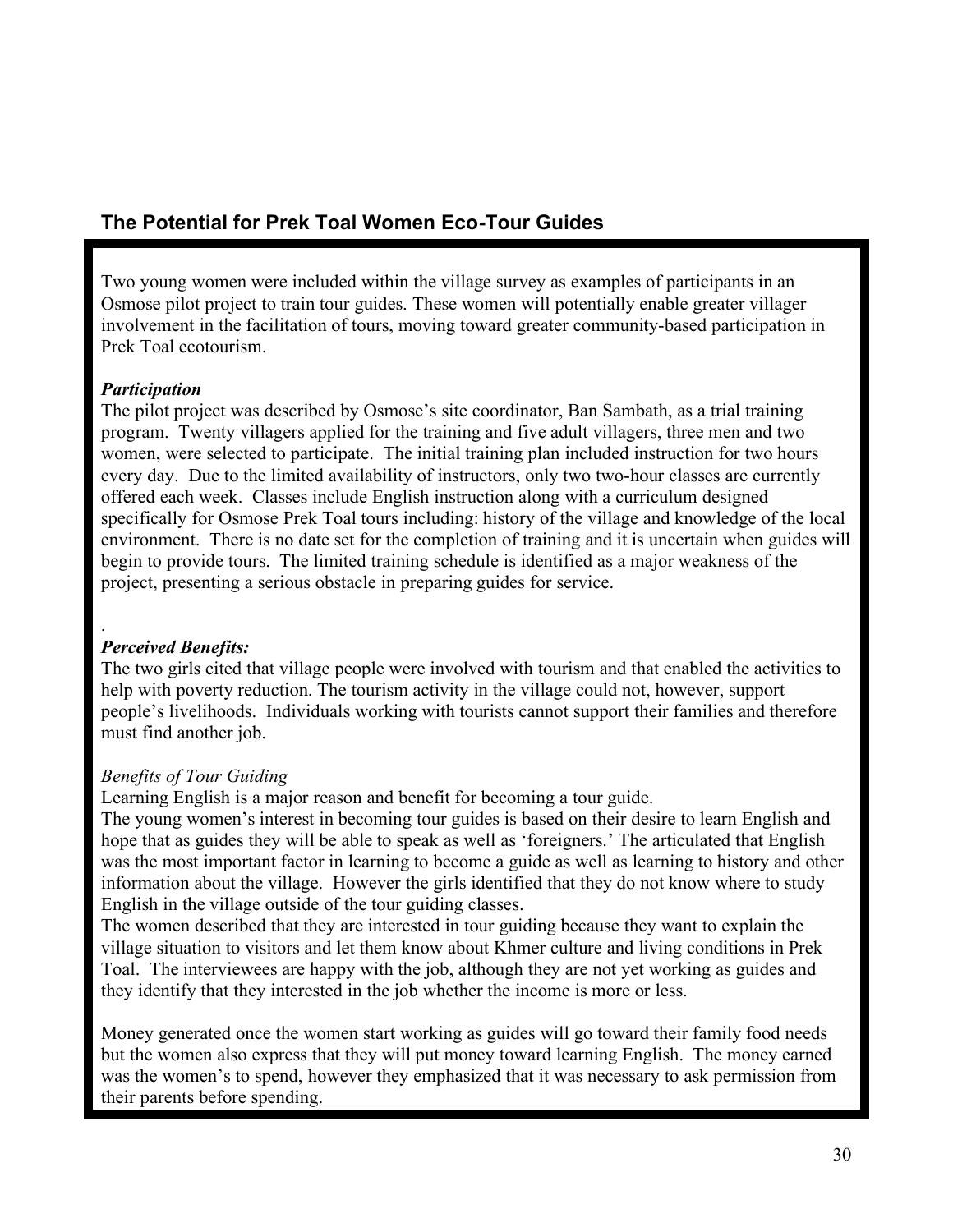#### *Perception of the Future*

#### *Future of tour guiding*

Limited training opportunities and language skills are seen as obstacles toward becoming a tour guide.

The women are still unsure about their future as tour guides and possibly will not become tour guides. They are aware that they have limited language skills and classes are infrequent and often an English course will end before a text is complete because teachers leave.

#### *Future of tourism in Prek Toal*

The tour guides believed that tourism and development should increase in the future, prioritizing people's welfare first with environmental concerns and conservation measures secondary. The women believe that local people will generate more money from tourism in the future and that the village will develop. They suggest that some fishermen will stop fishing to work with tourists. The young women identify Chhong Khneas, a floating village attraction on the Lake, is developing and although there are many problems with site, including smelly water and waste in the water, the women still feel that the village is better than Prek Toal. It was made clear that generating money in the Prek Toal village is the first priority in the eyes of these women, and environmental concerns and conservation measures are secondary.

# **Conclusion**

#### *Prek Toal Women Participating in Ecotourism*

Ecotourism activities in Prek Toal center on bird watching in the Prek Toal Core Area and tourist visitation is predominantly focused around a few months within the wet season. Local women identify that paddling deep into the bird sanctuary is strictly a man's job based on men's faster paddling abilities. However women take tourists to viewing spots closer to the village as well as joining motorboats into the Core Area to then paddle tourists closer to the birds.

In addition to bird sanctuary tours, Osmose ecotourism trips include a tour of Prek Toal floating village. Opportunities to participate in ecotourism through Osmose include many village-based activities that allow women to work close to their homes, enabling them to participate in addition to household responsibilities. The tasks are not dangerous and generally less physically demanding and are observed by local women to provide suitable occupations for village women. Handicrafts and gardening are traditionally women's tasks and paddling in the village for CBVT tours enables women to participate close to their homes. The guesthouse keeper in Prek Toal village identified that she enjoys her work. She cites that women cannot work as fishermen and that running a business at home is "good for a lady".

#### *Prek Toal Women Benefiting from Ecotourism*

Prek Toal women observe that tourism in their area assists the poor, improves village development and creates jobs for women. They identify that tourists are visiting places that are important to women in the community and that tourists are able to see special attractions such as the threatened birds but additionally tourists who visit the village become aware of the condition of the local people. Women working with Osmose ecotourism identify benefits including supplemental income that helps to pay for fundamental expenses such as food and childcare.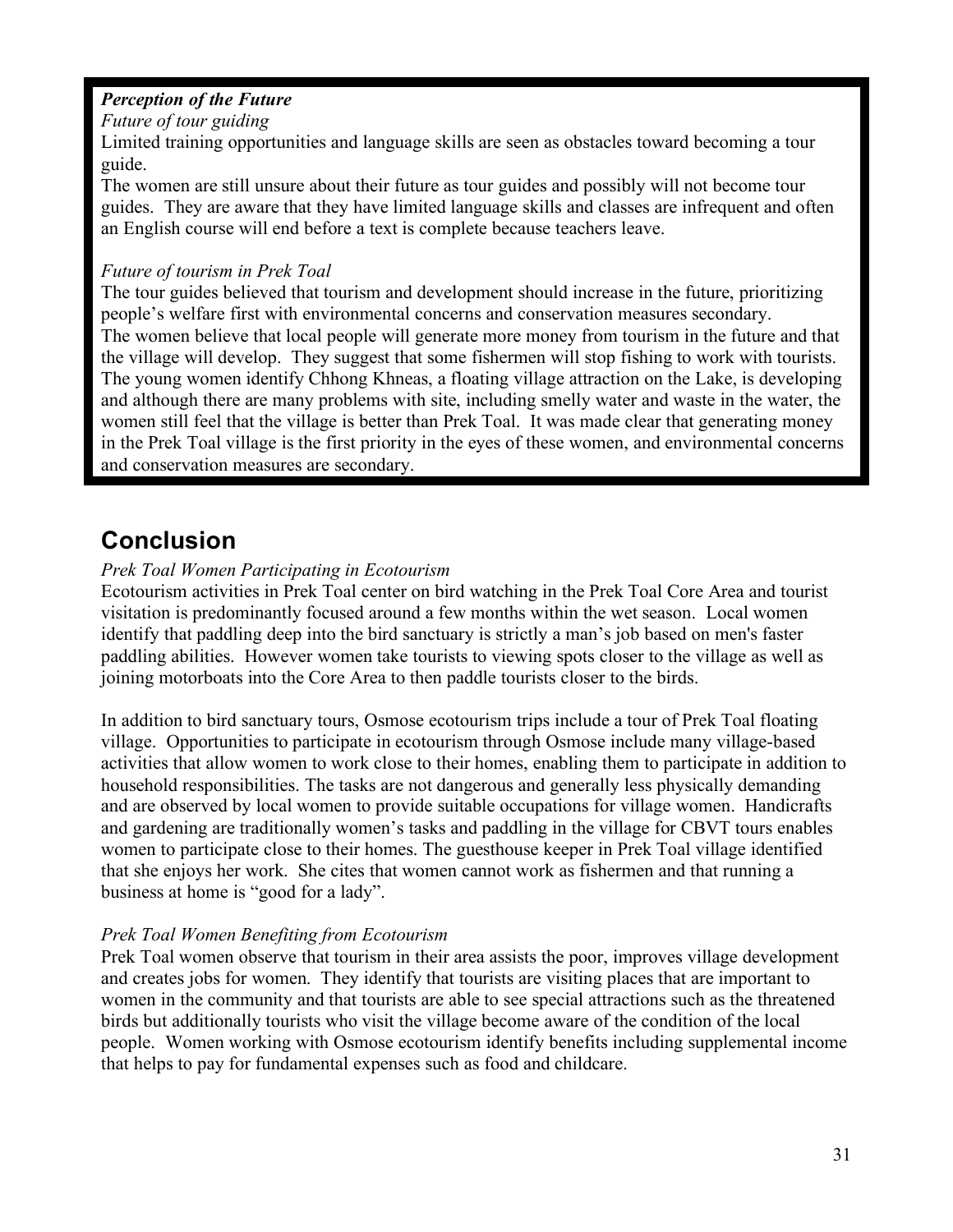Ecotourism activities through Osmose local development program additionally provide new job openings for younger women. Young women interviewed identified that there are limited opportunities for young women to generate income and while many young men can find employment working as laborers in the fishing lot and in the forests, these jobs are not considered suitable as well as being too physically demanding for girls. Young women training to become local guides observed that a key benefit of training was the opportunity to learn English. However, while young women appreciated the additional income, not all young women were content with their occupations and ecotourism opportunities now and in the future did not curtail their ambitions to migrate to the cities with the promise of better jobs and a better life.

#### *Prek Toal Women's Future Expectations*

Prek Toal women believe there will be more tourists and more people will receive money from tourism in the future. Women anticipate new opportunities to work serving tourists as accommodation or food vendors, however there is a general acknowledgement that while tourist numbers are increasing, the growth has been gradual and women are not clear when it will be economically viable for them to allocate resources to transition into other tourist service. Both women participating and not participating in ecotourism currently identify that their financial and technical capacity is a limiting factor restricting their capacity to expand and enhance their personal benefits from tourism.

### *Ecotourism as an Alternative Livelihood*

The ability for ecotourism to serve as a livelihood option is greatly limited by the capacity of Osmose, as the entity managing village ecotourism activities, to continue to financially and technically assist villagers in the operation of projects. Women in Prek Toal are heavily dependent on Osmose to facilitate tourism for their benefit. This creates a serious limitation on the capacity of ecotourism to provide sustainable development considering that a single entity dominates all village-based activities and thus largely determines the fate of the project. Currently Osmose identifies that they face many challenges in assisting villagers in Prek Toal and financial constraints mean that they do not have long-term plans and strategies. The organization cites that ecotourism involving the community is still in the very early stages and that the Local Development Program to establish new opportunities for villager employment began in 2003. The handicraft group began in 2004 while the CBVT has only just begun to guide guests on tours. (Bricout, 2007) The newness of these projects necessarily means that it will take time for them to truly establish a stable foundation of participants. For instance, Osmose has discovered that in many cases, families who are selected to participate in activities are willing to begin projects and participate in activities but quickly become discouraged if they do not receive income immediately. Osmose specifically sights challenges working with women in the handicraft workshop, however it is also noted that villagers observed that many people who had started floating gardens failed and as of now there are only six floating gardens in Prek Toal. (Sambath, 2007)

#### **The ability for ecotourism to contribute to people's welfare returns inherently to the tourists and the dollars they contribute.**

The potential for ecotourism to complement conservation and improve livelihoods is dependent upon how effectively projects are designed to incorporate local communities. The ways in which ventures impact the control and access to resources for different individuals therefore influences how ecotourism contributes to the overall process of local development (Scheyvens, 2000). Ecoand community based tourism models are conceptually appealing and the integration of these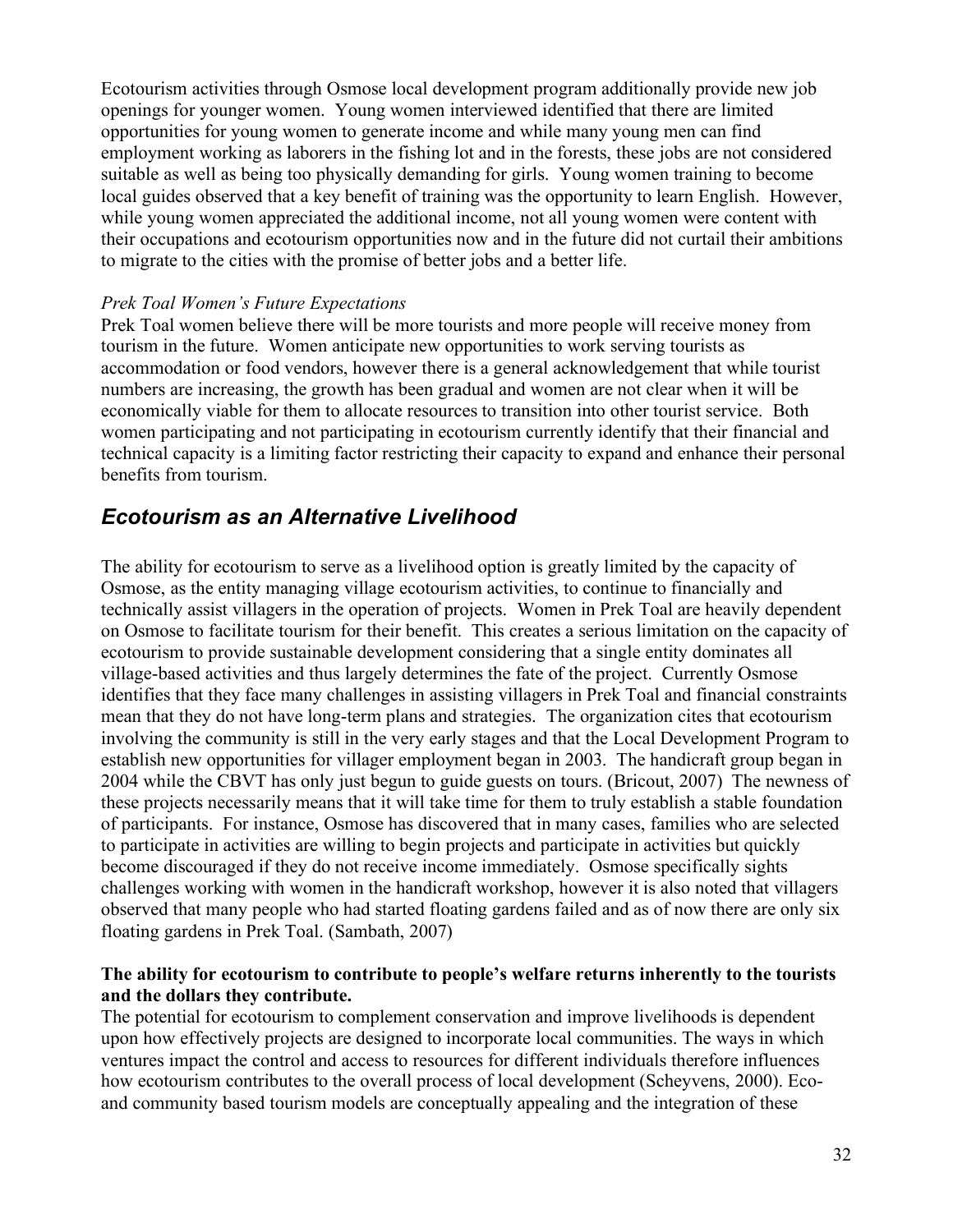models is often attempted based on the common values and objectives of each formula. However, while conceptually ecotourism is an effective mechanism to achieve sustainable development and provide livelihood options, international examples consistently demonstrate that community based ecotourism models fail due to a lack of effective marketing (Makela, 2007). Without sufficient visitors, low financial returns make activities untenable. Thus, the critical flaw in many NGO attempts to establish ecotourism, as a revenue-generating strategy ensuring the self-sustainability of conservation and development efforts is a lack familiarity with the tourism and marketing business. Too frequently projects designed to be self-sustaining result in projects that are extremely unstable and vulnerable based on financial and capitol resources as well as being heavily dependent on external assistance. (Id) External donorship may keep operations afloat, but dependency can necessarily compromise a mission's longevity as well as cripple the capacity of local community's to accept greater control and management of operations.

Osmose is currently experiencing the challenges of business marketing that are identified to be the downfall of so many development-minded NGOs. Other tourists companies and tourist agents currently dominate the traffic to Prek Toal, taking 60 percent of the market. (Chu et. al, 2006) The project manager herself admits that as an NGO, Osmose is fragile to the onslaught of more savvy tour agencies. Although Osmose is the pioneer of ecotourism in the Prek Toal Bird Sanctuary and is the only agency actively managing village-based activities, Osmose is just one entity within a growing number of tour agencies attempting to capture the torrent of tourists flocking to Siem Reap and venturing into the Tonle Sap every year. In an unregulated market, such a small NGO has a limited capacity to determine other companies' practices and efforts to incorporate the community into ecotourism.

Recent strategies to enhance both community participation as well as marketing capacity do shed light upon the opportunity for women in Prek Toal to continue to increase the benefits they receive from ecotourism activities in the future. A night market in Siem Reap now provides handicraft workers an opportunity to sell their products in the hub of Angkor Wat tourism, providing the women with a venue that can enhance sales as well as provide additional advertising for Prek Toal ecotourism. The market is struggling to get off the ground, but for the handicraft women of Prek Toal the success of this market could potentially ensure them year-round employment and security.

The pilot tour guide-training program additionally is a small step towards integrating the community more fully in ecotourism activities. Additionally, training a local team of tour guides could resolve Osmose's chronic lack of available eco-tour guides for their trips, which sometimes leads Osmose to cancel trips. (Sambath, 2007) At the moment a group of ten Siem Reap tour guides are trained to provide Osmose's trips, however Osmose cannot ensure them full-time employment and thus they juggle Prek Toal tours with other tours and are not always available. Currently the limited amount of time devoted to training and classes greatly hinders the capacity of the project to move forward, however for the women in training, this is one of their only opportunities to learn English and they are looking forward to the benefits of sharing their community with guests.

The development of the Stay-Another-Day<sup>2</sup> initiative in Siem Reap to improve the marketing of 'destination friendly' locations and importantly serves to increase Osmose's ability to advertise and

 $\frac{1}{2}$ <sup>2</sup>Stay-Another-Day is an initiative through the International Finance Corporations Mekong Private Sector and funded by the German Technical Cooperation (GTZ)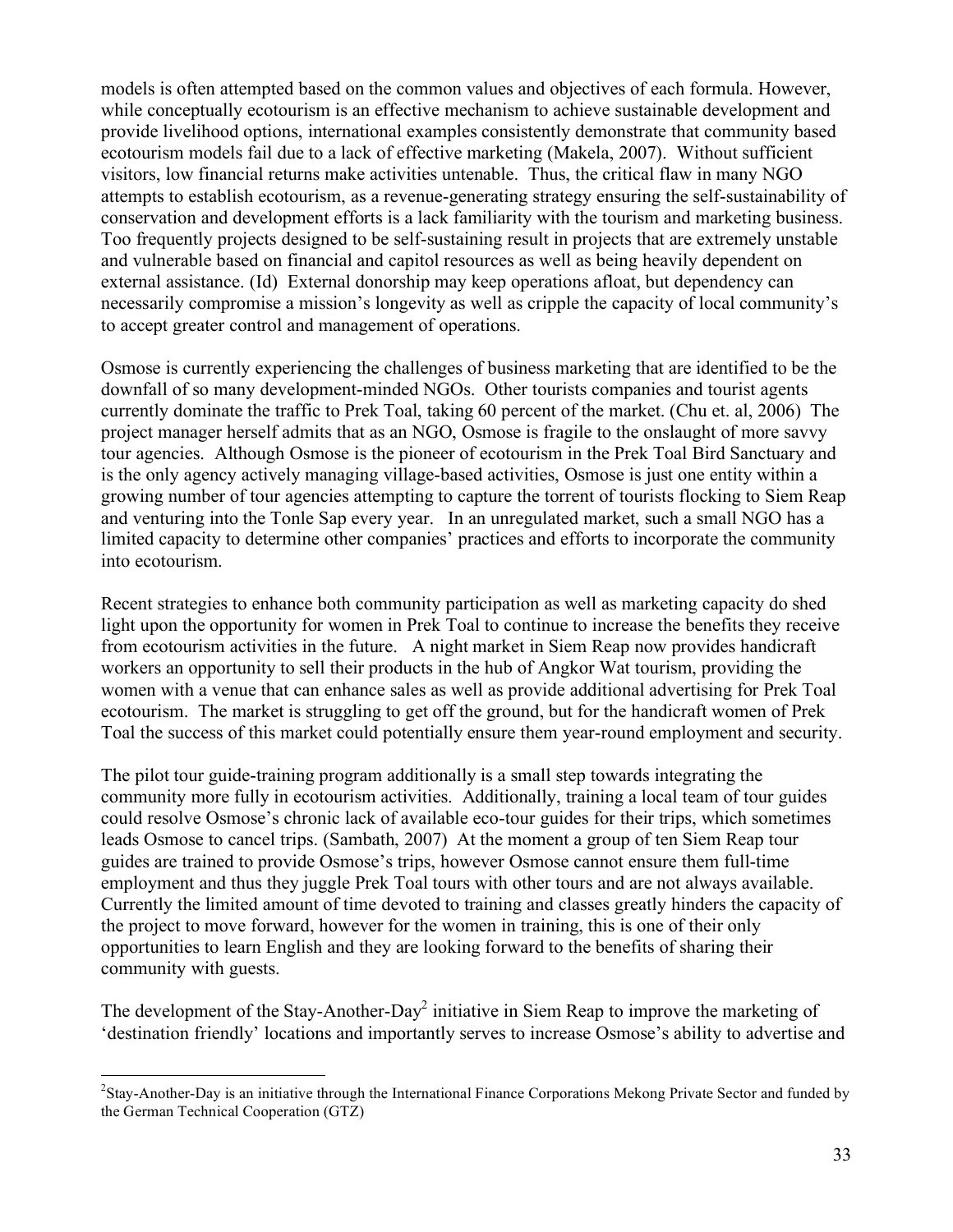reach tourists. A brochure describing local tourist locations promoting cultural, social, and environmental sustainability is distributed around Siem Reap and currently provides tourists with information about Osmose's activities and contacts. A 'user-friendly' website of locations is also being revised to provide a one-stop location for all tourists' informational needs. Another important component of the initiative in linking tourists to destinations is by increasing local hotel staff awareness of socially conscious locations through 'familiarity' tours to the sites. (Thy, 2007) However, while Stay-Another-Day is a mechanism to link tourists to Osmose's program, representatives of the initiative indicate that hotels face challenges in channeling potential customers to Osmose due to a recent relocation of the main office out of the center of Siem Reap.

The aforementioned marketing and community involvement strategies pave the way for local women in Prek Toal to appreciate greater levels of participation and increasing benefits from ecotourism activities in their area. However Osmose still faces additional obstacles in securing and increasing tourist numbers to ensure the sustainability of the NGO's ecotourism activities. The Project Director cites challenges in coordinating the organization's ecotourism efforts with Core Area management efforts on the part the MoE. Currently, the lack of tourist quotas for entry into the Core Area coupled with fluctuating Core Area entry fees, wreak havoc on the ability of Osmose to establish a consistent tourist market. Recent spikes in Core Area entrance fees, for instance, required Osmose to dramatically raise their ticket prices leading to a sharp drop in tourist numbers. This severely hurt Osmose revenues and can be seen as a setback towards the goal of ecotourism revenues fueling Osmose Prek Toal development activities.

# *Future Expectations of Ecotourism in Prek Toal*

It is unclear whether quotas for entry into the Core Area will be established and enforced, recent efforts on the part of the UNDP-funded TSCP provide an opportunity to revive ecotourism activities in Prek Toal and establish greater collaboration among the government-NGO-private sector stakeholders. With the mandate to construct a new Core Area Management Plan, TSCP is seeking to enhance ecotourism facilities offered and managed by the MoE, including information centers and visitor accommodation. Additionally, the TSCP has contracted Osmose, as the established local development and ecotourism organization in Prek Toal, to re-apply a similar ecotourism model in the nearby community of Pak Kantiel. (Chhun and Salter, 2007) Potentially, expanding and improving ecotourism at Prek Toal, will encourage greater numbers of tour groups to visit the area and spend a greater amount of time in the village.

While TSCP efforts for conservation management attempt to incorporate community stakeholders through a general 'benefit sharing' approach, there are currently no articulated goals as to the level of involvement and incorporation of community members. (Salter, 2007) Current plans focus on enhancing local livelihoods and encouraging sustainable local development projects, but the project places little emphasis on ecotourism as a mechanism to create additional livelihood options. The Project Director, Neou Bonheur, deemphasizes the role of ecotourism in sustainable development efforts identifying that ecotourism cannot provide sufficient livelihood opportunities for villagers and the greater concern with ecotourism in the area is rather the potentially negative impacts of activities upon the natural ecology and upon local people. (Bonheur, 2007) For instance, local people may perceive growing opportunities to benefit from ecotourism and change their lifestyles only to find that they cannot provide sufficient income for themselves or their families.

Other stakeholders involved in ecotourism in Prek Toal including WCS Cambodia's Country Coordinator, Joe Walston, share Bonheur's views on ecotourism. Walston cites that ecotourism too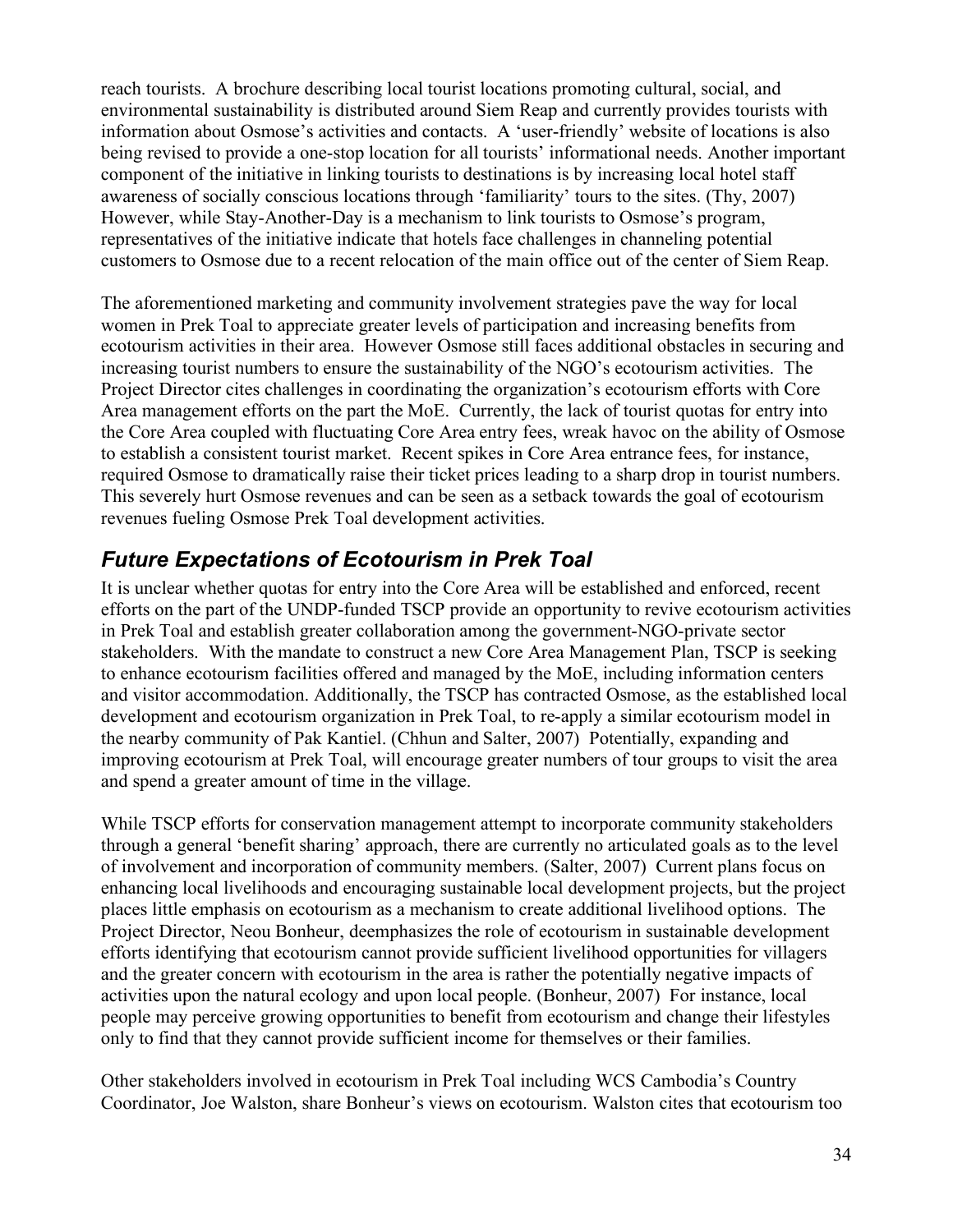often "over-promises and under-delivers" as a mechanism for sustainable development and therefore expectations of ecotourism must be lowered to identify ways to channel ecotourism revenues to local populations through direct employment. WCS, for instance, seeks to enhance local community involvement in conservation efforts through the direct employment of local Rangers who currently monitor birds and additionally escort tourists to visit the Core Area. While the WCS seeks to support local development as it is intricately connected to the sustainability of conservation efforts, the WCS does not manage ecotourism activities in Prek Toal and it is unlikely that the organization will direct additional resources towards greater local community involvement in ecotourism activities.

Women in Prek Toal village participate in ecotourism activities within their community and women in Prek Toal express that they are happy when "visitors" come to the village, hoping to see greater numbers of 'guests' in the future. However, many additional opportunities women perceive to serve tourists at the present moment or in the near future, require financial and technical assets that many women in Prek Toal do not have. Further, women currently participating in Osmose ecotourism activities are heavily reliant upon Osmose's efforts to continue providing additional support. While greater tourist numbers will necessarily increase local community development at some level, it is still too early to tell how successful Osmose's new strategies to increase community participation and marketing capacity will be. The effects of the new Prek Toal Core Area Management Plan upon both ecotourism and community development are also uncertain. Therefore, while ecotourism in Prek Toal is currently contributing to the welfare of a number of women in the village, it is important to be cautious suggesting the extent to which ecotourism can provide additional alternative livelihood opportunities as well as the extent to which ecotourism can be seen as a mechanism to overcome an overall decline in fish catch per household.

# **References**

ADB (2007a). "Influence of Built Structures on Local Livelihoods: Case Studies of Road Development, Irrigation, and Fishing Lots." ADB No. TA 4669-CAM.

ADB. (2007b). "Promoting Gender Equality and Women Empowerment: GAD Activity for Enhancing the Role of Women in Inland Fisheries in Cambodia." Final Report. January 2007. No. TA CAM 6143.

ADB. (2003). "Technical Assistance To the Kingdom of Cambodia for the Participatory Poverty Assessment of the Tonle Sap" December 2003 TAR:CAM 37350.

Ballard, Sloth, et. al. (2007) "We Are Living With Worry All the Time": A Participatory Poverty Assessment of the Tonle Sap. April 2007. Cambodian Development Resource Center.

Barkin, David. (1996) "Ecotourism: A Tool for Sustainable Development." May 1996. Planeta.com.

Bonheur, Neou. (2003a). "Study of the Ecotourism Management Opportunities in Improved Waterbird Conservation and Management in the Core Areas of the Tonle Sap Biosphere Reserve." 30 Nov 2003. ARCBC.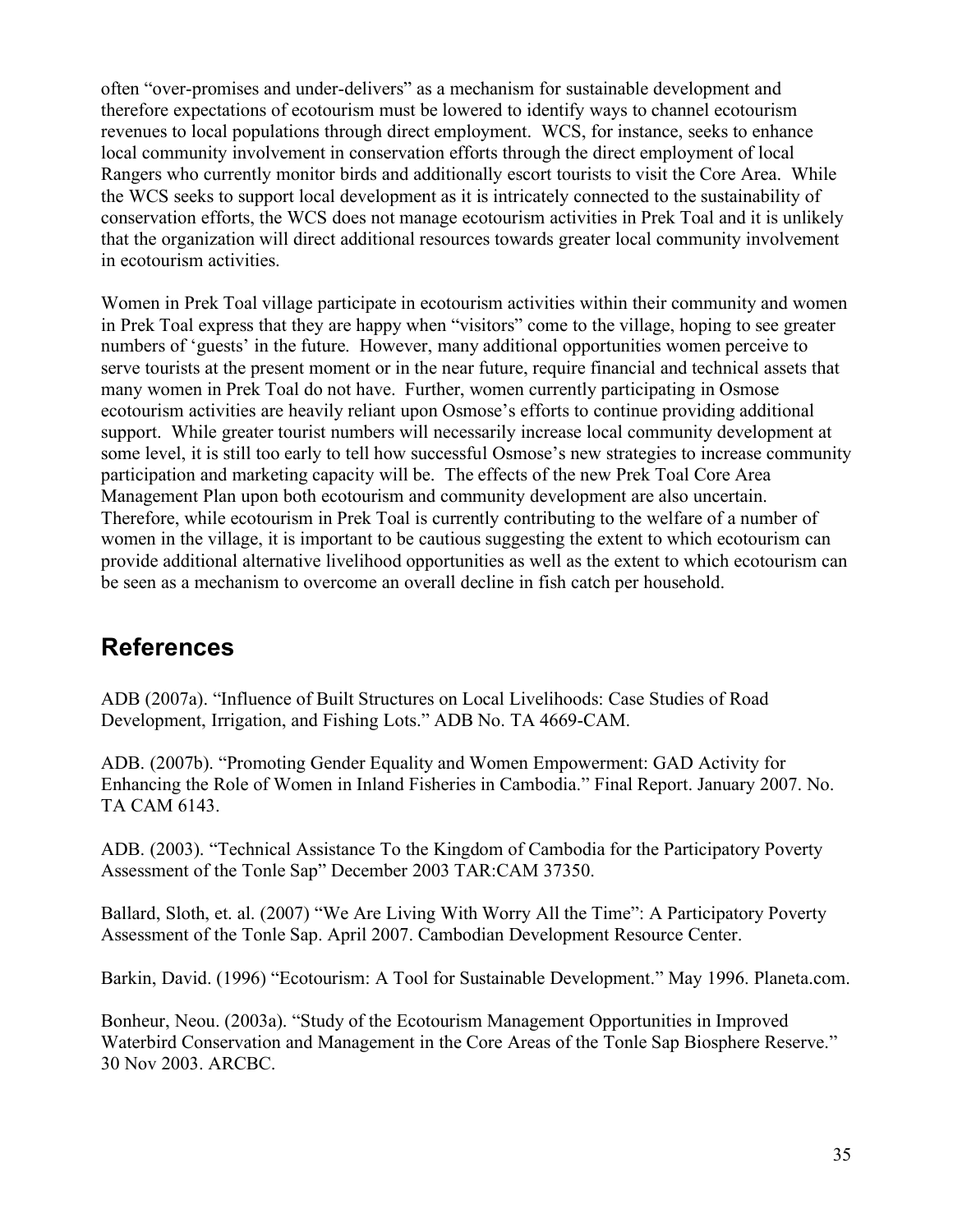Bonheur, Neou. (2003b). "The Tonle Sap Biosphere Reserve: As a Model for Integrated Management of Natural Resources." 29 October 2003. Apsara Angkor.

Ceballos-Lascurain, H. (1996). Tourism, ecotourism and protected areas. Gland, Switzerland: IUCN.

Chhun, Hour Lim. (2005) "Tonle Sap Conservation Project: Status of Activities as of Fourth Quarter 2005." Tonle Sap Conservation Project.

Chu, Helen and Lavrgne, Ismael and Nielson, Karen and Pohl, Jaqueline and Scott Tielman. (2006) "Business Plan for Siem Reap-based Wildlife Ecotourism: A Wildlife Conservation Society and the Sam Veasna Center Partnership." June 2006. University of Berkley.

Davidson, Peter J.A. (2006) The Biodiversity of the Tonle Sap Biosphere Reserve 2005 Status Review. March 2006. Tonle Sap Conservation Project.

Fisheries Action Coalition Team (FACT) (2002) "Feast or Famine? Solutions to Cambodia's Fisheries Conflicts" (Phnom Penh: FACT in collaboration with the Environmental Justice Foundation).

Food and Agriculture Organization (FAO). (2003). "Gender Issues in Small Scale Inland Fisheries in Asia: Women as an important source of information" in New Approaches for the Improvement of Inland Capture Fishery Statistics in the Mekong Basin. September 2003 RAP Publication.

Gender and Development Program for Cambodia/Food and Agriculture Organization (GDP-FAO) (1999) "Gender Roles in Natural Resource Management in the Tonle Sap Region" (Siem Reap:GDP-FAO)

Goes F. (2005). Four Years of Waterbird Conservation Activities in Prek Toal Core Area, Tonle Sap Biosphere Reserve (2001-2004). Wildlife Conservation Society (WCS) Cambodia Program. Phnom Penh.

Gutierrez, Eileen et.al. (2005) "Linking Communities, Tourism and Conservation." Conservation International and the George Washington University.

Keskinen, Marko (2003). "The Great Diversity of Livelihoods? – Socio-economic survey of the Tonle Sap Lake," WUP-FIN Socio-economic Studies on Tonle Sap 8, MRCS/WUP-FIN, Phnom Penh.

Kosal, Mam. (1998). "Social Implications of Conservation of the Designated "Prek Toal" Core Area of the Tonle Sap Biosphere Reserve, Cambodia." Ministry of Environment, Department of Nature Conservation and Protection. Phnom Penh, Cambodia.

Lindenberg, Kreg and Hawkins, D. E. (Eds.) (1993). Ecotourism: A Guide for Planners and Managers*.* North Beddington, VT: The Ecotourism Society.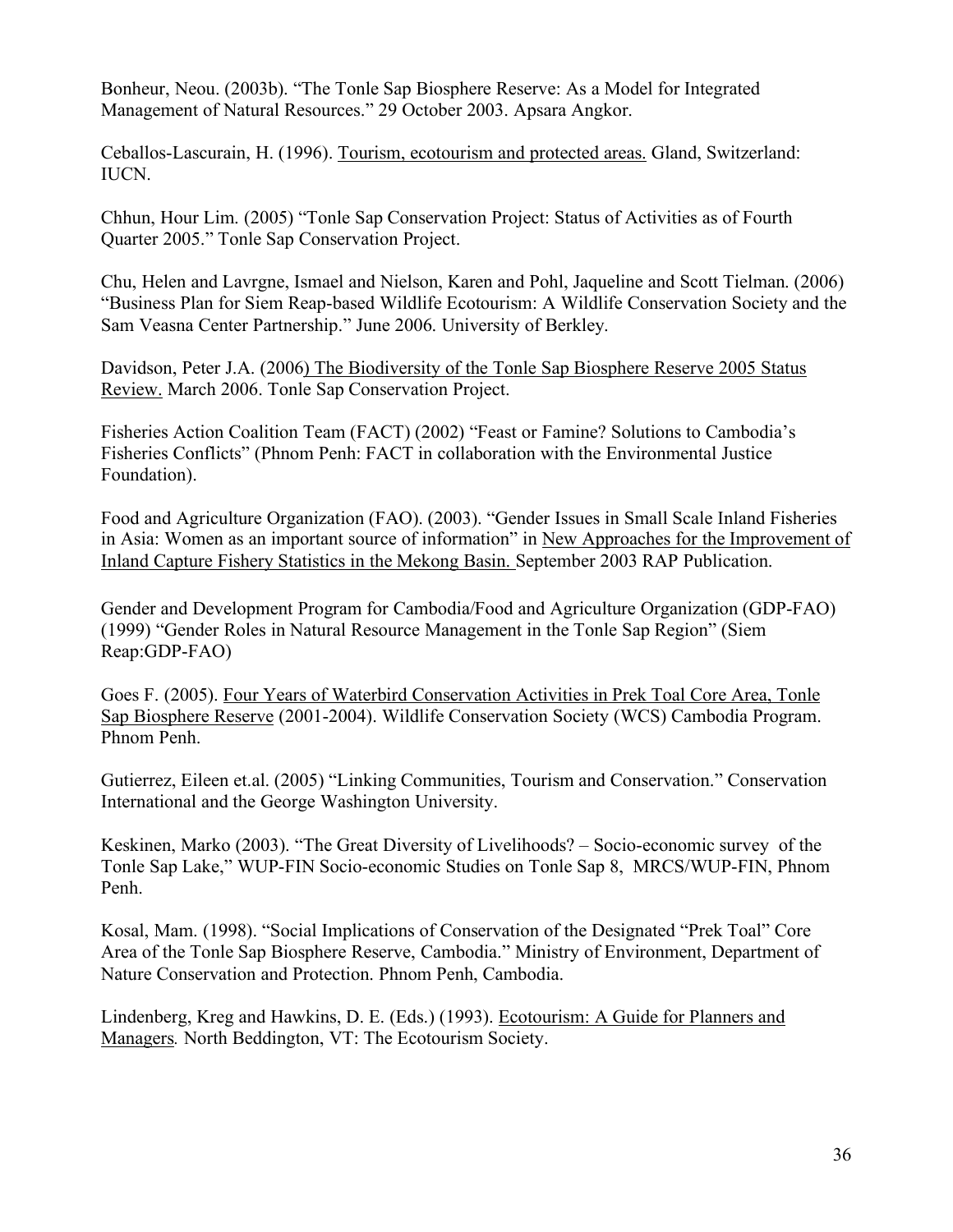MRC. "Perspective of Tonle Sap Biosphere Reserve." October 2000. http://www.mekonginfo.org/mrc\_en/Contact.nsf/0/4F339FEA20A5F7C0872569210017C0BD/\$FI LE/Perspective\_2000.html

MRCS Environment Training Program Case Studies. (2001). "Prek Toal Biosphere Reserve: Community Involvement in Sustainable Natural Resource Management in Cambodia." October 2001.

Nelson, Gayle. (2001). "What does Gender have to do with Ecotourism?" Tok Blong Pacifik. December 2001. Canada: South Pacific People's Foundation of Canada.

Ocampo, Marina. (2006) "Methodology for the development of a sustainable community-based ecotourism operation: Action Research-Development of the 'Enchanted Forest', Kompong Phluk village, Siem Reap Province, Cambodia." March 2006. Siem Reap, Cambodia: Staffordshire University.

Osmose. (2000). http://jinja.apsara.org/osmose/oSmoSe\_online.swf Retrieved: April 20, 2007.

Osmose. (2006). Osmose 2006-2007 Brochure.

Osmose a. undated. "Sustainable development in 3 floating villages of the Tonle Sap Great Lake: Demonstration and Replication of Sustainable Alternative Livelihoods activities." Osmose Presentation.

Osmose b. undated. "Sustainable development in the floating villages of the Tonle Sap Great Lake: Development and strengthening of water hyacinth handicraft in Prek Toal village." Osmose.

Peace of Angkor Tours. "PT Prek Toal" Siem Reap, Cambodia. www.peaceofangkor.com Retrieved: May 10, 2007.

RGC. (2001). "ROYAL DECREE On The Establishment and Management of Tonle Sap Biosphere Reserve." Phnom Penh.

Sattaur, Omar. (Ed.) (2001). "Poverty: Bridging the Gap." Department for International Development (DFID). www.dfid.gov.uk/pubs/files/ poverty-bridgegap-guidance.pdf Retrieved: May 6, 2007.

Scheyvens , Regina. (2000)."Promoting Women's Empowerment Through Involvement in Ecotourism: Experiences from the Third World." JOURNAL OF SUSTAINABLE TOURISM 2000 Vol. 8, No. 3, pg 232.

Siphan, Ouk. (2004)."Ecotourism in the Wetlands of Cambodia." Magnus Torell, Albert M. Salamanca and Blake D. Ratner. (eds.) Wetlands Management in Cambodia: Socioeconomic, Ecological, and Policy Perspectives. WorldFish Center Technical Report 64, pg 37-39.

Siphan, Ouk (2000). "Workshop on National Wetlands Planning Relationship Between Eco-tourism and Wetlands in the Kingdom of Cambodia."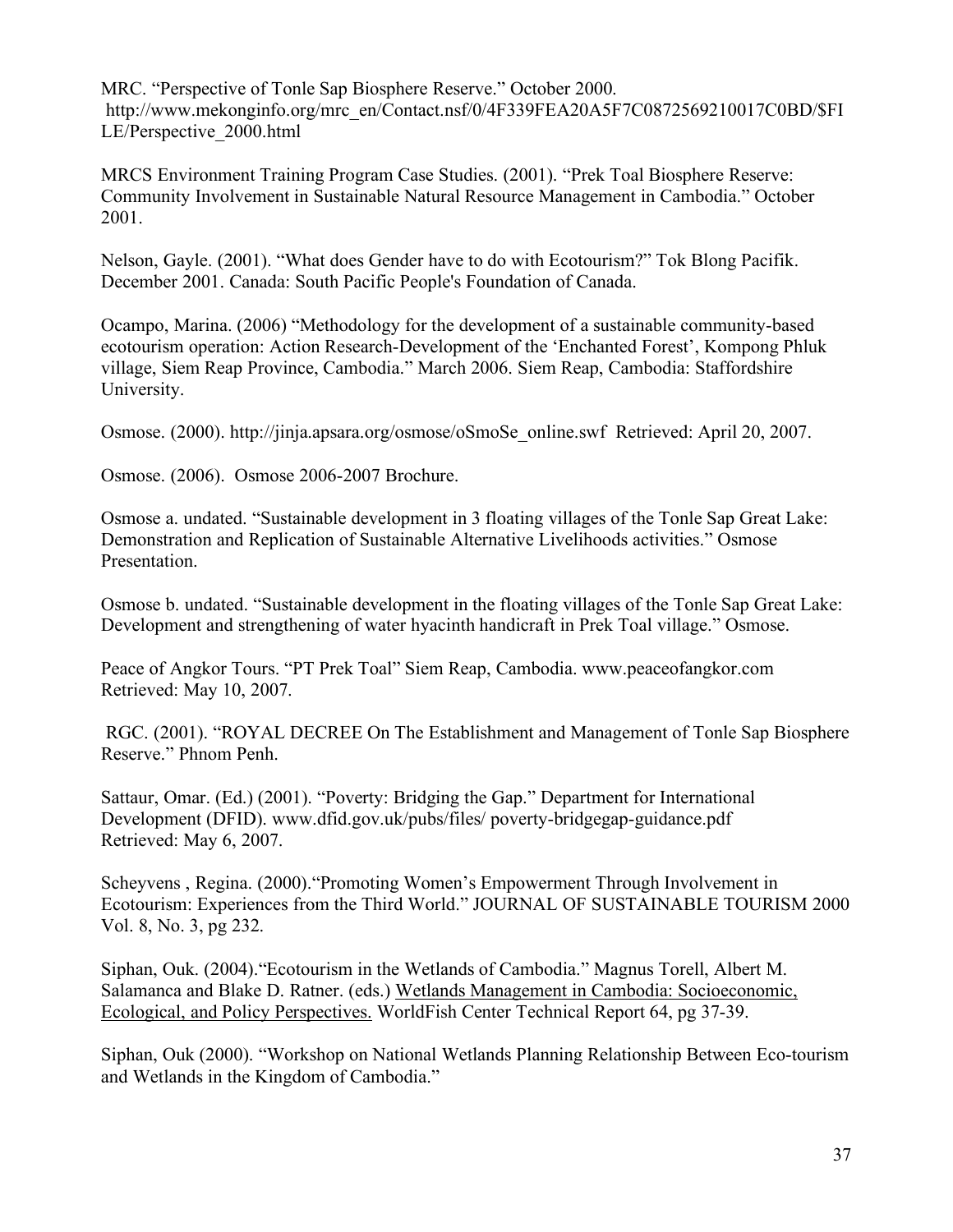http://www.mekonginfo.org/mrc\_en/contact.nsf/0/20E8529FB36F6E8447256ADF00277CF7/\$FIL E/ecocamen.html Retrieved: May 5, 2007.

Tarr, Chou Meng (2003). "Fishing Lots and People in Cambodia", in: M. Kosa-ard & J. Dore (Eds.) Social Challenges for the Mekong Region (Chiang Mai: Chiang Mai University).

Wholistic Development Organization (WDO) "Osmose - Conservation − Education − Ecotourism Prek Toal core area, Tonle Sap Biosphere Reserve – Cambodia." http://www.jeef.or.jp/EAST\_ASIA/cambodia/ocee.html. Retrieved: April 20, 2007.

#### **Interviews cited:**

Bonheur, Neou. Tonle Sap Biosphere Secretariat, Tonle Sap Conservation Project Director. Personal Interview. May 17, 2007.

Bricout, Francoise. Osmose, Project Coordinator. Personal Interview. May 14, 2007.

Butler, Nick. Osmose, Management Advisor. Personal Interview. May 10, 2007.

Chhun, Hour Lim. Tonle Sap Conservation Project, Sustainable Livelihoods Specialist. Personal Interview. May 15, 2007

Kheng, Long. Ministry of Environment, Head of Project Implementation Office, Tonle Sap Environmental Management Project. Personal Interview. May 9, 2007.

Makela, Anne-Maria. SNV, Senior Advisor. Personal Interview. May 8, 2007.

Sambath, Ban. Osmose, Local Site Coordinator. Personal Interview. May 11, 2007.

Salter, Richard. Tonle Sap Conservation Project, Team Leader. Personal Interview. May 15, 2007.

Thy, Hourn. Stay-Another-Day, Project Officer, Tourism Program. Personal Interview. May 16, 2007.

Watson, Joe. Country Coordinator, Wildlife Conservation Society. Personal Interview. May 3, 2007.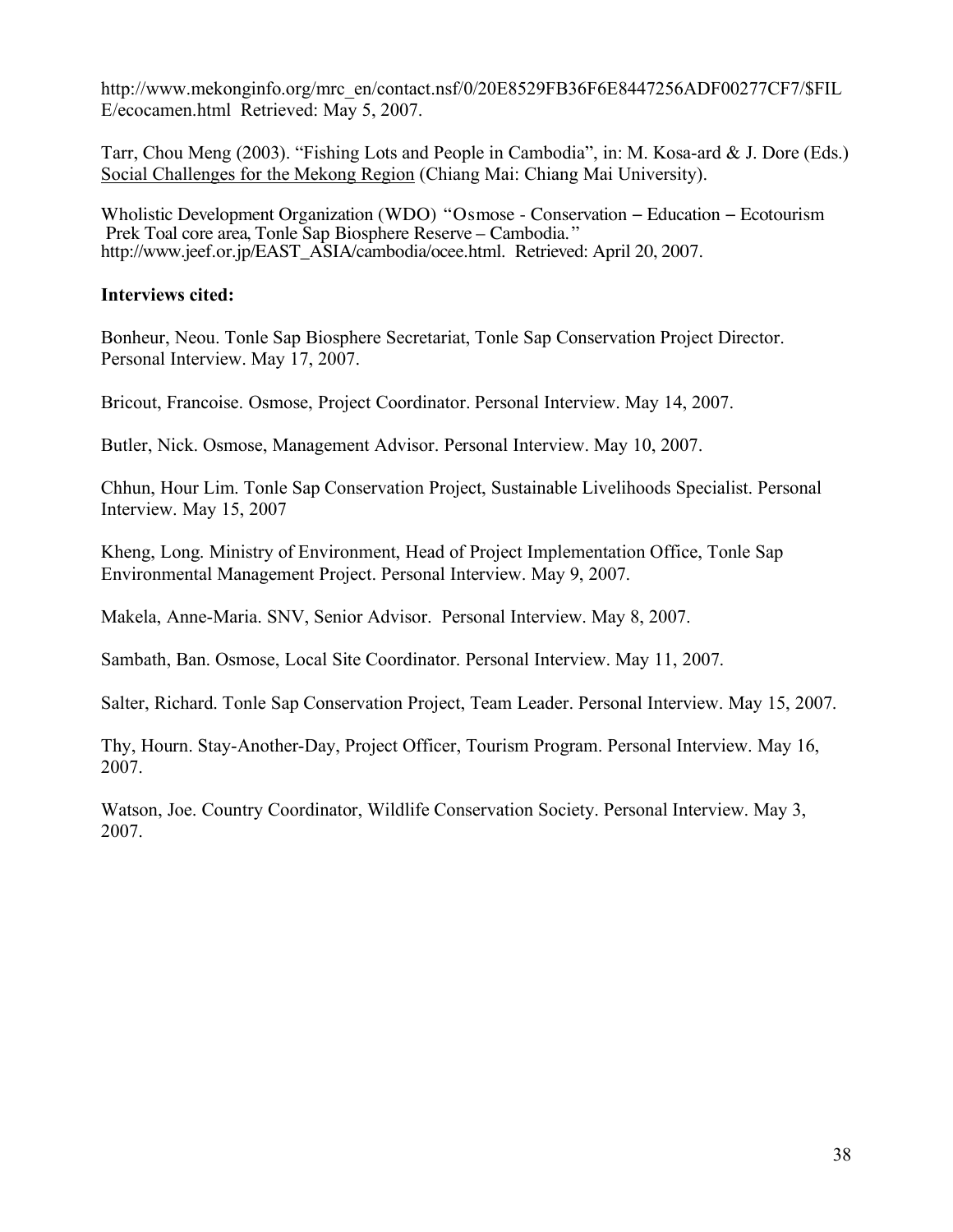

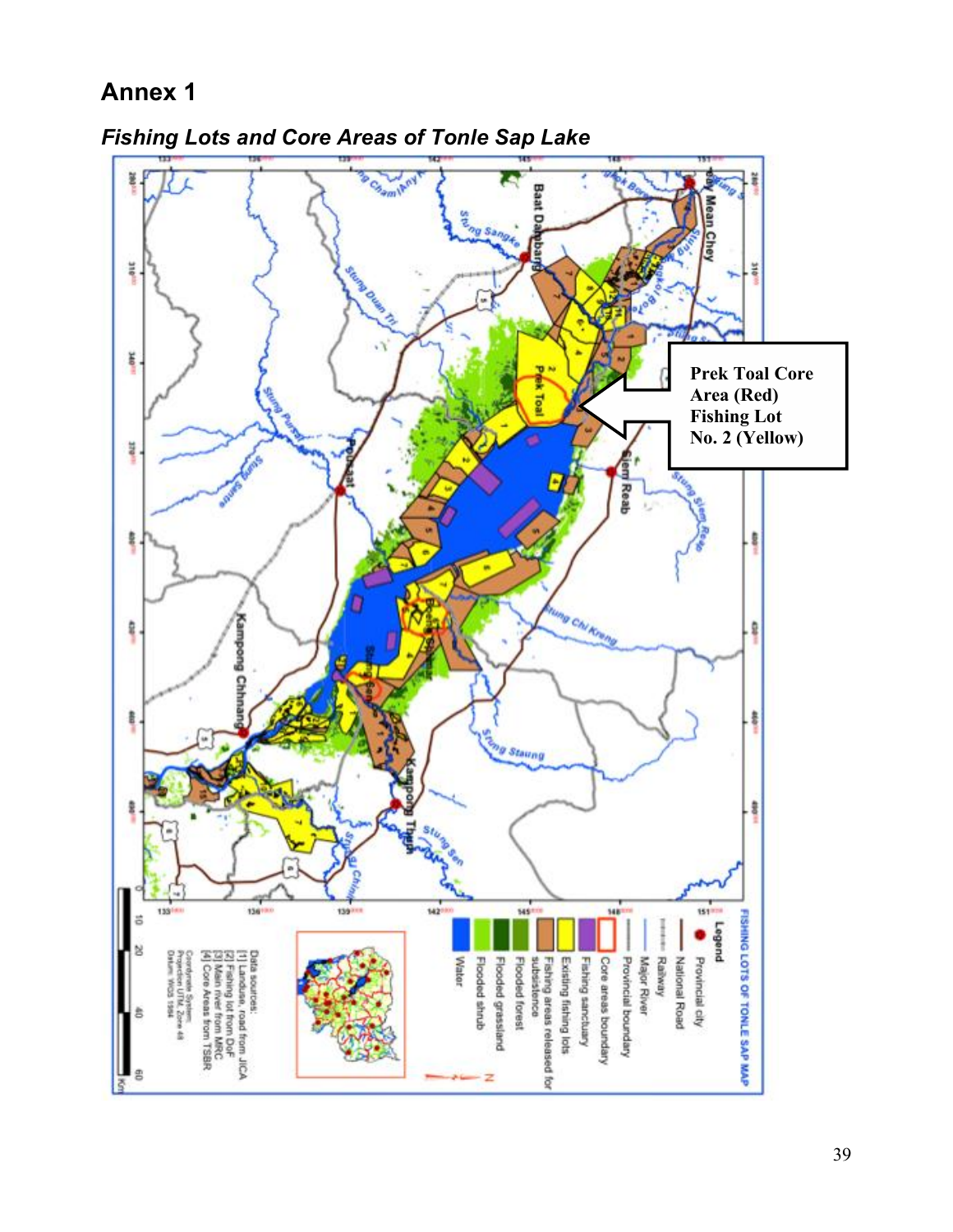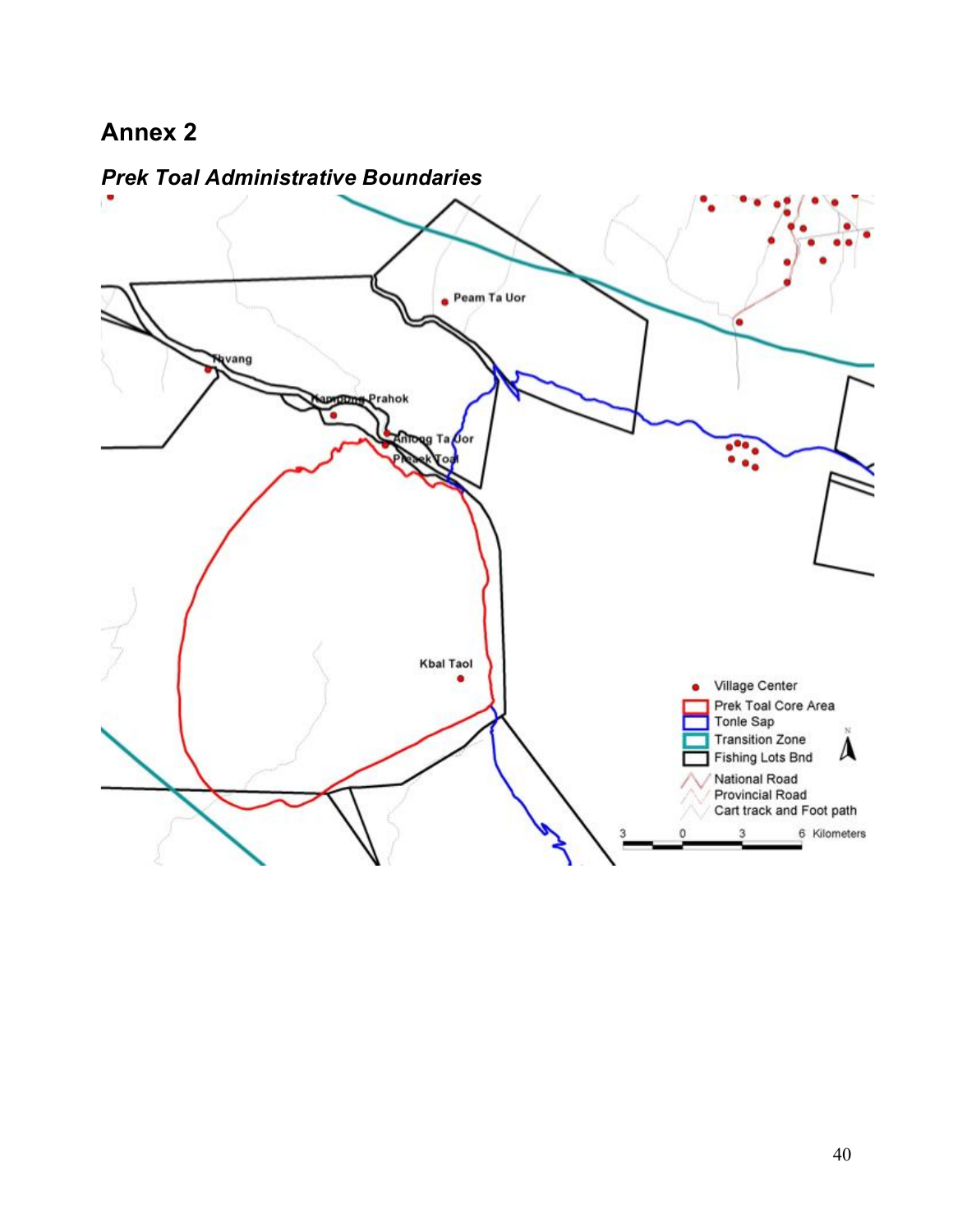# *Sample Tour*

#### **More than a bird sanctuary; Prek Toal is a total Tonle Sap lake experience!**

At the north of Tonle Sap lake, Prek Toal is a fabulous place for seeing wildlife and birds in the dry season December - March.

The visitor can also get an experience of the fascinating life of the floating villages as well We use a Government run boat which has books to aid identification of the thousands of water birds to be found here.

4am start for the drive to Chhong Khneas floating village; where we board a boat to take us across the great Tonle Sap Lake to Prek Toal village. We transfer to a government boat at the environment centre.

Early in the season we can take a boat right into the heart of the mangroves to a tree top hide. We can see the thousands of storks and other birds nesting in the trees. As the water levels drop during the season; we see the birds fishing on the lake in vast numbers. It is one of the wonders of South East Asia.

We return to Siem reap in the afternoon.

NOTE: The bird sanctuary has upgraded facilities to include new boats As a consequence there has been an increase in cost.

Cost to be confirmed before booking

Cost \$90 Per Person depending on numbers on tour

Depart 04:00 From your hotel

Food Lunch supplied Ticketing \$5 The admission fee of \$25 is included in the price

Return 5pm

Return time is flexible

Please let us know at time of booking if you need to return at a specific time i.e. for onward flight etc

Tour runs from December to end of March

- Tour price includes transport guiding, collection and return to your hotel.
- The boats used are semi covered tourist boats with seating and buoyancy aids
- All Prek Toal tours are subject to the bird reserve being open.

During the main fishing season the reserve can be closed at short notice; as fishing takes priority.

• In the event of any cancellation for this reason all advance payments will be refunded.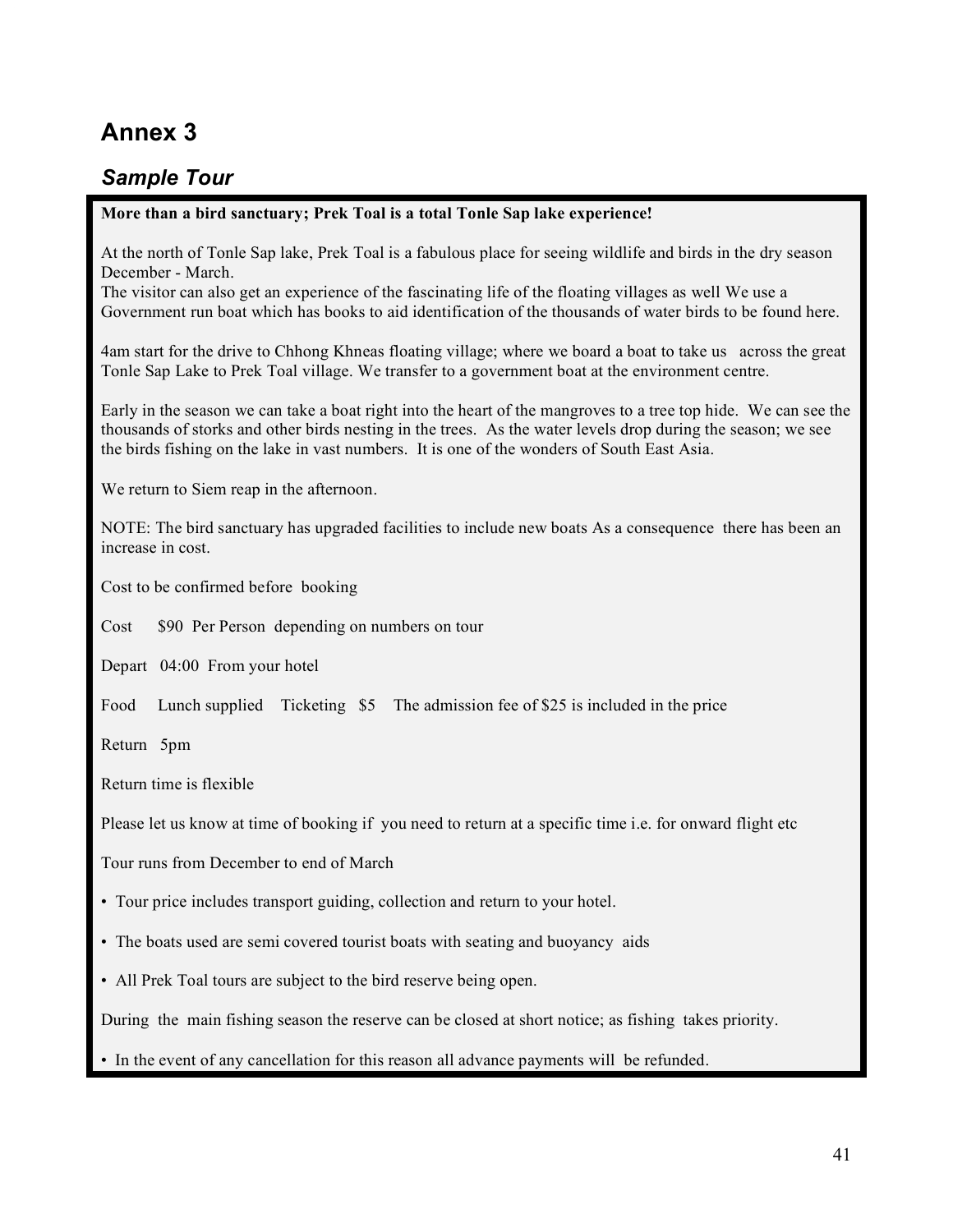*Osmose Tour*



Discover the wonders of the Tonle Sap Great Lake, its ecological and human stakes and witness the Osmose project in action…

**5:30 am- Pick up from your hotel to Siem Reap harbour. 6:30 am- Boat trip to cross the northern part of the Lake to Prek Toal village. 8:30-12:30 am- Enjoy birdwatching from a boat gliding through the floodedforest, guided by a specialist of the area. Thousands of birds come each year to breed during the dry season making the area the most important in South-East Asia for endangered species such as Storks, Adjutants, Pelicans and Ibis. 12:30-16:30 pm- Village and project. After a typical lunch of fresh fish, the afternoon is dedicated to a visit to the village (crocodile farms, fishing techniques, pagoda) and presentation of the oSmoSe project (environmental classes, floating gardens, water hyacinth handicraft). 18h00- Arrival in Siem Reap.**

#### Price for one-day trip

 US \$80 per adult US \$40 per child (under 12) This includes:

>All transportation from/to your hotel >Entrance fee to the bird reserve >Osmose certified guide >Breakfast and lunch >Water >Membership to Osmose association for one year

### Conditions

>Booking minimum 48 hours in advance >Prices apply to groups of minimum 4 visitors >Visits for less than 4 persons can be arranged upon request >Best birding period: November to March

#### Spirit

All proceeds support Osmose's environmental; education and sustainable development programs in the floating villages.

Birdwatching days, half-day trips and overnight stays can be arranged on request.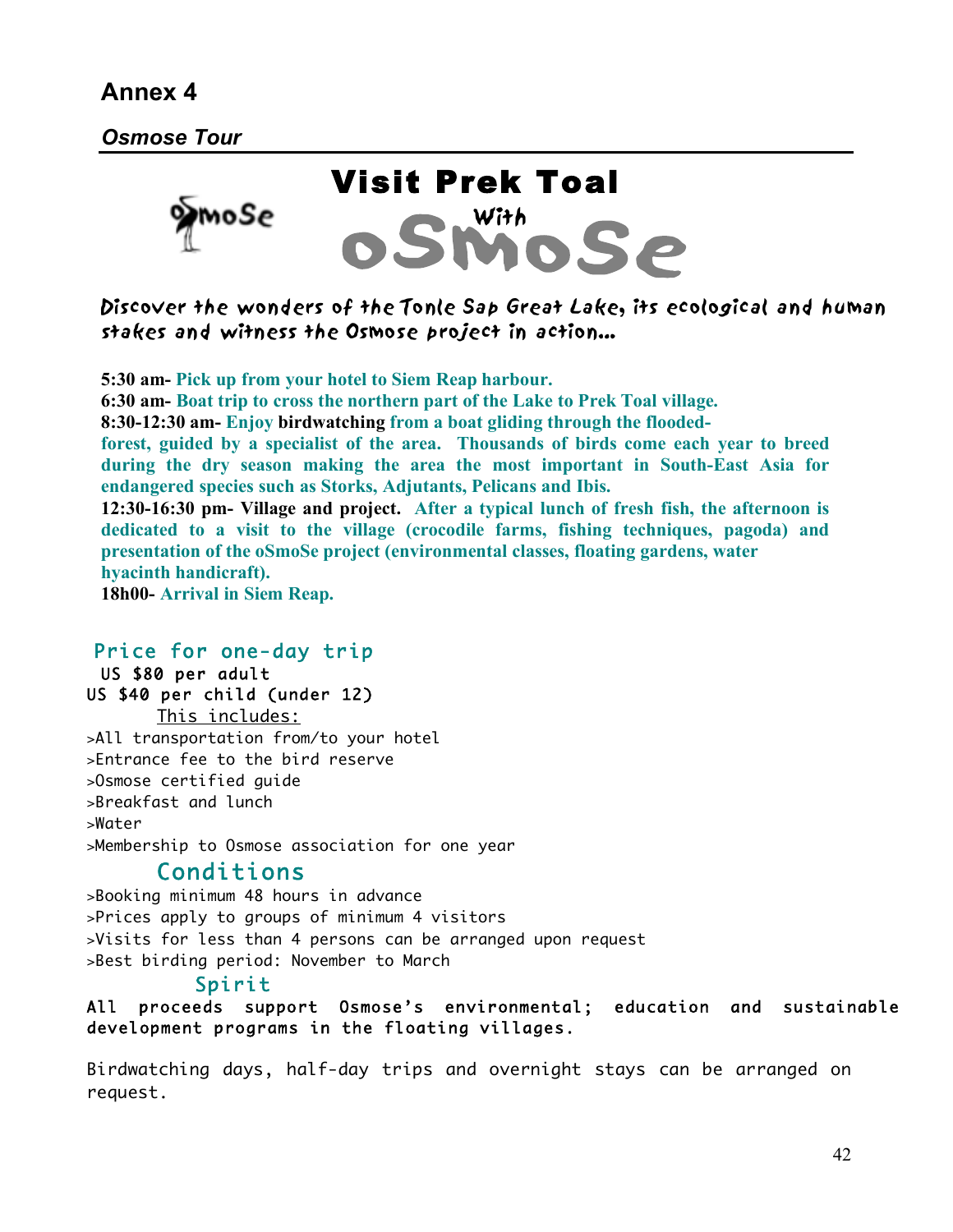### *Training tour guide interview*

Prek Toal Village, Koh Chiveang Commune, Aek Phnom District, Battambang Province. Interpreted by Ek Heng and recorded by researcher in field notes. May 13, 2007 Interviewees: two training tour guides

#### **What do you know and think about tourism? How does tourism help the community?**

*a)*Tourism provides benefits. Paddlers, floating gardeners and handicraft workers can generate income.

*b)*Very rarely tourists come to family's shop to buy soft drinks and water Most people buy food at Ravi's house so it is rare for them to go to family store

#### **What work did you do before and why did you decide to participate in the tour guide training program?**

Unsure about the future of tour guiding Maybe will not become a tour guide

Only learn English for a short period Complete half the book and stop and teacher leaves

#### **What will you do if you do not become a tour guide or what occupation did you have before and now?**

*b)*Work in family grocery store

*a)*Osmose officer working in the environmental education program

#### **The biggest challenge in working with tourists?**

English constraint Even if we become tour guides we are concerned that we are not as experienced as other tour guides

#### **Why do you want to become a tour guide?**

Want to learn English, explain village situation to visitors and let them know about Khmer culture and living conditions in village

#### **How would you show or share Prek Toal with me if I was a tourist?**

Introduce more detail inside each place Tour guides only know 50 percent of each place Would get information from the people responsible for each place visited

#### What do you think about a job as a tour guide? Do you think it is a good job and does it pay **well?**

Happy with job even though not a tour guide yet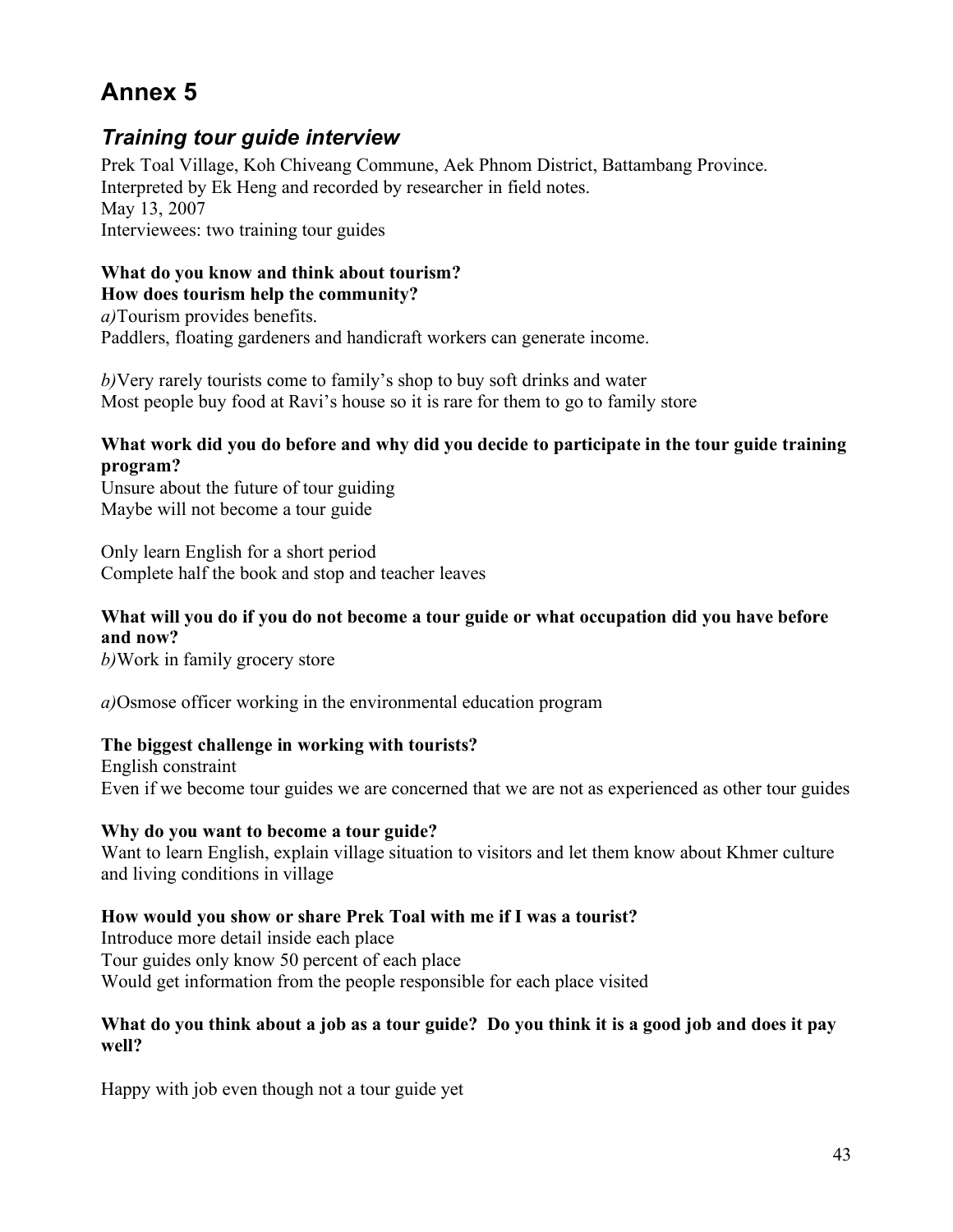Like the job whether the income is more or less Wants to speak English as good as a foreigner

#### **To be a tour guide is English the most important factor?**

English is the most important Want to speak English and learn history Nowhere in the village to study English

#### **If you were to take me to one place that you thought was really important and unique in the village, where would you take me?**

Bird area in core

Biology of area makes it important Far place are located in the core and near place at the mouth of river Cannot access because the water is too shallow and the boat might get stuck

#### **Where is another place that you would take me since the bird areas are off limits due to low water conditions?**

Diver

Only diver in area and can dive a long time and find valuable items

Birds are the primary place to visit and the most important in personal opinion but it is not possible to access viewing places

Diver is not the first priority but want to help him generate income because he is a widow and has few ways to support his livelihood

#### **What will you do with the money that you generate from guide work?**

When become guide the income will go to the family for food and to learn English Money generated from tour guiding is mine to spend but must ask permission from my parents before spending

#### **What do you think about tourists coming to Prek Toal in the future?**

There will be more tourists Local people will generate more money Village will develop Fishermen will stop fishing to work with tourists The more people involved in tourists activities means more jobs for local people

#### **How do tourists help people?**

People involved with tourists means that tourist activity is helping with poverty reduction but it cannot support people's livelihoods

People working with tourists only, cannot support their family and must get another job

#### **What changes in the future with tourism do you think could help Prek Toal develop?**

Chhong Khneas is developing well.

There are many problems with site including smelly water and waste in water but it is better than Prek Toal.

Prek Toal should develop in the same way because people are living better in Chhong Khneas even though there are negative environmental effects.

Environmental concerns and conservation measures can come later.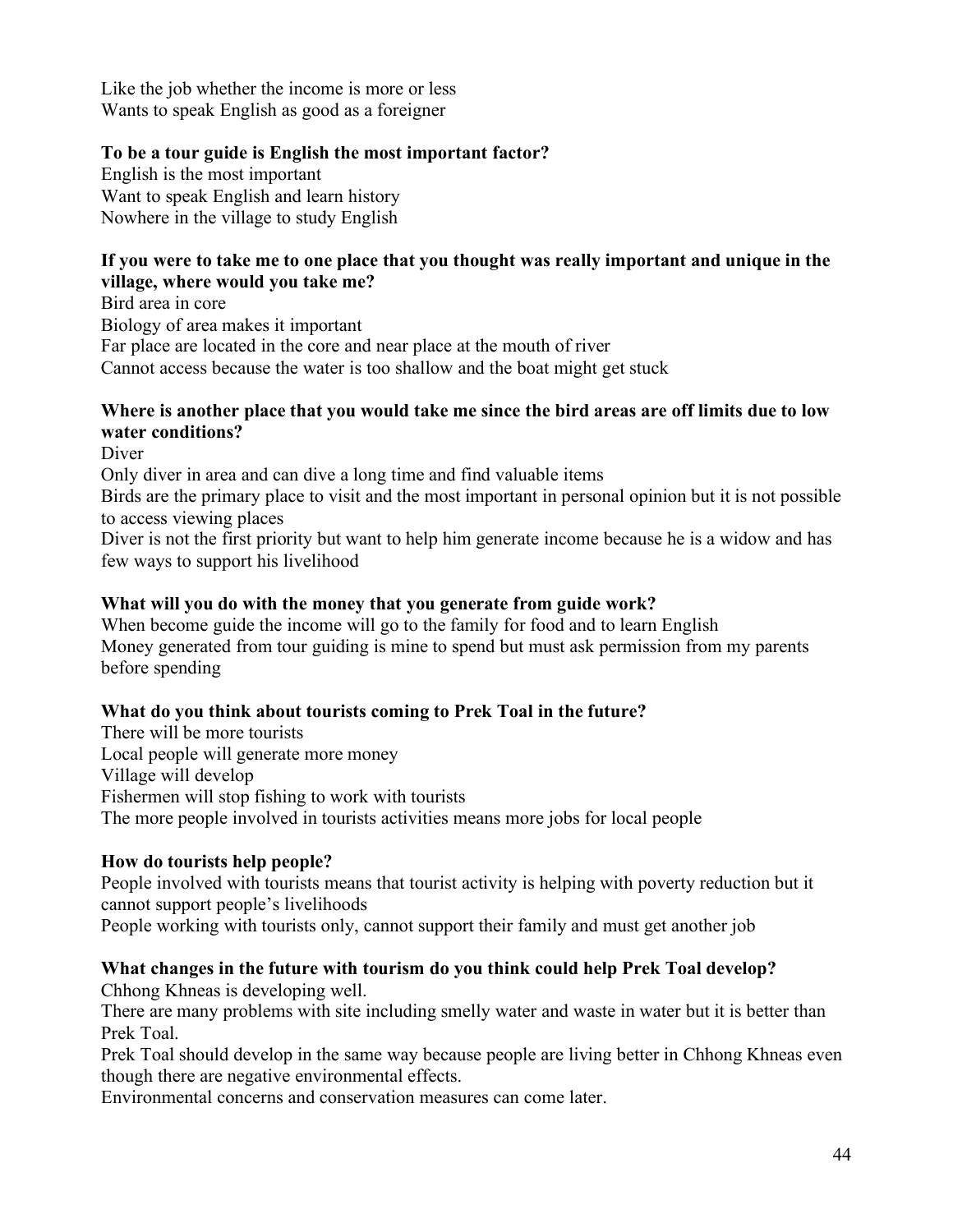The first priority is money No money no everything

### **Mock-tour to see the Diver**

Facilitated by training tour guides May 14, 2007

*Researcher: Why is it important to take tourists to see the diver in the village?* He can dive a long time in the water and find valuable things. Fishermen in the village can dive a long time. For people who cannot swim and fall in the water, the diver can save them or retrieve bodies

# **Guides: How old were you when you started diving?**

14

**How many children?**

one child lives alone and sometimes child visits.

#### **Besides diving do you have another job?**

No other job Main job is diving because no other skill or capital. dive up to 10 meters dive for 2-3 minutes.

#### **How much income do you generate from diving?**

The amount is not exact but more or less depending on item. Things that are important bring in more money than things that are less important. For cheap items, receive 1000 Reel Gold or wrist watches, receive 35,000 Reel Rich people will give up to 50,000 Reel

#### **Will you change jobs?**

Will not change jobs because do not know other jobs and has no capitol Diver gets income immediately No budget and does not know where to find another job and does not know another job Only diver in village so everyone and tourists ask for service so there are lots of customers During the wet season there are more than in the dry season Other businesses require capitol and human resources

#### **Why does your son not live with you?**

Son wants to get a good job and save for marriage. Diver wants to get married for good health. After getting married will have good health.

#### **What is the story about your wife?**

Wife was a chief of a women's association in the Pol Pot regime Went on "mission" in 1979 and the diver lost her and could never find her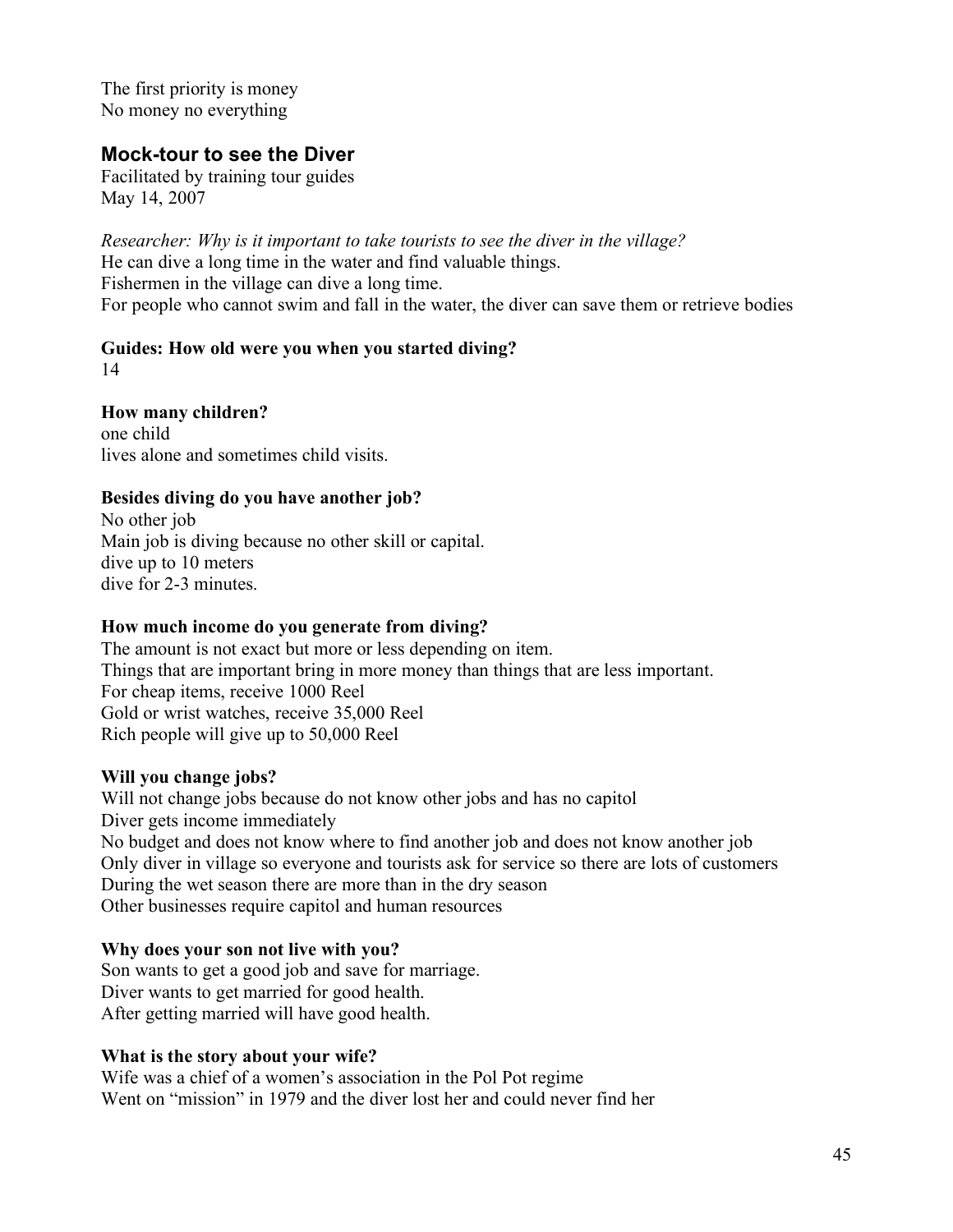Diver lost wife before girls were born

With a wife there is someone to cook and a wife can take care of you day and night No one to cook at home and no one to take care of you It is too hard to take care of himself living alone

*Researcher: How does Osmose tell you to do tours and present the diver?* Osmose just says to gather information and Osmose will compile the information and return it to the guides to learn and use

Diver is a very special skill

If someone lost something or someone dies in the water, the diver can find the body He can generate income and support himself using his skill

Osmose's representatives is located in Siem Reap and came just briefly to talk about the guide position.

Training tour guides are responsible for collecting information about places in the village. After the information is gathered, Osmose will return to demonstrate how to explain the village.

Tourists are not interested in everything so there is a need to focus on special things and make sure that tourists can understand easily.

After all the lessons are completed guides will practice in the village with tourists while Osmose staff observe.

*Researcher: When you give the tours will you be able to tell the tourists what you want and share some parts of the village the way you want?*

The first time we will follow the way Osmose demonstrates, but after that we will share whatever we want. We will not always do it the same way because the tour will change if there are new things in the village.

# **Annex 6**

### *Prek Toal Village Field Guide*

I. Thematic Focus and Research Questions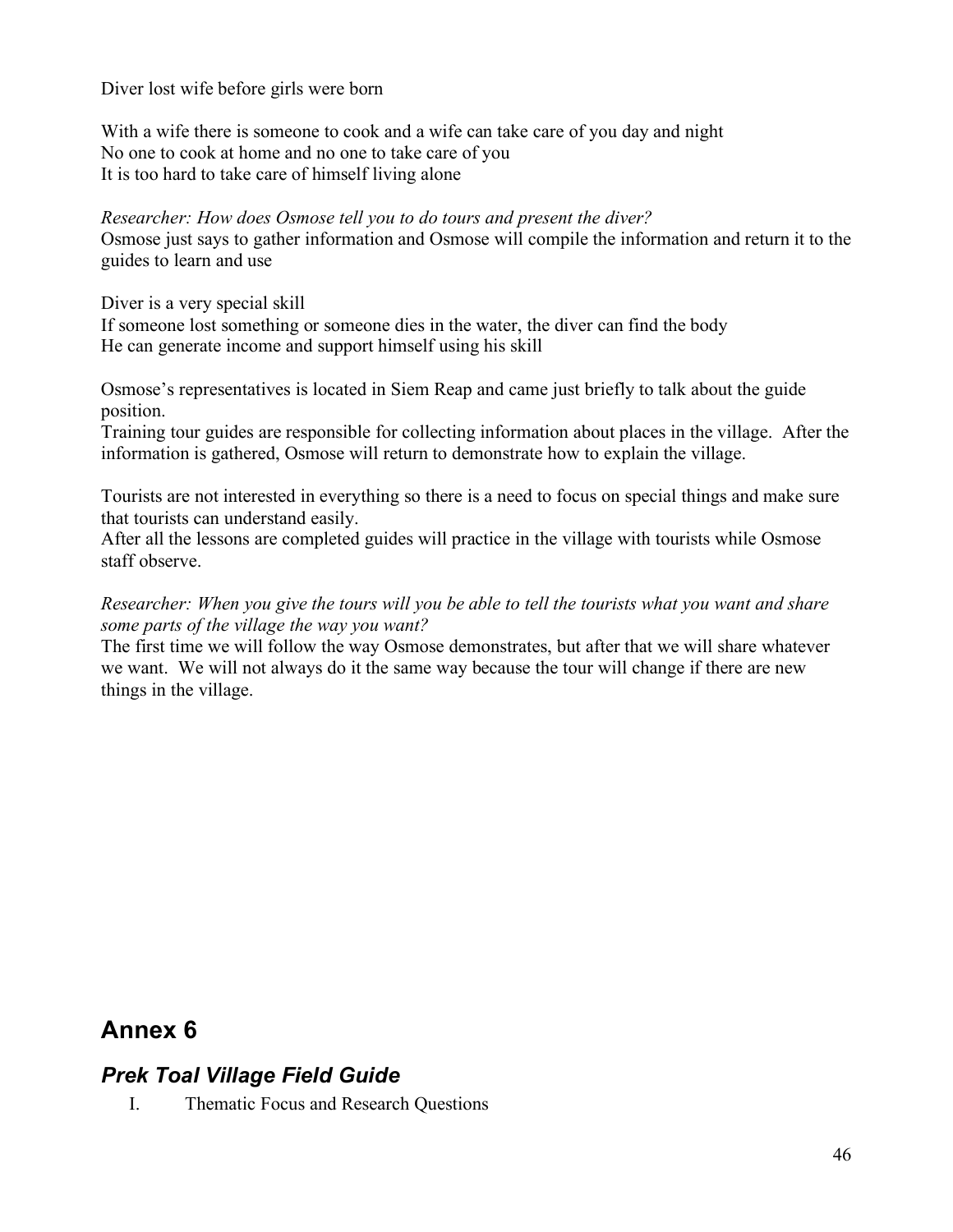- a. Thematic Focus
- b. Research Questions
- c. References in preparation for fieldwork activities
- II. Site sampling technique
- III. Study Process
	- a. Itinerary
	- b. Sequence
		- i. Preparation
		- ii. Introduction
		- iii. FGD and Individual Interview
- IV. Checklist of issues and methods for FGD
- V. Checklist of issues and methods for individual interviews
- VI. Documentation
	- a. Field Notes
	- b. Map
	- c. Photographs
- VII. Roles and Responsibilities
- VIII. Material to take along to the field
- **I.** Thematic Focus and Research Questions
	- **a.** Thematic Focus **Statement of Problem**

*How do the women in the village of Prek Toal within the Tonle Sap Biosphere Reserve participate and benefit from ecotourism?*

The purpose of study is to determine the role of Prek Toal village women in ecotourism activities within their community. The study also investigates women's perspective on tourism within their community, how it affects their lives, and if they have expectations of current and future benefits or changes resulting from tourism. This analysis creates an entry point into a discussion of ecotourism as a sustainable development strategy and the affectivity of ecotourism as an appropriate alternative livelihood for women in the village of Prek Toal.

- **i.** Influence of ecotourism on women in Prek Toal Village
	- **1.** Women's participation in tourism
	- **2.** Women's perceived benefits from tourism
	- **3.** Women's perception of tourism in the future
- **b.** Research Questions (guiding template, adjust and extend as needed)

#### i. **Socio-Economic Profile**

- 1. Marital Status
- 2. Members of your family?
- 3. Years of formal education?
- 4. How does your household generate income?
	- a. What ways does your house make money to support the family?
- 5. What activities are you engaged in within the household?
- **6.** Do you work with tourists?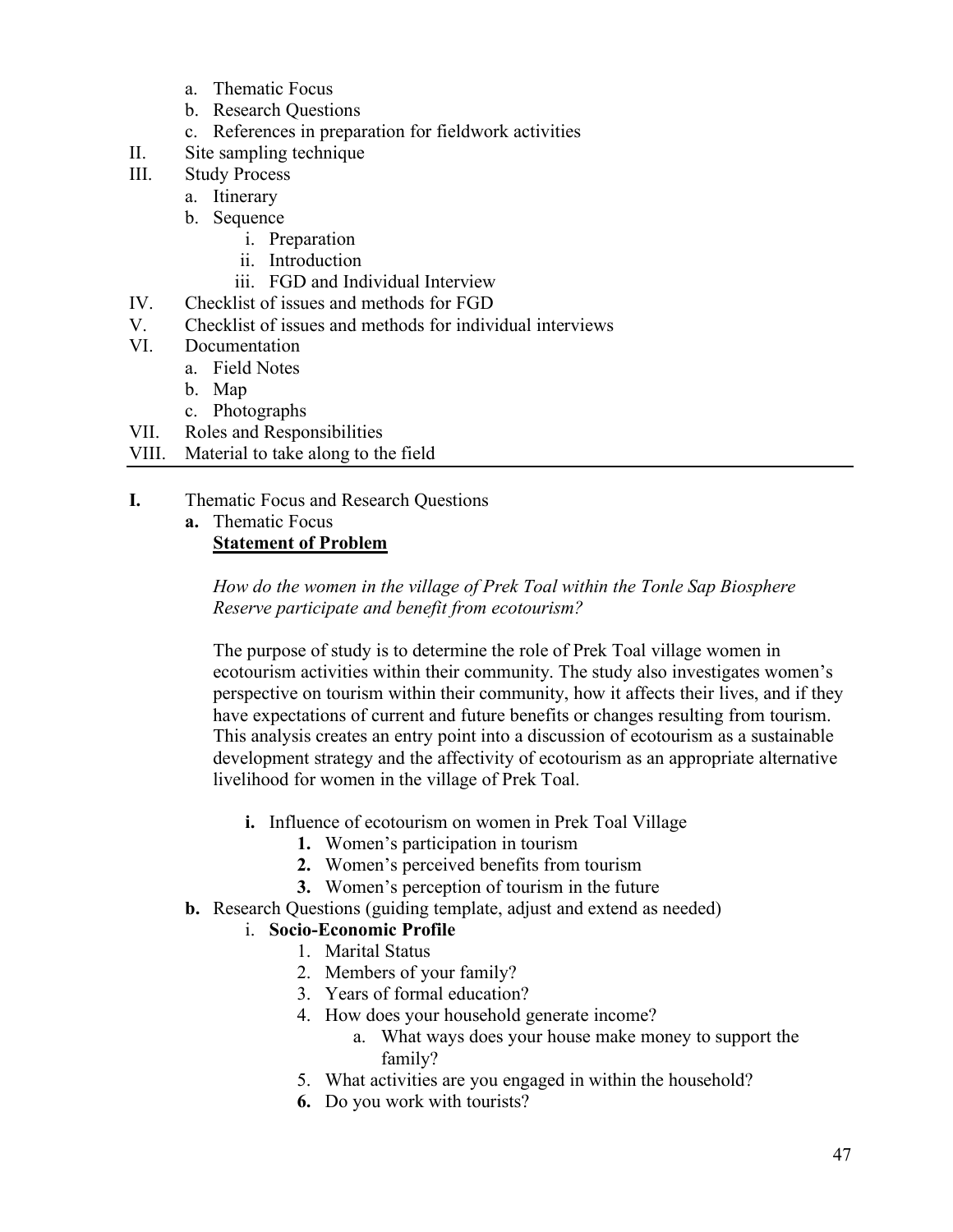- **a.** What is the history of your involvement with tourism?
- **b.** How did you start the job and how long have you done the work?

#### ii. **Existing tourism presence:**

- 1. How do tourists help the community?
- 2. How do tourists help you?
- 3. What challenges do you face in helping tourists or what challenges does the community face in working with tourists?
- **4.** What challenges do women face in working with tourists?

#### iii. **Existing Opinion:**

- 1. What can you tell me about tourists visiting Prek Toal village?
	- 2. Why do tourists visit Prek Toal?
	- 3. Why do you think that they should visit Prek Toal?
	- 4. What is special about Prek Toal?
	- **5.** What do you think about working with tourists? How do you like your job?
	- 6. What changes have you noticed in the village as a result of tourists' visit here?
	- 7. How do you think tourists change the village?
	- 8. Do you think there will be more tourists in the future and how will this change the village?
	- 9. What are problems related to tourists or what things do you notice that are less helpful?
		- a. Do you notice trash or do you feel that tourists could help more?

#### iv. **Stakeholder recommendations:**

- 1. How can tourists and tourism help you and the village more?
- 2. Are there place that you would like tourists to remember or places that they should go that you feel are important?

#### *Survey and questionnaire approach using guidelines from following references:*

Gutierrez, Eileen, and Lamooureux, Kristin, et. al. (2005). "Linking Communities, Tourism and Conservation: A Tourism Assessment Process." 2005. Conservation International and the George Washington University.

Lindenberg, Kreg and Hawkins, D. E. (Eds.) (1993). *Ecotourism*: *A Guide for Planners and Managers.* North Beddington, VT: The Ecotourism Society.

Nelson, Gayle. (2001). "What does Gender have to do with Ecotourism?" Tok Blong Pacifik. December 2001. Canada: South Pacific People's Foundation of Canada.

#### *Proofing and advising from:*

Eric Baran, Richard Friend, Pelle Gatke, Anne-Maria Makela, Ouk Soriya

#### II. Site Sampling Technique

Four types of interactions at the community level during this study: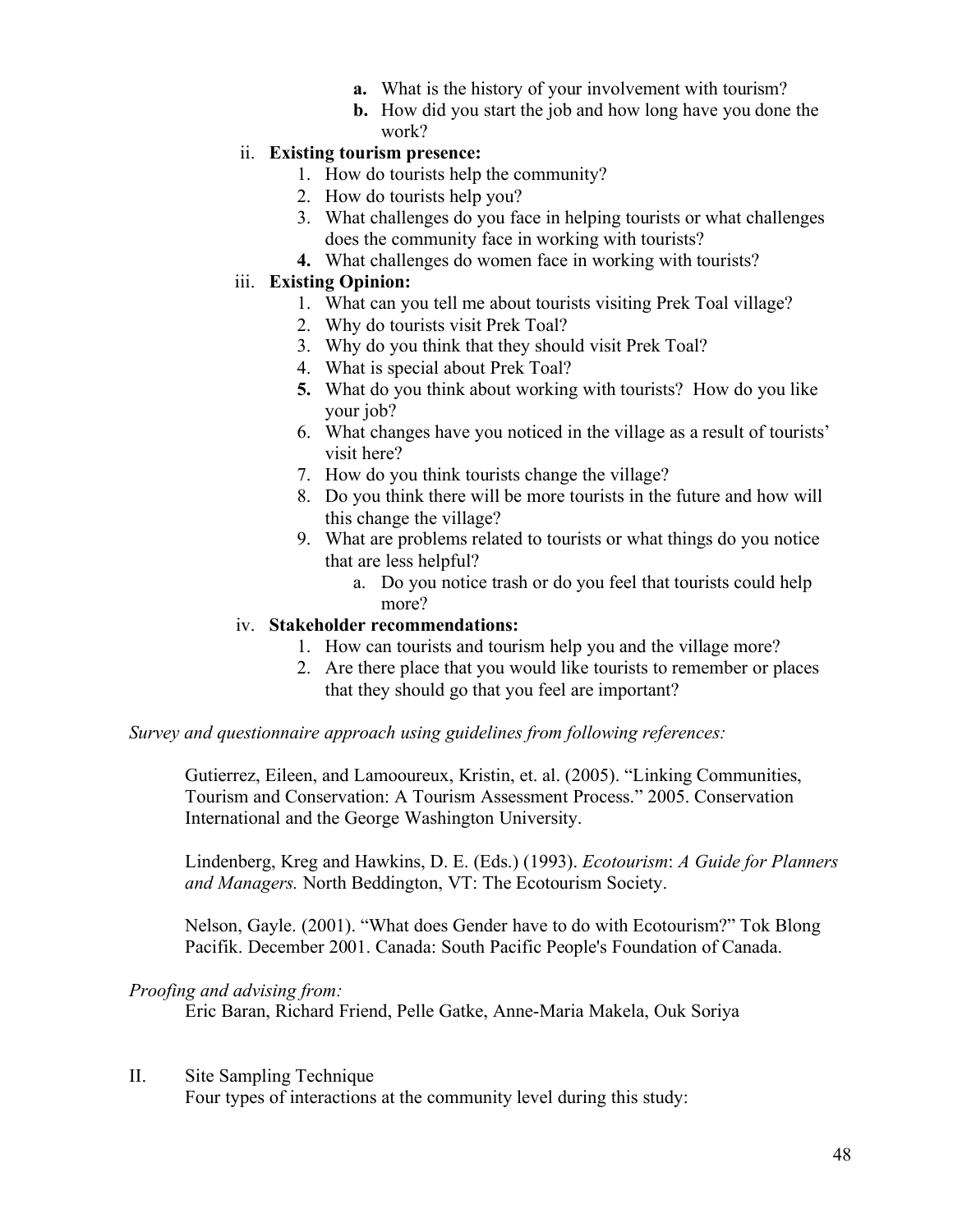FGD, individual interviews, interviews with key village representatives, discussions and meetings (chat with villagers, meeting with TSCP field team members, etc.) and sample tours.

| Type of Interaction           | Unit                    |
|-------------------------------|-------------------------|
| FGD                           | 1 $FGD \ge 5$ villagers |
| Individual Interviews         | >10                     |
| Key Representative Interviews | opportunities           |
| Discussions and Meetings      | opportunities           |
| Sample Tour                   | Opportunities           |

#### **FGD**

*Survey Sample Criteria:*

Women

Young

Old

Various Occupations-all involved in Osmose Eco-tourism activities

#### *Focus Group Participants*

| Name             | Age | Eco-<br>tourism                | Years          | Marital<br>status | Children               | Education       |
|------------------|-----|--------------------------------|----------------|-------------------|------------------------|-----------------|
| Kit Luit         | 52  | Floating<br>garden             | 6              | Married           | 5 boys                 | No school       |
| Chim Sa<br>Luit  | 52  | Retired<br>handicraft          | $\overline{2}$ | Married           | $3$ boys, $2$<br>girls | No school       |
| Kun Lum<br>Ong   | 23  | Handicraft                     |                | Single            |                        | 5               |
| Saylum<br>Orng   | 21  | Handicraft                     | 5              | Single            |                        | 5               |
| Sek Chan<br>Thea | 18  | Handicraft                     |                | Single            |                        | 9 &<br>studying |
| Chaun<br>Penh    | 40  | Paddler                        |                | Married           | $1$ boy, $2$<br>girls  | 3               |
| Phek Hing        | 48  | Paddler                        |                | Married           | $1$ boy, $3$<br>girls  | No School       |
| Kek<br>Straymum  | 18  | Paddler/<br>floating<br>garden |                | Single            |                        | 3               |
| Leng<br>Seang    | 18  | Paddler                        | $\mathbf{1}$   | Single            |                        | 5               |

#### **Individual Interviews**

*Survey Sample Criteria:*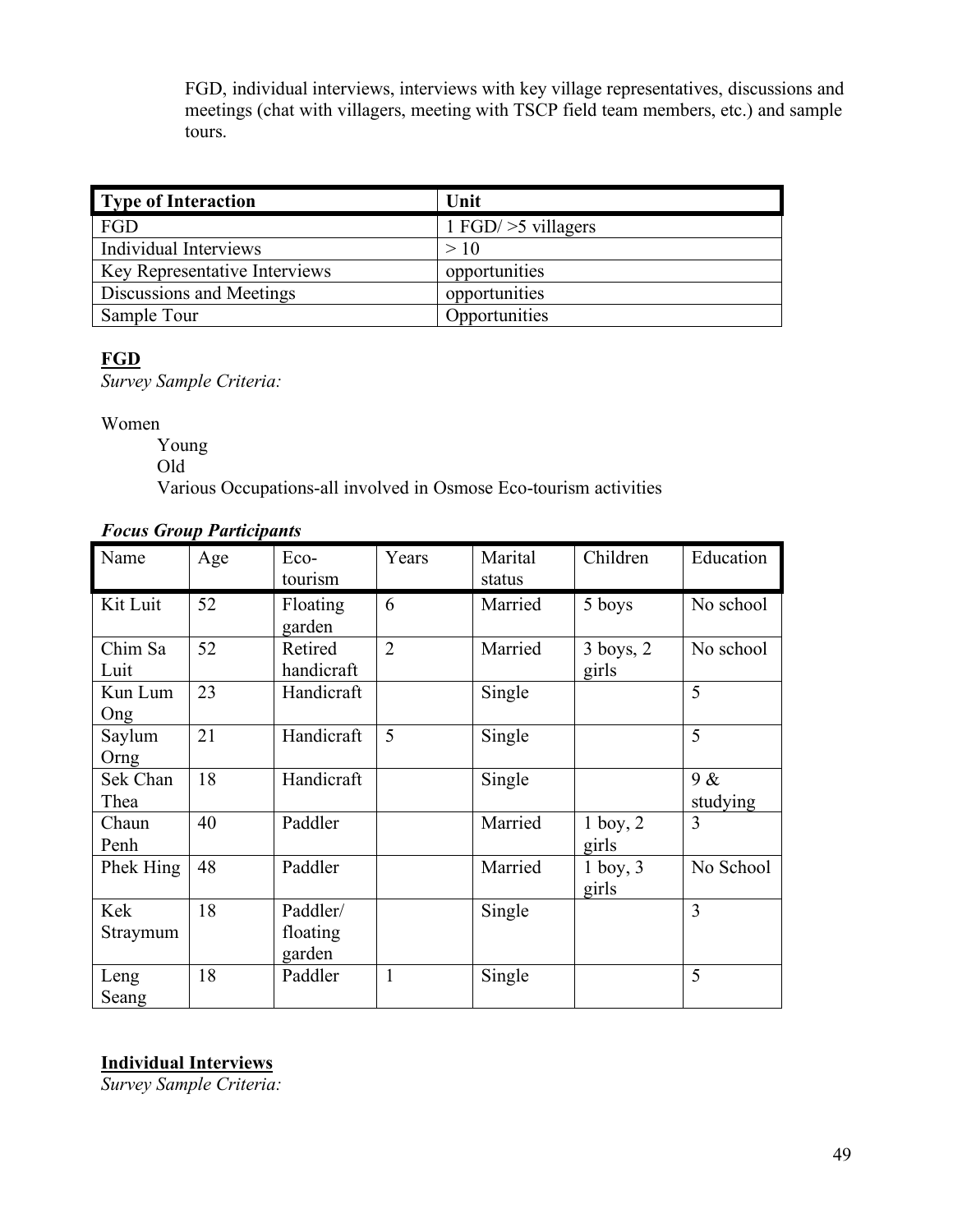Individual interviews will be conducted with women in the village. Women working or assisted by village NGO, Osmose, will be interviewed as well as women who have no relation to Osmose local development program activities. Women of various ages, education levels, and marital situation will be included. The fieldwork will attempt to incorporate villagers in a broad range of socioeconomic circumstances to better reflect the range of socio-economic conditions within the village.

#### *On-site Interview participants*

*Location: Prek Toal Village Dates: May 11 2007-May 14-2007*

| Name                                          | Age | Marital       | Children                            | Education      | Eco-tourism                                  | Interview |
|-----------------------------------------------|-----|---------------|-------------------------------------|----------------|----------------------------------------------|-----------|
|                                               |     | <b>Status</b> |                                     |                | Activity                                     | Date      |
| Leng<br>Seang                                 | 18  | Single        | 2 sisters                           | 5              | Boat paddler                                 | May 11    |
| Sen Snay                                      | 19  | Single        |                                     | 5              | handicraft                                   | May 11    |
| <b>Bun Ravi</b>                               | 35  | Married       | $1$ boy<br>4 girls                  | $\overline{7}$ | Guesthouse/<br>restaurant<br>owner           | May 11    |
| Sien San                                      | 42  | Married       | $1$ boy<br>8 girls                  | None           | none                                         | May 12    |
| Daughter<br>Sien San                          |     | Single        |                                     | 5              | Osmose<br>Env. Edu.<br>class                 | May 12    |
| Cheum<br>Pichrath                             | 23  | Single        | Siblings<br>1 brother<br>6 sisters  | 9              | Osmose<br>officer/<br>training tour<br>guide | May 12    |
| Veasna                                        | 22  | Single        | Siblings<br>3 brothers<br>2 sisters | 9              | Training tour<br>guide                       | May 12    |
| Diver<br>(male)                               |     | Widowed       | $1$ boy                             |                | CBVT diver                                   | May 13    |
| Noun Num                                      | 44  | Divorced      | 1 deceased                          |                | Ice seller                                   | May 13    |
| Le Nam                                        | 57  | Widow         | $1$ boy<br>$2$ girls                | $\mathbf{1}$   |                                              | May 13    |
| Khorn<br>Saborn-<br>Daughter<br>of Le Nam     | 27  | Single        | Siblings-<br>1 brother<br>1 sister  | 5              |                                              | May 13    |
| San<br>Utsapea                                | 40  | Single        |                                     | 5              | CAMC cook/<br>house cleaner                  | May 13    |
| Kea<br>Vanna-PT<br>Village<br>Council<br>Head |     |               |                                     |                |                                              | May 13    |
| Roum<br>Proun                                 | 59  | Widow         | 5 children<br>3 deceased            | A few<br>weeks | Grocery                                      | May 13    |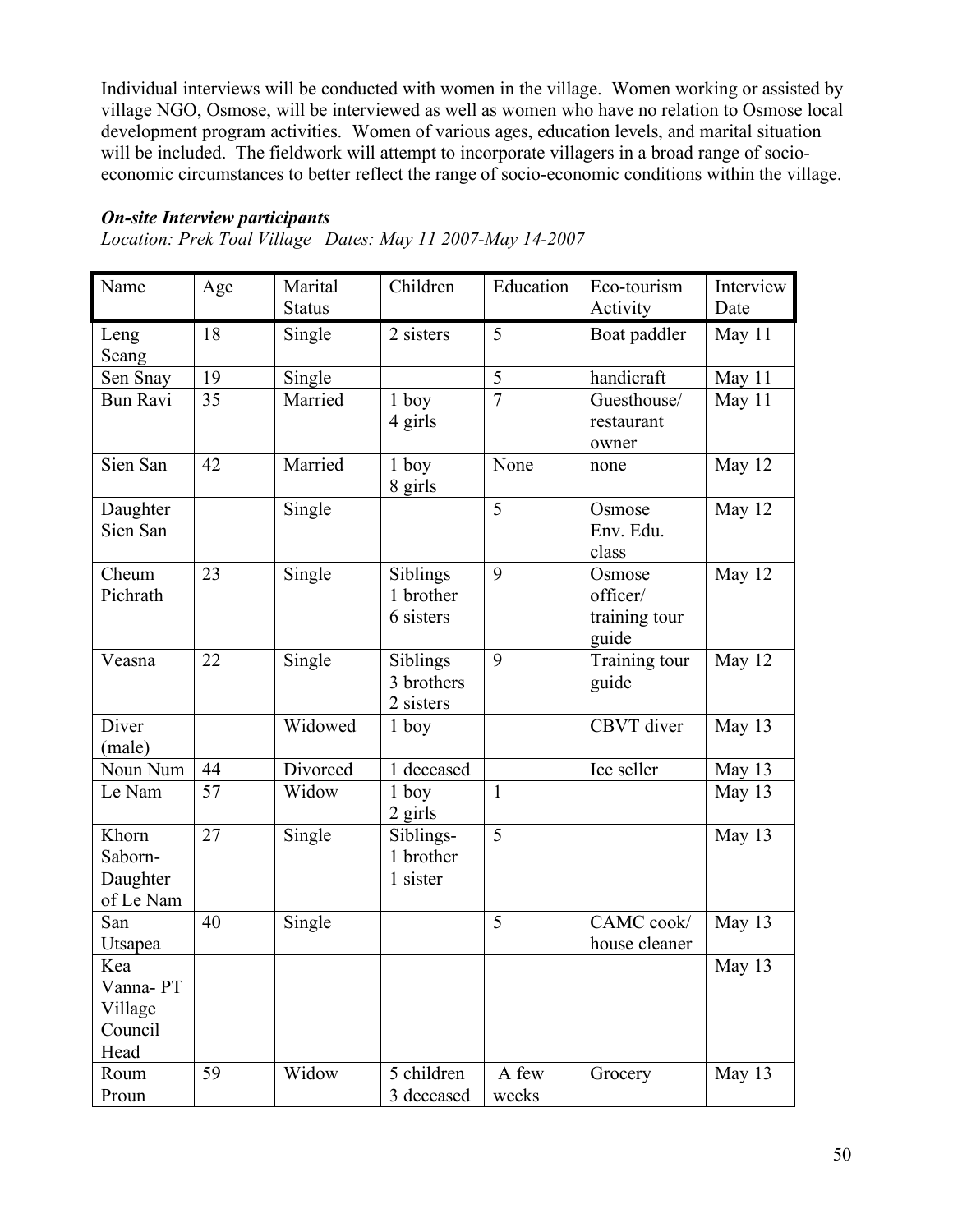|                               |    |                                             | $1$ girl<br>$1$ boy |                        |        |
|-------------------------------|----|---------------------------------------------|---------------------|------------------------|--------|
| Ouk<br>Veasna-<br><b>TSCP</b> |    |                                             |                     |                        | May 13 |
| Rith<br>Roeun                 | 47 | Single-<br>living with<br>one<br>individual | adopted             | Morning boat<br>vendor | May 14 |
| Chea Sam<br>onn               | 28 | Married                                     | 2 girls             |                        | May 14 |

#### **Fieldwork participation**

*Fieldwork Survey Composition:*

Osmose officers, TSCP volunteers, as well as villagers involved in Osmose activities-particularly the hired boat paddler-assisted in identifying the greater proportion of women selected for interviews. The extent to which this selection process affected the survey composition is difficult to quantify. A proportion of the interviews were identified based on field observation, by the researcher.

Widows and single women were included within the survey. Young women under 25 along with married women and older women were also selected. Due to time and financial constraints, the fieldwork did not have the assistance of a Vietnamese interpreter and therefore, while the survey recognizes the significant presence and contribution of this ethnic community within Prek Toal village, members of this minority ethnic group could not be incorporated into the survey.

| $\cdot \cdot \cdot$               |                            |
|-----------------------------------|----------------------------|
| <b>Eco-tourism Activity</b>       | <b>Number of Villagers</b> |
| <b>Training Tour Guide</b>        |                            |
| <b>Boat Paddler</b>               |                            |
| Water Hyacinth Handicraft artisan |                            |
| <b>Floating Garden</b>            |                            |
| Lodging (accommodation)           |                            |
| Vendor/Grocer                     |                            |
| Other                             | (diver)                    |

*Eco-tourism involvement among fieldwork participants:*

#### **III. Study Process**

*Itinerary*

| Activity             | Description                                 | Date     |
|----------------------|---------------------------------------------|----------|
| Prepare Field Survey | Prepare questions                           |          |
|                      | Review suggestions                          |          |
| Travel               | Bus to Siem Reap                            | May 9    |
| Meeting              | Nick Butler-Osmose                          | May $10$ |
| Preparation          | Collect Materials for FGD and Interviews as | May 10   |
|                      | well as field supplies                      |          |
| Meeting              | Review Plan with Ek Heng-Interpreter        | May $10$ |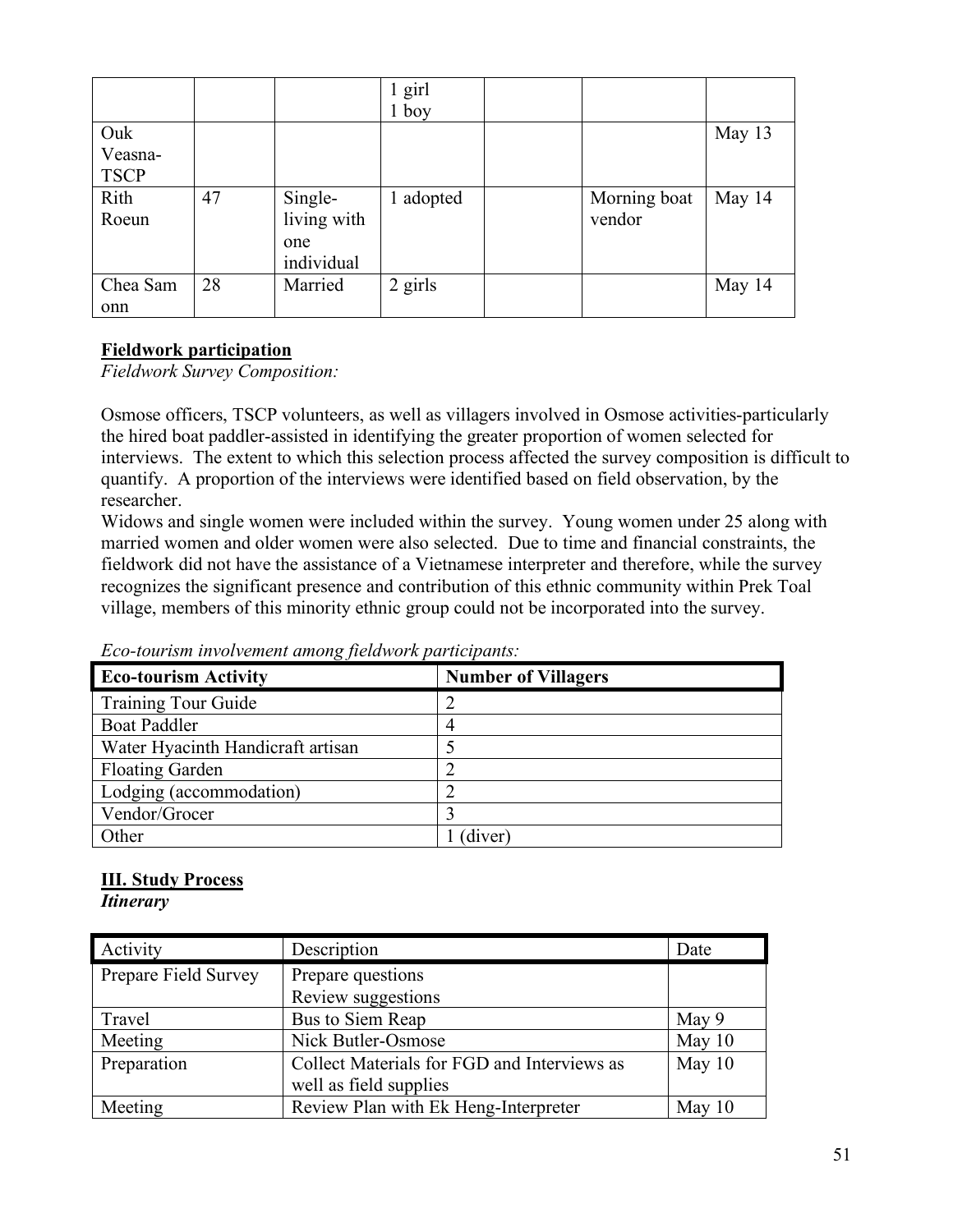| Departure            | <b>Bus/Boat to Prek Toal</b>                     | May 11   |
|----------------------|--------------------------------------------------|----------|
| Arrival              | Check in                                         | May 11   |
| Meeting/Scheduling   | Mao and Sambath                                  | May11    |
|                      | Representing UNDP team for TSCP                  |          |
| Tour                 | CBVT mock tour                                   | May $11$ |
| Visit/Interview      | Visit Handicraft Workshop and conduct 2          | May 11   |
|                      | villager interviews                              |          |
| Visit/Interview      | Visit Ravi's Guesthouse and interview            | May 11   |
| De-Briefing          | Review Plan and Overview with Heng               | May 11   |
| Focus Group Exercise | Meet with 9 village women for map exercise and   | May 12   |
|                      | group discussion                                 |          |
| Interview            | Meet with villager                               | May 12   |
| Interview            | Meet with 2 training Osmose tour guides          | May 12   |
| Visit/Interview      | Visit Floating Garden and interview villager     | May 12   |
| De-Briefing          | Meet with Heng                                   | May 12   |
| <b>Mock Tour</b>     | Visit village Diver with training tour guides to | May 13   |
|                      | observe and discuss tour                         |          |
| Interview            | Meet with villager                               | May 13   |
| Interview            | Meet with two villagers-widow and daughter       | May 13   |
| Interview            | Villager                                         | May 13   |
| Coordinate           | Attempt meeting with village/commune leader      | May 13   |
| Interview            | Village Council Head                             | May 13   |
| Interview            | Villager                                         | May 13   |
| De-Briefing          | Schedule/Plan with Heng                          | May 13   |
| Interview/Discuss    | Ouk Veasna-TSCP representative                   | May 13   |
| Interview            | Attempt to meet Ranger                           | May 14   |
| Interview            | Villager                                         | May 14   |
| Departure            | Boat back to Siem Reap                           | May 14   |
| Arrival/Interview    | <b>Traveling Villager</b>                        | May 14   |
| Meeting              | Osmose-Francoise Bricout                         | May 14   |
| Departure            | Bus to Phnom Penh                                | May 14   |

*Sequence*

*Preparation Introduction*

FGD and Interviews are conducted informally using open-question format. Every interviewee is informed of the researcher's student-status as well as the intent and purpose of the project. Interviewees are asked permission to use the information from the interview as well as their name within the written report. Subjects are asked permission to take a photograph that can be used in the project presentation and documentation.

#### **IV. Checklist of Issues and Methods for FGD**

Arrival

Welcome Water and cake distributed for participants **Introductions** Researcher

Background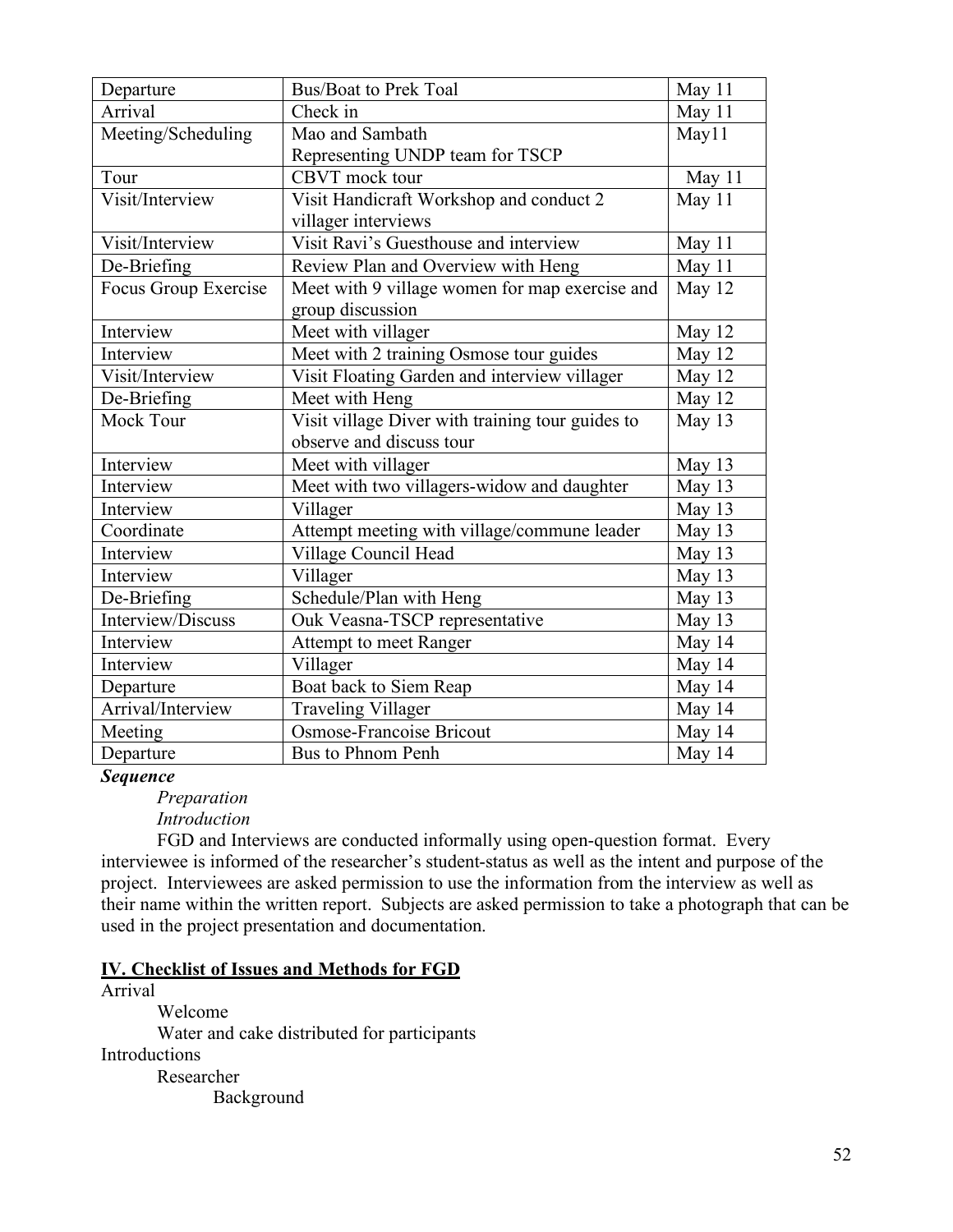Project Objectives and Focus Group Purpose Participants Name Age School Marital Status Children Ecotourism activity Brainstorming Map Exercise Open-ended questions and discussion Wrap-up Thank you Photograph Scarves distributed to participants **V. Checklist of Issues and Methods for Individual Interviews** Pre-Interview Scheduling (optional) Arrival Introduction Researcher Background Project Objectives and Focus Group Purpose Understanding of shared information Permission for interview Participants Name Age School Marital Status Children/siblings Open-ended questionairre Informal discussion Wrap-up Thank you Photograph Scarf distributed to participant **VI. Documentation** a. field notes b. map c. photographs **VII. Roles and Responsibilities** *Researcher*

Preparing fieldwork survey Contacting and arranging interpreter Contacting and arranging lodging, transportation, and meals Collecting fieldwork materials Arranging Fieldwork Schedule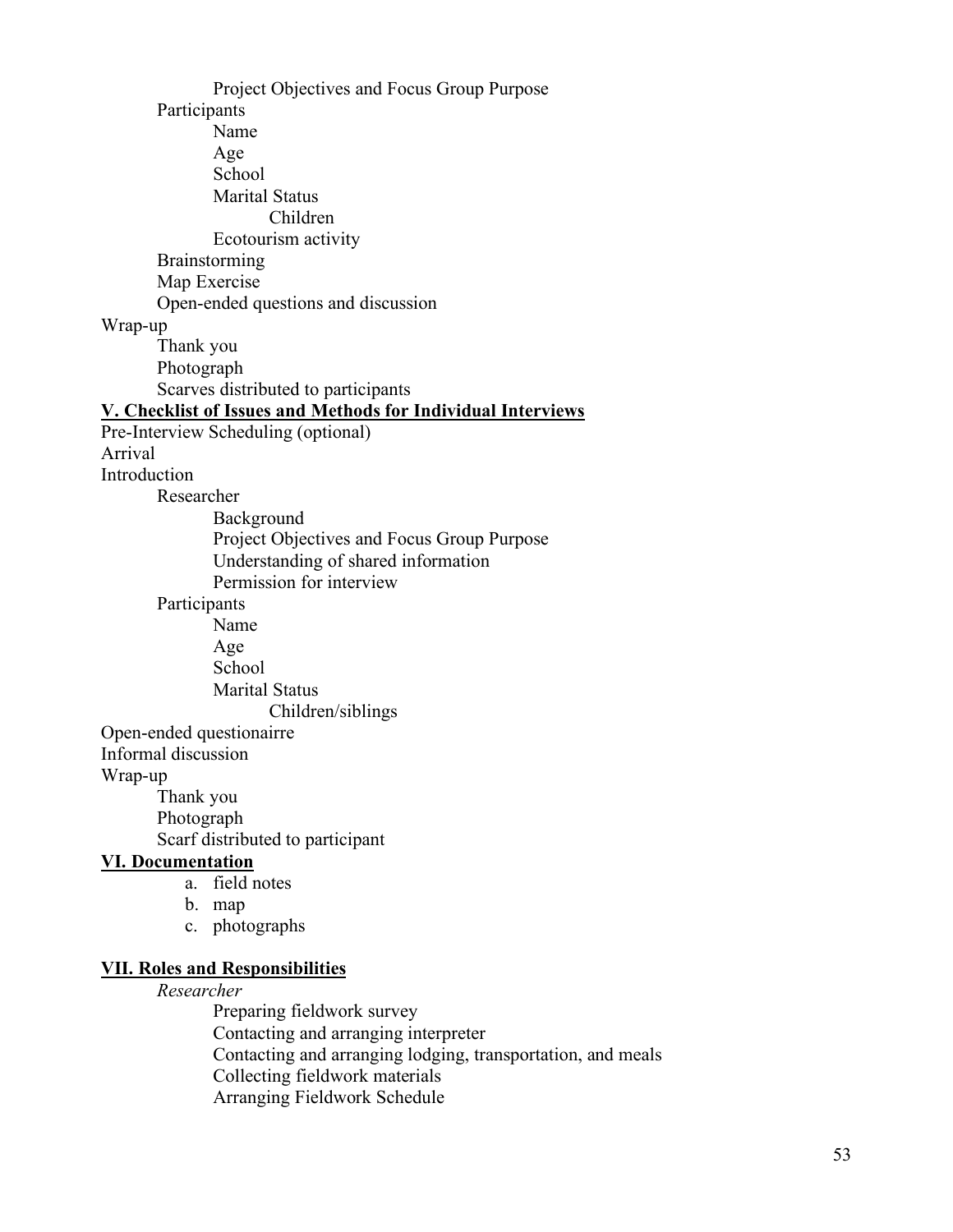Identifying objectives and timeframe with TSCP volunteers and Osmose Interviews, FGD, and mock-tour design and execution Collecting and recording fieldwork data Reviewing and verifying data with interpreter and TSCP volunteer and Osmose

Compensation

*Interpreter*

Discussing fieldwork contract

Assist with communication and arrangement of transportation, lodging and food Assist with Fieldwork Schedule arrangements

Communicating with boat paddler

Communicating with villagers

Translating

Village transportation Interviews

FGD

Mock-tour

Reviewing and verifying fieldwork data with researcher

Reviewing and adjusting fieldwork contract

#### *TSCP Volunteer*

Introductory meeting with researcher and interpreter

Provide site information

Arrange fieldwork schedule

Arrange village transportation

Contacting villagers

Arranging meeting place/time for FGD

#### IX. **Materials to take along to the field**

- a. Large piece of paper
- b. Marker pens
- c. Rubber band
- d. Plastic bag
- e. Scarves
- f. Camera
- g. Computer
- h. USB drive
- i. Bottled water
- j. Cakes
- k. Field notebook
- l. Bread-for breakfast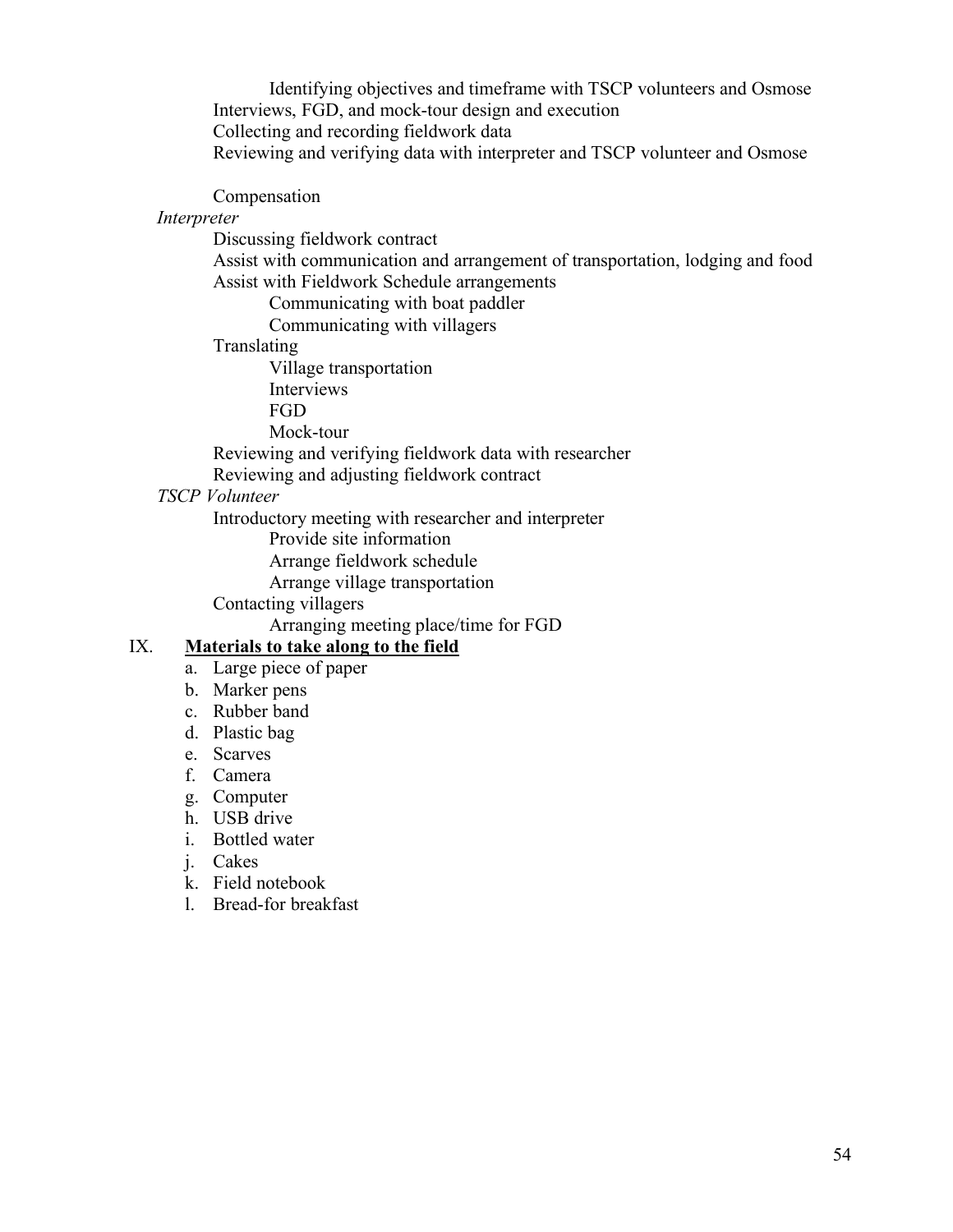# *ISP Timeline*

| <b>Event</b>         | <b>Details</b>           | Location            | <b>Date</b> | <b>Time</b>   |
|----------------------|--------------------------|---------------------|-------------|---------------|
| Arrival              | Plane from Hanoi         | Phnom Penh          | April 25    | $\sim$ 1pm    |
| Meeting              | Eric Baran-              | FA                  | April 26    | 10am          |
|                      | Advisor                  |                     |             |               |
|                      | WorldFish                |                     |             |               |
| Meeting              | So Nam-                  | FA                  | April 27    | 4pm           |
|                      | Fisheries                |                     |             |               |
|                      | Administration           |                     |             |               |
| Research             | Review                   | FA/other            | April 28-29 |               |
|                      | Documents                |                     |             |               |
|                      | Web Search               |                     |             |               |
| Coordinate           | <b>Email Contacts</b>    |                     | April 28-29 |               |
|                      | Arrange/Confirm          |                     |             |               |
|                      | Interviews               |                     |             |               |
| Meeting              | Richard Friend-          | WorldFish           | May 1       | 1030am        |
|                      | WorldFish                |                     |             |               |
| Meeting              | Joe Walston-WCS          | WCS office          | May 3       | 1030am        |
| Forum                | Infrastructure on        | Phnom Penh          |             |               |
|                      | Livelihoods              |                     |             |               |
|                      | Presentation             |                     |             |               |
| Research             | Collect documents        | <b>CDRI</b> library | May 4       | 330pm         |
| Meeting              | E. Baran                 | FA                  | May 4       | 6pm           |
| Meeting              | M. Kosal -               | WorldFish           | May 7       | 830am         |
|                      | WorldFish                |                     |             |               |
| Meeting              | Hap Navy                 | FA                  | May 7       | 10am          |
| Meeting              | Heng-Interpreter         | FA                  | May 7       | 1030am        |
| Prepare Field Survey | Review                   | FA                  | May 7       | Prepare Field |
|                      | Documents and            |                     |             | Survey        |
|                      | Projects                 |                     |             |               |
| Meeting              | Yin Soriya-              |                     | May 7       | 1pm           |
|                      | CCBEN-MoT                |                     |             |               |
| Prepare Field Survey | <b>Prepare Questions</b> |                     | May 7       |               |
|                      | and review sample        |                     |             |               |
|                      | livelihood               |                     |             |               |
|                      | questionairre            |                     |             |               |
| Coordinate           | Schedule/Confirm         |                     | May 8       |               |
|                      | Interviews               |                     |             |               |
| Shop                 | Buy Gifts for            | Central             | May 8       | 1230am        |
|                      | Interviewees             | Market              |             |               |
| Meeting              | Anne-Maria               | Java Café           | May 8       | 430pm         |
|                      | Makela-SNV               |                     |             |               |
| Meeting              | Long Kheng-MoE           | MoE office          | May 9       | 9am           |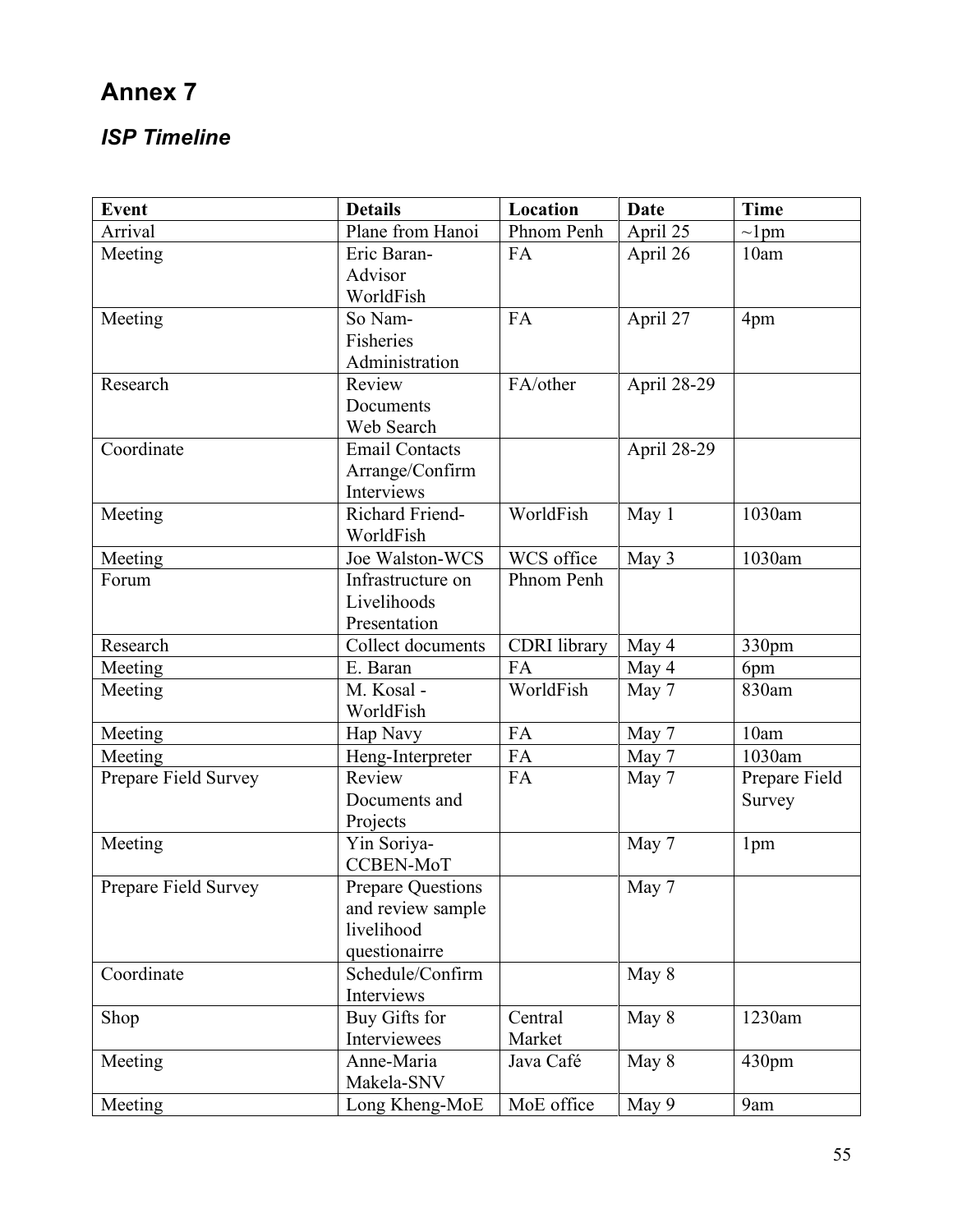| Meeting                      | <b>Brett Brandon-</b><br><b>CDRI</b>                            | CDRI office                             | May 9  | 1030am          |
|------------------------------|-----------------------------------------------------------------|-----------------------------------------|--------|-----------------|
| Travel                       | Bus to Siem Reap                                                | Central<br>Market                       | May 9  | 1230pm          |
| Arrive                       | Check in at<br>guesthouse and<br>debriefing with<br>interpreter | Rosa's<br>Guesthouse<br>Siem Reap       | May 9  | 630pm-8pm       |
| Prepare Field Survey         | Prepare questions<br>Review<br>suggestions                      | Siem Reap                               | May 9  | $9-11$ pm       |
| Prepare Field Survey         | Prepare questions<br>Review<br>suggestions                      | Siem Reap                               | May 10 |                 |
| Meeting                      | David Thompson-<br><b>TSEMP C2</b>                              | <b>FAO/UNDP</b><br>office, Siem<br>Reap | May 10 | 1 <sub>pm</sub> |
| Meeting/Research             | TSEMP C2 Team                                                   | FAO/UNDP                                | May 10 | 230pm-<br>430pm |
| Meeting                      | Nick Butler-<br>Osmose                                          | Sam Veasna<br>Wildlife Ctr.             | May 10 | 5pm             |
| Prepare Field Survey         | Prepare questions<br>Collect material<br>and supplies           | Siem Reap                               | May 10 | $7$ pm- $10$ pm |
| Meeting                      | Review Plan with<br>Heng                                        | Guesthouse                              | May 10 | 10pm            |
| Departure                    | <b>Bus/Boat to Prek</b><br>Toal                                 | Guesthouse                              | May 11 | 6am             |
| Arrival                      | Check in                                                        | <b>CAMC</b>                             | May 11 | 9am             |
| Meeting/Interview/Scheduling | Mao Meas and Ban<br>Sambath-<br>TSCP and Osmose                 | <b>CAMC</b>                             | May11  | 10am            |
| Tour                         | CBVT mock tour                                                  | Prek Toal                               | May 11 | 2pm             |
| Visit/Interview              | Visit Handicraft<br>Workshop-<br>2 villager<br>interviews       | Handicraft<br>Workshop                  | May 11 | 3pm             |
| Visit/Interview              | Visit Ravi's<br>Guesthouse and<br>interview                     | Ravi's House                            | May 11 | 5pm             |
| De-Briefing                  | Review Plan and<br>Overview with<br>Heng                        | <b>CAMC</b>                             | May 11 | 8pm             |
| Focus Group Exercise         | Meet with 9 village<br>women for map<br>exercise and FGD        | Floating<br>Home                        | May 12 | 8am             |
| Interview                    | Meet with villager                                              | Floating                                | May 12 | 1030am          |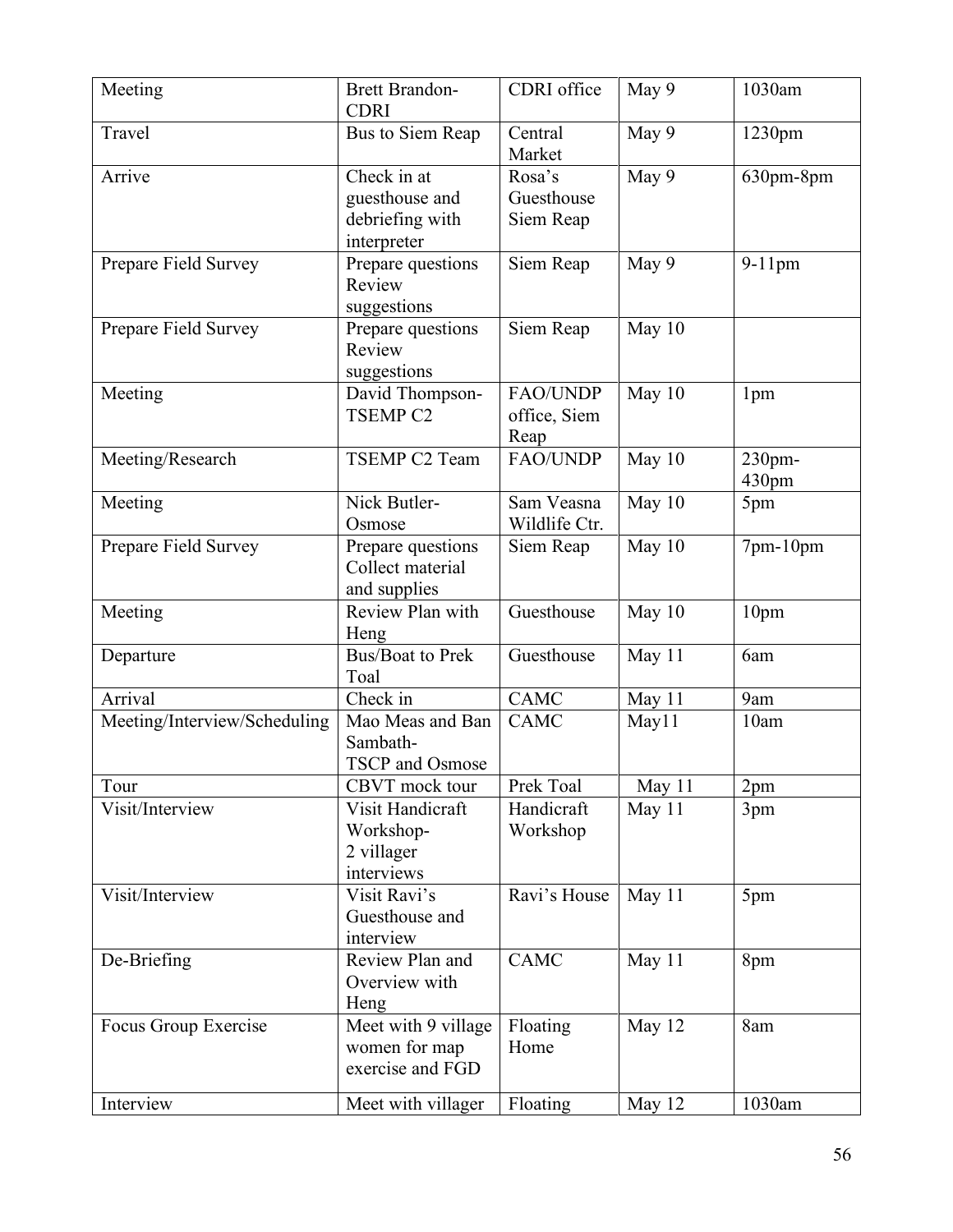|                                       |                                                                                    | Home              |        |                  |
|---------------------------------------|------------------------------------------------------------------------------------|-------------------|--------|------------------|
| Interview                             | Meet with 2<br>training Osmose<br>tour guides                                      |                   | May 12 | 230pm            |
| Visit/Interview                       | <b>Visit Floating</b><br>Garden and<br>interview villager                          | Floating<br>Home  | May 12 | 430pm            |
| De-Briefing                           | Meet with Heng                                                                     | <b>CAMC</b>       | May 12 | 7pm              |
| Mock Tour                             | Visit village Diver<br>with training tour<br>guides to observe<br>and discuss tour | Floating<br>home  | May 13 | 8am              |
| Interview                             | Meet with villager                                                                 | Floating<br>Home  | May 13 | 10am             |
| Interview                             | Meet with two<br>villagers-widow<br>and daughter                                   | Floating<br>Home  | May 13 | 11am             |
| Interview                             | Villager                                                                           | <b>CAMC</b>       | May 13 | 2pm              |
| Coordinate                            | Attempt meeting-<br>village/commune<br>leader                                      |                   | May 13 | 3pm              |
| Interview                             | Village Head                                                                       | Floating<br>Home  | May 13 | 330pm            |
| Interview                             | Villager                                                                           | Grocery<br>store  | May 13 | 430pm            |
| De-Briefing                           | Schedule/Plan with<br>Heng                                                         | <b>CAMC</b>       | May 13 | 7pm              |
| Interview/Discuss                     | Veasna-TSCP<br>representative                                                      | <b>CAMC</b>       | May 13 | 9pm              |
| Interview                             | Attempt to meet<br>Ranger                                                          | <b>CAMC</b>       | May 14 | 6am              |
| Interview                             | Villager                                                                           | CAMC              | May 14 | 7am              |
| Depart                                | Boat back to Siem<br>Reap                                                          | <b>CAMC</b>       | May 14 | 8am              |
| Arrival/Interview                     | <b>Traveling Villager</b>                                                          | Siem Reap         | May 14 | 1030am           |
| Meeting                               | Osmose-Francoise                                                                   | Osmose<br>office  | May 14 | 1045am           |
| Depart                                | <b>Bus to Phnom</b><br>Penh                                                        | Siem Reap         | May 14 | 12 <sub>pm</sub> |
| Arrival                               | Phnom Penh                                                                         | Central<br>Market | May 14 | 7pm              |
| Coordinate/compile Field<br>Work Data | <b>Schedule Meetings</b>                                                           |                   | May 14 |                  |
| Coordinate/Compile Field<br>Work Data | Schedule and<br>Confirm meetings                                                   | FA                | May 15 | morning          |
| Schedule                              | interview with<br><b>TSCP</b>                                                      | Java Express      | May 15 | Morning          |